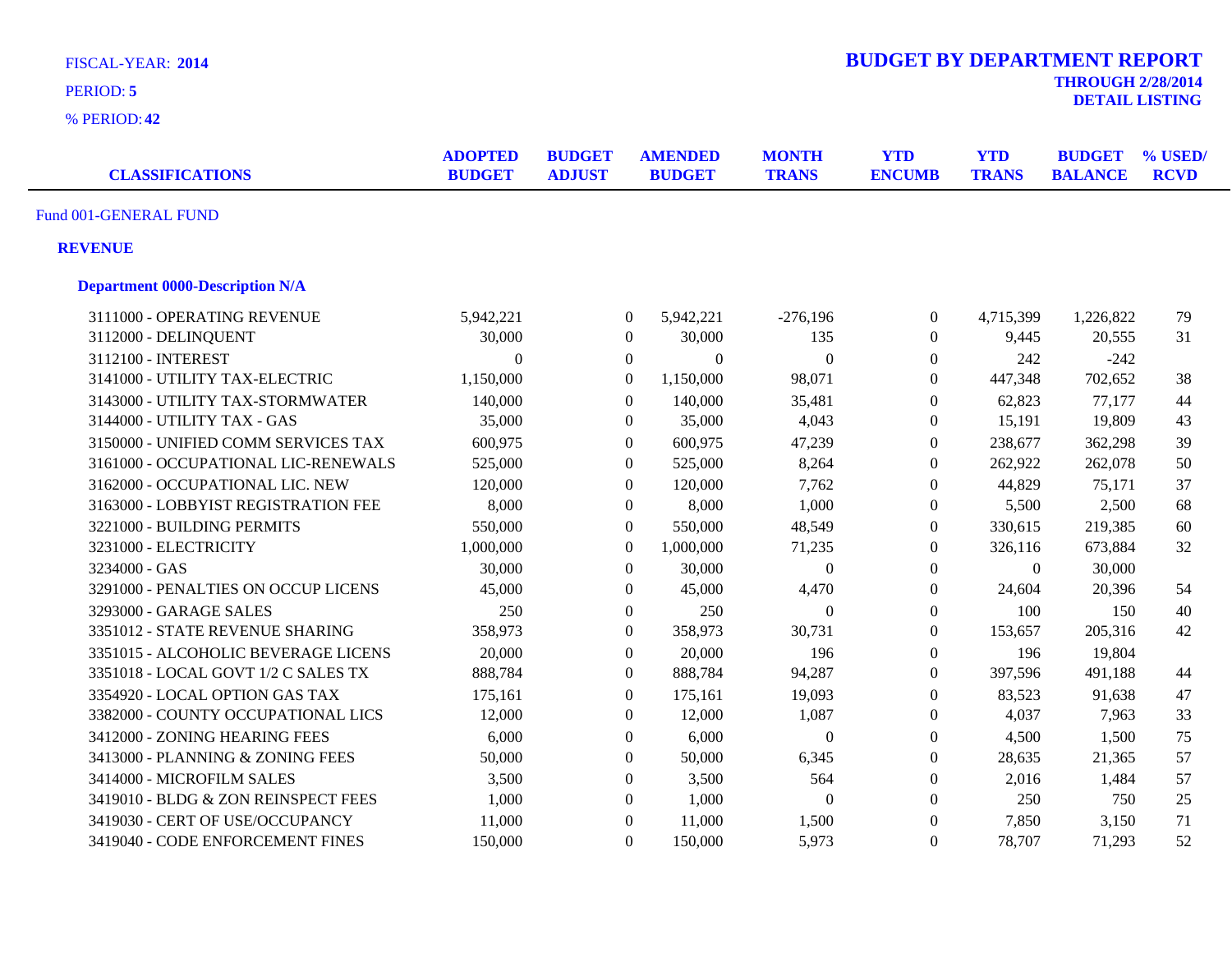|                                     | <b>ADOPTED</b> | <b>BUDGET</b>    | <b>AMENDED</b> | <b>MONTH</b>     | <b>YTD</b>       | <b>YTD</b>   | <b>BUDGET</b>  | % USED/     |
|-------------------------------------|----------------|------------------|----------------|------------------|------------------|--------------|----------------|-------------|
| <b>CLASSIFICATIONS</b>              | <b>BUDGET</b>  | <b>ADJUST</b>    | <b>BUDGET</b>  | <b>TRANS</b>     | <b>ENCUMB</b>    | <b>TRANS</b> | <b>BALANCE</b> | <b>RCVD</b> |
| 3419051 - FINGERPRNT&PASSPRT PROCES | 6,000          | $\theta$         | 6.000          | 525              | $\theta$         | 2,475        | 3,525          | 41          |
| 3421010 - POLICE SERVICES           | 32,000         | $\theta$         | 32,000         | 8,693            | $\boldsymbol{0}$ | 26,982       | 5,018          | 84          |
| 3421021 - TOWING ADMIN FEE          | 4,000          | $\theta$         | 4,000          | 330              | 0                | 1,195        | 2,805          | 29          |
| 3421025 - SCHL CRSNG GRDS- CTY REIM | 25,000         | 0                | 25,000         | 241              | $\Omega$         | 5,416        | 19,584         | 21          |
| 3434100 - SOLID WASTE CHARGES       | 20,000         | $\Omega$         | 20,000         | 2,299            | $\Omega$         | 4,522        | 15,478         | 22          |
| 3434200 - PRIVATE HAULERS PERMIT FE | 510,000        | $\theta$         | 510,000        | 41,511           | $\theta$         | 208,311      | 301,689        | 40          |
| 3445100 - PARKING PERMITS           | 50,000         | $\theta$         | 50,000         | 6,515            | $\Omega$         | 40,010       | 9,990          | 80          |
| 3445200 - PARKING METERS FRANCHISE  | 2,320,000      | $\theta$         | 2,320,000      | 160,465          | $\theta$         | 854,639      | 1,465,361      | 36          |
| 3445210 - VALET PARKING             | 80,000         | $\boldsymbol{0}$ | 80,000         | 5,800            | $\theta$         | 31,840       | 48,160         | 39          |
| 3445220 - PARKING FUND REVENUE      | 25,000         | $\theta$         | 25,000         | 15,315           | $\Omega$         | 15,315       | 9,685          | 61          |
| 3445300 - PARKING VIOLATIONS        | 624,000        | $\Omega$         | 624,000        | 53,425           | $\theta$         | 159,747      | 464,253        | 25          |
| 3445400 - PARKING METER CASH KEY    | $\Omega$       | $\Omega$         | $\Omega$       | $\theta$         | $\theta$         | $\Omega$     | $\theta$       |             |
| 3472620 - TENNIS COURT FEES         | 22,000         | $\theta$         | 22,000         | $\theta$         | $\overline{0}$   | 5,850        | 16,150         | 26          |
| 3472630 - RECREATION FEES           | 125,000        | $\Omega$         | 125,000        | 2,603            | $\Omega$         | 100,057      | 24,943         | 80          |
| 3472631 - MULTIPURPOSE CNTR-RENTAL  | 40,000         | $\Omega$         | 40,000         | 4,480            | $\Omega$         | 13,575       | 26,425         | 33          |
| 3472632 - MULTIPRPOSE CNTR-MEMBSHIP | 26,000         | $\overline{0}$   | 26,000         | 2,203            | $\overline{0}$   | 10,748       | 15,252         | 41          |
| 3472650 - S MIAMI PARK - RENTAL     | 500            | $\theta$         | 500            | $\boldsymbol{0}$ | $\theta$         | 150          | 350            | 30          |
| 3472660 - CONCESSION STANDS         | 5,000          | $\Omega$         | 5,000          | 50               | $\Omega$         | 450          | 4,550          | 9           |
| 3511200 - METRO COURT FINES         | 105,000        | $\Omega$         | 105,000        | 4,702            | $\Omega$         | 15,387       | 89,613         | 14          |
| 3541000 - BURGLAR ALARM FINES       | 35,000         | $\theta$         | 35,000         | 2,469            | $\boldsymbol{0}$ | 11,744       | 23,256         | 33          |
| 3541050 - ALARM REGISTRATION CHG    | 46,000         | $\Omega$         | 46,000         | 1,300            | $\theta$         | 9,225        | 36,775         | 20          |
| 3612000 - INTEREST INCOME           | 87,204         | $\Omega$         | 87,204         | 7,199            | $\Omega$         | 34,646       | 52,558         | 39          |
| 3614000 - DIVIDENDS INCOME          | 1,400          | $\Omega$         | 1,400          | $\Omega$         | $\Omega$         | 1,094        | 306            | 78          |
| 3621100 - PARKING GARAGE RENT       | 75,996         | $\Omega$         | 75,996         | 30,386           | $\theta$         | 55,718       | 20,278         | 73          |
| 3622000 - FASCELL PARK              | 30,000         | $\theta$         | 30,000         | 4,300            | 0                | 13,950       | 16,050         | 46          |
| 3623000 - BUS BENCH ADS             | 14.500         | $\Omega$         | 14.500         | $\theta$         | $\Omega$         | 0            | 14,500         |             |
| 3625000 - RENT C.A.A.               | 27,000         | $\Omega$         | 27,000         | 27,000           | $\Omega$         | 27,000       | $\Omega$       | 100         |
| 3627500 - SOUTH MIAMI MIDDLE SCHOOL | 20,000         | $\Omega$         | 20,000         | $\theta$         | $\theta$         | 20,868       | $-868$         | 104         |
| 3629000 - PALMER PARK RENTALS       | 30,000         | $\Omega$         | 30,000         | 1,790            | $\Omega$         | 11,740       | 18,260         | 39          |
| 3669000 - HOSPITAL LANDSCAPE REVENU | 7,634          | $\Omega$         | 7,634          | $\theta$         | $\Omega$         | 7,634        | $\theta$       | 100         |
| 3669100 - PARKS                     | $\Omega$       | $\mathbf{0}$     | $\overline{0}$ | $\boldsymbol{0}$ | $\theta$         | 13,052       | $-13,052$      |             |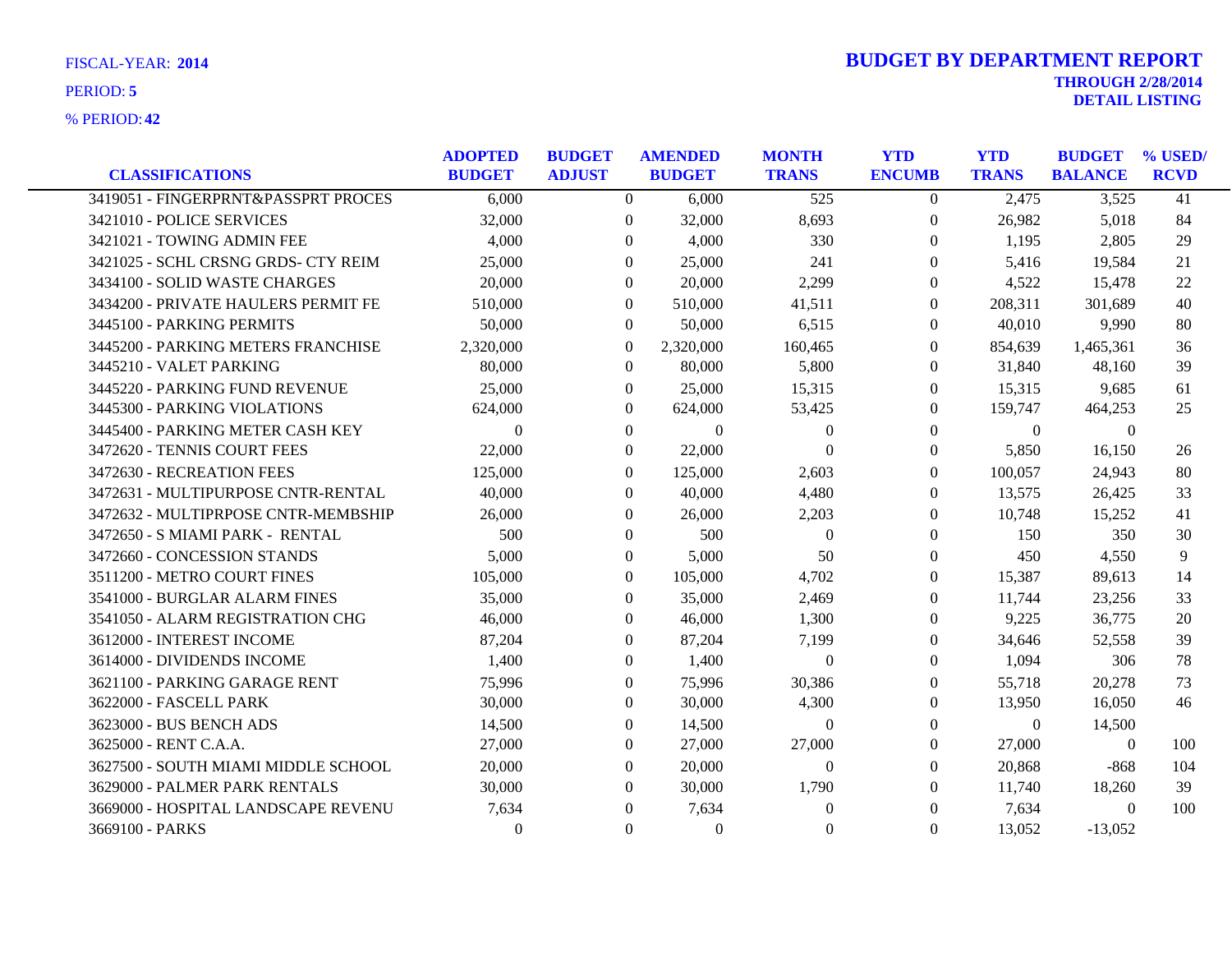**42** % PERIOD:

|                                                    | <b>ADOPTED</b> | <b>BUDGET</b>    | <b>AMENDED</b> | <b>MONTH</b>     | <b>YTD</b>       | <b>YTD</b>   | <b>BUDGET</b>  | % USED/     |
|----------------------------------------------------|----------------|------------------|----------------|------------------|------------------|--------------|----------------|-------------|
| <b>CLASSIFICATIONS</b>                             | <b>BUDGET</b>  | <b>ADJUST</b>    | <b>BUDGET</b>  | <b>TRANS</b>     | <b>ENCUMB</b>    | <b>TRANS</b> | <b>BALANCE</b> | <b>RCVD</b> |
| 3695000 - REIMB WORKERS COMP.                      | $\theta$       | $\Omega$         | $\Omega$       | $\theta$         | $\Omega$         | $\Omega$     | $\Omega$       |             |
| 3695400 - REIMBSMNT-PUB WORKS LABOR                | $\Omega$       | $\overline{0}$   | $\Omega$       | $\overline{0}$   | $\theta$         | 4,092        | $-4,092$       |             |
| 3699201 - MISC. OTHERS                             | 170,000        | $\boldsymbol{0}$ | 170,000        | 4,811            | $\theta$         | 117,144      | 52,856         | 68          |
| 3699225 - SUNSET DR MTCE-FDOT REIMB                | 3,952          | $\Omega$         | 3,952          | $\theta$         | $\Omega$         | 995          | 2,957          | 25          |
| 3699250 - INSURANCE CLAIMS RECOVERY                | $\Omega$       | $\Omega$         | $\Omega$       | 12,200           | $\Omega$         | 21,264       | $-21,264$      |             |
| 3699501 - SECTION 185 STATE CONTRIB                | 85,000         | $\overline{0}$   | 85,000         | $\Omega$         | $\theta$         | $\Omega$     | 85,000         |             |
| 3811000 - CONTRIB. FROM OTHER FUNDS                | 25,000         | $\Omega$         | 25,000         | $\Omega$         | $\Omega$         | 25,000       | 0              | 100         |
| 3811500 - TRANSFER WATER/SEWER FUND                | 250,000        | $\Omega$         | 250,000        | $\Omega$         | $\theta$         | 250,000      | $\Omega$       | 100         |
| 3811700 - TRANSFER FROM CRA                        | 83,173         | $\overline{0}$   | 83,173         | $\Omega$         | $\Omega$         | 33,173       | 50,000         | 39          |
| Department 0000-Description N/A TOTAL              | 16,864,223     | $\overline{0}$   | 16,864,223     | 610,441          | $\overline{0}$   | 9,399,786    | 7,464,437      | 55          |
| <b>REVENUE TOTAL</b>                               | 16,864,223     | $\mathbf{0}$     | 16,864,223     | 610,441          | $\bf{0}$         | 9,399,786    | 7,464,437      | 55          |
| <b>EXPENSE</b>                                     |                |                  |                |                  |                  |              |                |             |
| <b>Department 1100-MAYOR &amp; CITY COMMISSION</b> |                |                  |                |                  |                  |              |                |             |
| 5111110 - EXECUTIVE SALARIES                       | 62,000         | 0                | 62,000         | 5,167            | $\boldsymbol{0}$ | 25,833       | 36,167         | 41          |
| 5112110 - F.I.C.A.                                 | 4,743          | $\overline{0}$   | 4,743          | 395              | $\Omega$         | 2,008        | 2,735          | 42          |
| 5112410 - WORKERS' COMPENSATION                    | 186            | $\overline{0}$   | 186            | $\theta$         | $\Omega$         | 62           | 124            | 33          |
| 5114010 - MAYOR'S EXPENSE                          | 2,000          | $\overline{0}$   | 2,000          | $\mathbf{0}$     | $\Omega$         | 1,186        | 814            | 59          |
| 5114020 - COMMISSIONER'S EXP -ONE                  | 1,500          | $\overline{0}$   | 1,500          | $\overline{0}$   | $\mathbf{0}$     | $\Omega$     | 1,500          |             |
| 5114030 - COMMISSIONER'S EXP-FOUR                  | 1,500          | $\Omega$         | 1,500          | $\Omega$         | $\Omega$         | 441          | 1,059          | 29          |
| 5114040 - COMMISSIONER'S EXP-THREE                 | 1,500          | $\Omega$         | 1,500          | $\overline{0}$   | $\Omega$         | $\Omega$     | 1,500          |             |
| 5114050 - COMMISSIONER'S EXP TWO                   | 1,500          | $\theta$         | 1,500          | $\boldsymbol{0}$ | $\boldsymbol{0}$ | $\Omega$     | 1,500          |             |
| 5114060 - AUTO ALLOWANCE                           | 500            | $\overline{0}$   | 500            | 42               | $\theta$         | 208          | 292            | 41          |
| 5114071 - MAYOR                                    | 1,200          | $\overline{0}$   | 1,200          | $\overline{0}$   | $\Omega$         | 1,008        | 192            | 84          |
| 5114072 - COMM. ONE                                | 1,200          | $\overline{0}$   | 1,200          | $\overline{0}$   | $\mathbf{0}$     | $\Omega$     | 1,200          |             |
| 5114073 - COMM. TWO                                | 1,200          | $\Omega$         | 1,200          | $\mathbf{0}$     | $\Omega$         | $\Omega$     | 1,200          |             |
| 5114074 - COMM. THREE                              | 1,200          | $\Omega$         | 1,200          | $\Omega$         | $\Omega$         | $\Omega$     | 1,200          |             |
| 5114075 - COMM. FOUR                               | 1,200          | $\Omega$         | 1,200          | $\Omega$         | $\Omega$         | 410          | 790            | 34          |
| 5114120 - TELEPHONE SERVICE                        | 5,000          | $\Omega$         | 5,000          | 417              | $\Omega$         | 2,083        | 2,917          | 41          |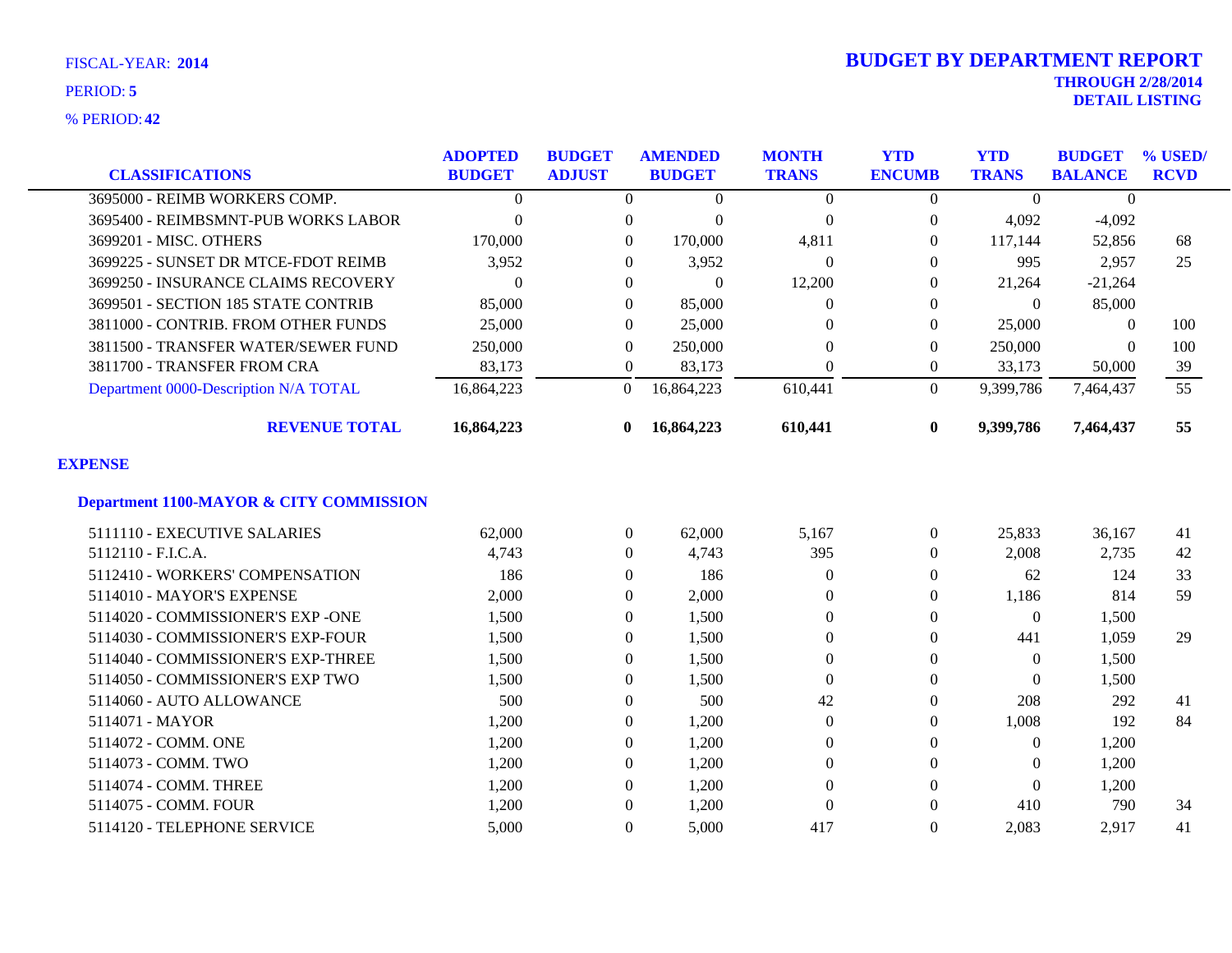| <b>CLASSIFICATIONS</b>                  | <b>ADOPTED</b><br><b>BUDGET</b> | <b>BUDGET</b><br><b>ADJUST</b> |                  | <b>AMENDED</b><br><b>BUDGET</b> | <b>MONTH</b><br><b>TRANS</b> | <b>YTD</b><br><b>ENCUMB</b> | <b>YTD</b><br><b>TRANS</b> | <b>BUDGET</b><br><b>BALANCE</b> | % USED/<br><b>RCVD</b> |
|-----------------------------------------|---------------------------------|--------------------------------|------------------|---------------------------------|------------------------------|-----------------------------|----------------------------|---------------------------------|------------------------|
| 5114830 - KEYS AND FLOWERS              | 750                             |                                | $\boldsymbol{0}$ | 750                             | $\Omega$                     | $\boldsymbol{0}$            | $\overline{0}$             | $\overline{750}$                |                        |
| 5115210 - SUPPLIES                      | 1,750                           |                                | $\boldsymbol{0}$ | 1,750                           | 23                           | $\boldsymbol{0}$            | 256                        | 1,494                           | 14                     |
| 5115410 - MEMBER. & SUBSCRIPTIONS       | 3,900                           |                                | $\boldsymbol{0}$ | 3,900                           | $\Omega$                     | $\boldsymbol{0}$            | 1,496                      | 2,404                           | 38                     |
| Department 1100-MAYOR & CITY COMMISSION | 92,829                          |                                | $\overline{0}$   | 92,829                          | 6,044                        | $\Omega$                    | 34,991                     | 57,838                          | 37                     |
| <b>Department 1200-CITY CLERK</b>       |                                 |                                |                  |                                 |                              |                             |                            |                                 |                        |
| 5121210 - REGULAR                       | 184,267                         |                                | $\boldsymbol{0}$ | 184,267                         | 11,325                       | $\overline{0}$              | 57,019                     | 127,248                         | 30                     |
| 5122110 - F.I.C.A.                      | 14,096                          |                                | $\Omega$         | 14,096                          | 889                          | $\Omega$                    | 4,478                      | 9,618                           | 31                     |
| 5122210 - PENSION PLAN-CONTRIBUTION     | 26,534                          |                                | $\theta$         | 26,534                          | $\theta$                     | $\overline{0}$              | 8,137                      | 18,397                          | 30                     |
| 5122310 - GROUP HEALTH INSURANCE        | 19,655                          |                                | $\Omega$         | 19,655                          | 1,021                        | $\Omega$                    | 4,082                      | 15,573                          | 20                     |
| 5122410 - WORKERS' COMPENSATION         | 553                             |                                | $\boldsymbol{0}$ | 553                             | $\theta$                     | $\boldsymbol{0}$            | 183                        | 370                             | 33                     |
| 5123450 - CONTRACTUAL SERVICES          | 12,600                          |                                | $\theta$         | 12,600                          | $\theta$                     | 9,450                       | 12,600                     | $\theta$                        | 100                    |
| 5123480 - DIGITIZING                    | 45,000                          |                                | $\Omega$         | 45,000                          | $\theta$                     | $\overline{0}$              | 5,244                      | 39,756                          | 11                     |
| 5124070 - TRAVEL & CONFERENCE           | 11,200                          |                                | $\theta$         | 11,200                          | $\Omega$                     | $\overline{0}$              | 1,515                      | 9,685                           | 13                     |
| 5124110 - POSTAGE                       | 500                             |                                | $\theta$         | 500                             | 73                           | $\mathbf{0}$                | 144                        | 356                             | 28                     |
| 5124120 - TELEPHONE SERVICES            | 360                             |                                | $\boldsymbol{0}$ | 360                             | 30                           | $\mathbf{0}$                | 120                        | 240                             | 33                     |
| 5124632 - INTERNET SERVICES             | 1,431                           |                                | $\theta$         | 1,431                           | $\theta$                     | $\theta$                    | $\theta$                   | 1,431                           |                        |
| 5124710 - PRINTING MATERIAL-INFRAST     | 1,668                           |                                | $\Omega$         | 1,668                           | 157                          | $\Omega$                    | 678                        | 990                             | 40                     |
| 5124910 - LEGAL ADS/COMP PLAN ATTON     | 30,000                          |                                | $\theta$         | 30,000                          | $\theta$                     | $\overline{0}$              | 6,662                      | 23,338                          | 22                     |
| 5124920 - ELECTIONS                     | 32,818                          |                                | $\theta$         | 32,818                          | $\theta$                     | $\Omega$                    | $\overline{0}$             | 32,818                          |                        |
| 5124950 - CODIFICATIONS                 | 3,700                           |                                | $\theta$         | 3,700                           | $\theta$                     | $\mathbf{0}$                | $\overline{0}$             | 3,700                           |                        |
| 5125210 - SUPPLIES                      | 980                             |                                | $\boldsymbol{0}$ | 980                             | $\theta$                     | $\mathbf{0}$                | 247                        | 733                             | 25                     |
| 5125410 - MEMBER. & SUBSCRIPTIONS       | 650                             |                                | $\boldsymbol{0}$ | 650                             | $\Omega$                     | $\Omega$                    | 220                        | 430                             | 33                     |
| Department 1200-CITY CLERK TOTAL        | 386,012                         |                                | $\boldsymbol{0}$ | 386,012                         | 13,495                       | 9,450                       | 101,329                    | 284,683                         | $\overline{26}$        |
| <b>Department 1310-CITY MANAGER</b>     |                                 |                                |                  |                                 |                              |                             |                            |                                 |                        |
| 5131210 - REGULAR                       | 322,408                         |                                | $\boldsymbol{0}$ | 322,408                         | 29,204                       | $\boldsymbol{0}$            | 115,559                    | 206,849                         | 35                     |
| 5131310 - PART-TIME                     | 32,886                          |                                | $\Omega$         | 32,886                          | $\theta$                     | $\Omega$                    | 1,648                      | 31,238                          | 5                      |
| 5132110 - F.I.C.A.                      | 27,180                          |                                | $\theta$         | 27,180                          | 2,337                        | $\overline{0}$              | 9,517                      | 17,663                          | 35                     |
| 5132210 - PENSION PLAN CONTRIBUTION     | 9,500                           |                                | $\mathbf{0}$     | 9,500                           | $\overline{0}$               | $\mathbf{0}$                | 2,913                      | 6,587                           | 30                     |
| 5132220 - DEFERRED COMP CONTRIB.        | 29,209                          |                                | $\Omega$         | 29,209                          | 746                          | $\Omega$                    | 1,409                      | 27,800                          | $\overline{4}$         |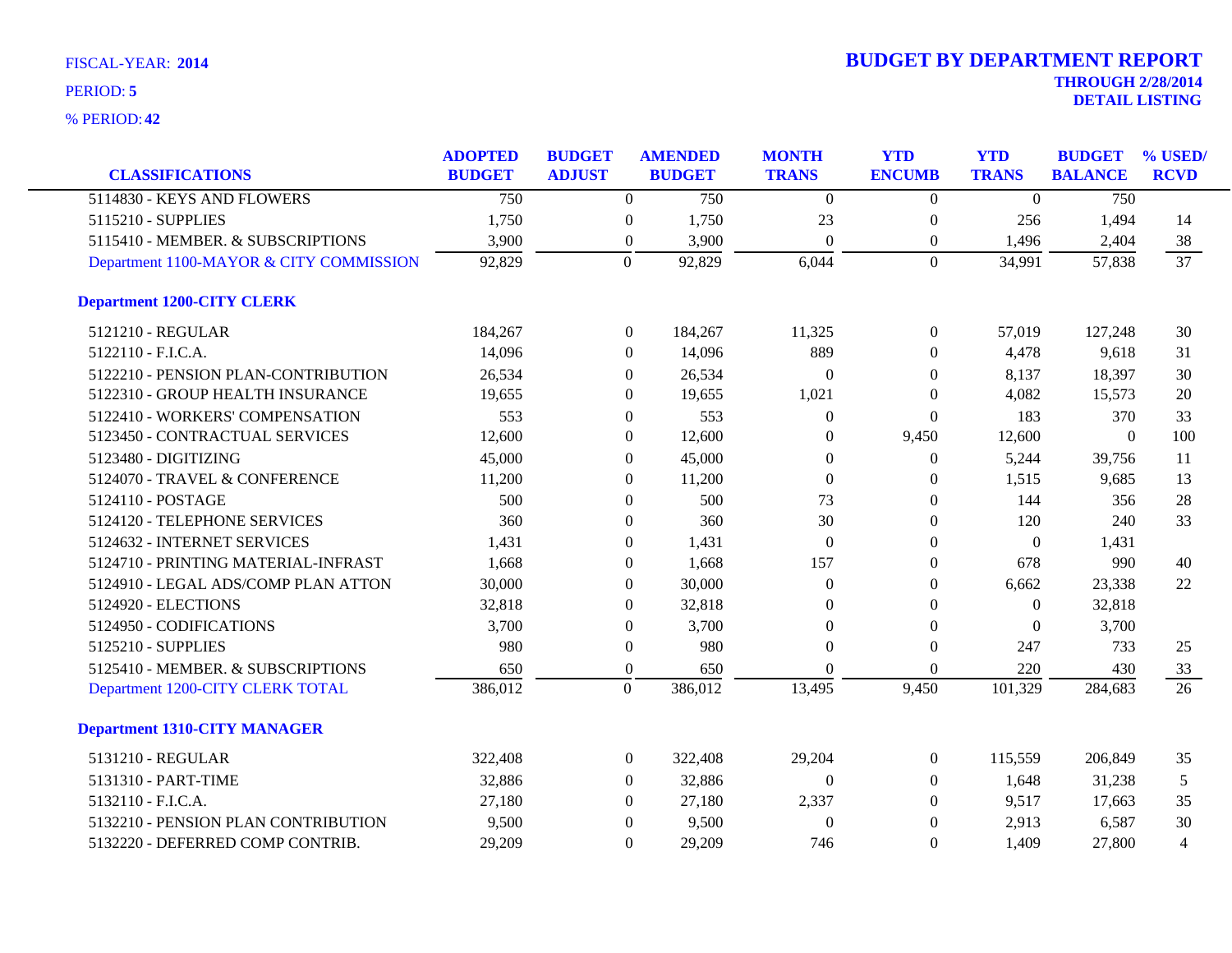| <b>CLASSIFICATIONS</b>                  | <b>ADOPTED</b><br><b>BUDGET</b> | <b>BUDGET</b><br><b>ADJUST</b> | <b>AMENDED</b><br><b>BUDGET</b> | <b>MONTH</b><br><b>TRANS</b> | <b>YTD</b><br><b>ENCUMB</b> | <b>YTD</b><br><b>TRANS</b> | <b>BUDGET</b><br><b>BALANCE</b> | % USED/<br><b>RCVD</b> |
|-----------------------------------------|---------------------------------|--------------------------------|---------------------------------|------------------------------|-----------------------------|----------------------------|---------------------------------|------------------------|
| 5132310 - GROUP HEALTH INSURANCE        | 33,912                          |                                |                                 |                              |                             |                            |                                 | $\overline{34}$        |
|                                         |                                 | $\overline{0}$                 | 33,912                          | 2,459                        | $\boldsymbol{0}$            | 11,542                     | 22,371                          |                        |
| 5132410 - WORKERS' COMPENSATION         | 1,066                           | $\overline{0}$                 | 1,066                           | $\boldsymbol{0}$             | $\boldsymbol{0}$            | 353                        | 713                             | 33                     |
| 5133450 - CONTRACTUAL SERVCS-INFRA      | 144,000                         | $\mathbf{0}$                   | 144,000                         | 11,000                       | 82,727                      | 106,727                    | 37,273                          | 74                     |
| 5134060 - AUTO ALLOWANCE                | 7,200                           | $\overline{0}$                 | 7,200                           | 600                          | $\theta$                    | 3,000                      | 4,200                           | 41                     |
| 5134065 - CITY MANAGER'S EXPENSE        | 1,000                           | $\overline{0}$                 | 1,000                           | 167                          | $\theta$                    | 560                        | 440                             | 56                     |
| 5134070 - TRAVEL & CONFERENCE           | 1,000                           | $\boldsymbol{0}$               | 1,000                           | 154                          | $\boldsymbol{0}$            | 154                        | 846                             | 15                     |
| 5134080 - EMPLOYEE EDUCATION            | 10,000                          | $\mathbf{0}$                   | 10,000                          | $\boldsymbol{0}$             | $\boldsymbol{0}$            | $\boldsymbol{0}$           | 10,000                          |                        |
| 5134110 - POSTAGE                       | 1,589                           | $\overline{0}$                 | 1,589                           | 230                          | $\theta$                    | 457                        | 1,132                           | 28                     |
| 5134120 - TELEPHONE SERVICE             | 3,420                           | 0                              | 3,420                           | 150                          | $\boldsymbol{0}$            | 1,421                      | 1,999                           | 41                     |
| 5134515 - AUTO INSURANCE                | 400                             | $\overline{0}$                 | 400                             | $\boldsymbol{0}$             | $\boldsymbol{0}$            | $\boldsymbol{0}$           | 400                             |                        |
| 5134634 - MAINTENANCE-INTERNET SFTW     | $\theta$                        | $\mathbf{0}$                   | $\overline{0}$                  | $\boldsymbol{0}$             | $\boldsymbol{0}$            | $\boldsymbol{0}$           | $\boldsymbol{0}$                |                        |
| 5134710 - PRINTING MATERIALS-INFRAS     | 1,668                           | $\overline{0}$                 | 1,668                           | 133                          | $\overline{0}$              | 581                        | 1,087                           | 34                     |
| 5135205 - COMPUTER EQUIPMENT            | 2,500                           | $\overline{0}$                 | 2,500                           | $\overline{0}$               | 1,199                       | 1,691                      | 809                             | 67                     |
| 5135210 - SUPPLIES                      | 2,000                           | $\boldsymbol{0}$               | 2,000                           | $\theta$                     | $\boldsymbol{0}$            | 1,664                      | 336                             | 83                     |
| 5135230 - FUEL & LUBRICANT              | 1,408                           | $\theta$                       | 1,408                           | 95                           | 0                           | 381                        | 1,027                           | 27                     |
| 5135410 - MEMBER. & SUBSCRIPTIONS       | 2,033                           | 2,000                          | 4,033                           | 268                          | $\theta$                    | 3,168                      | 865                             | 78                     |
| 5139920 - GENERAL CONTINGENCY           | 130,000                         | $-2,000$                       | 128,000                         | $\Omega$                     | $\theta$                    | $\overline{0}$             | 128,000                         |                        |
| Department 1310-CITY MANAGER TOTAL      | 764,379                         | $\boldsymbol{0}$               | 764,379                         | 47,543                       | 83,926                      | 262,745                    | 501,635                         | 34                     |
| <b>Department 1320-CENTRAL SERVICES</b> |                                 |                                |                                 |                              |                             |                            |                                 |                        |
| 5131210 - REGULAR                       | 106,338                         | $\overline{0}$                 | 106,338                         | 8,254                        | $\overline{0}$              | 41,088                     | 65,250                          | 38                     |
| 5131310 - PART-TIME                     | 0                               | $\overline{0}$                 | $\boldsymbol{0}$                | $\theta$                     | $\boldsymbol{0}$            | $\overline{0}$             | $\boldsymbol{0}$                |                        |
| 5131410 - OVERTIME                      | 6,970                           | $\boldsymbol{0}$               | 6,970                           | 338                          | $\boldsymbol{0}$            | 1,303                      | 5,667                           | 18                     |
| 5132110 - F.I.C.A.                      | 8,668                           | $\mathbf{0}$                   | 8,668                           | 733                          | $\boldsymbol{0}$            | 3,605                      | 5,063                           | 41                     |
| 5132220 - DEFERRED COMP CONTRIB.        | 7,932                           | 0                              | 7,932                           | 426                          | $\theta$                    | 2,117                      | 5,815                           | 26                     |
| 5132310 - GROUP HEALTH INSURANCE        | 13,103                          | $\mathbf{0}$                   | 13,103                          | 1,021                        | $\boldsymbol{0}$            | 5,071                      | 8,032                           | 38                     |
| 5132410 - WORKERS' COMPENSATION         | 340                             | $\overline{0}$                 | 340                             | $\theta$                     | $\boldsymbol{0}$            | 113                        | 227                             | 33                     |
| 5133450 - CONTRACTUAL SERVCS-INFRA      | 6,000                           | $\mathbf{0}$                   | 6,000                           | 2,800                        | $\boldsymbol{0}$            | 5,600                      | 400                             | 93                     |
| 5134110 - POSTAGE                       | 3,000                           | $\overline{0}$                 | 3,000                           | 216                          | $\theta$                    | 785                        | 2,215                           | 26                     |
| 5134120 - TELEPHONE SERVICE             | 1,020                           | $\boldsymbol{0}$               | 1,020                           | $-41$                        | $\theta$                    | 86                         | 934                             | 8                      |
| 5134125 - TELEPHONE                     | 43,721                          | $\overline{0}$                 | 43,721                          | 2,618                        | 8,063                       | 23,834                     | 19,887                          | 54                     |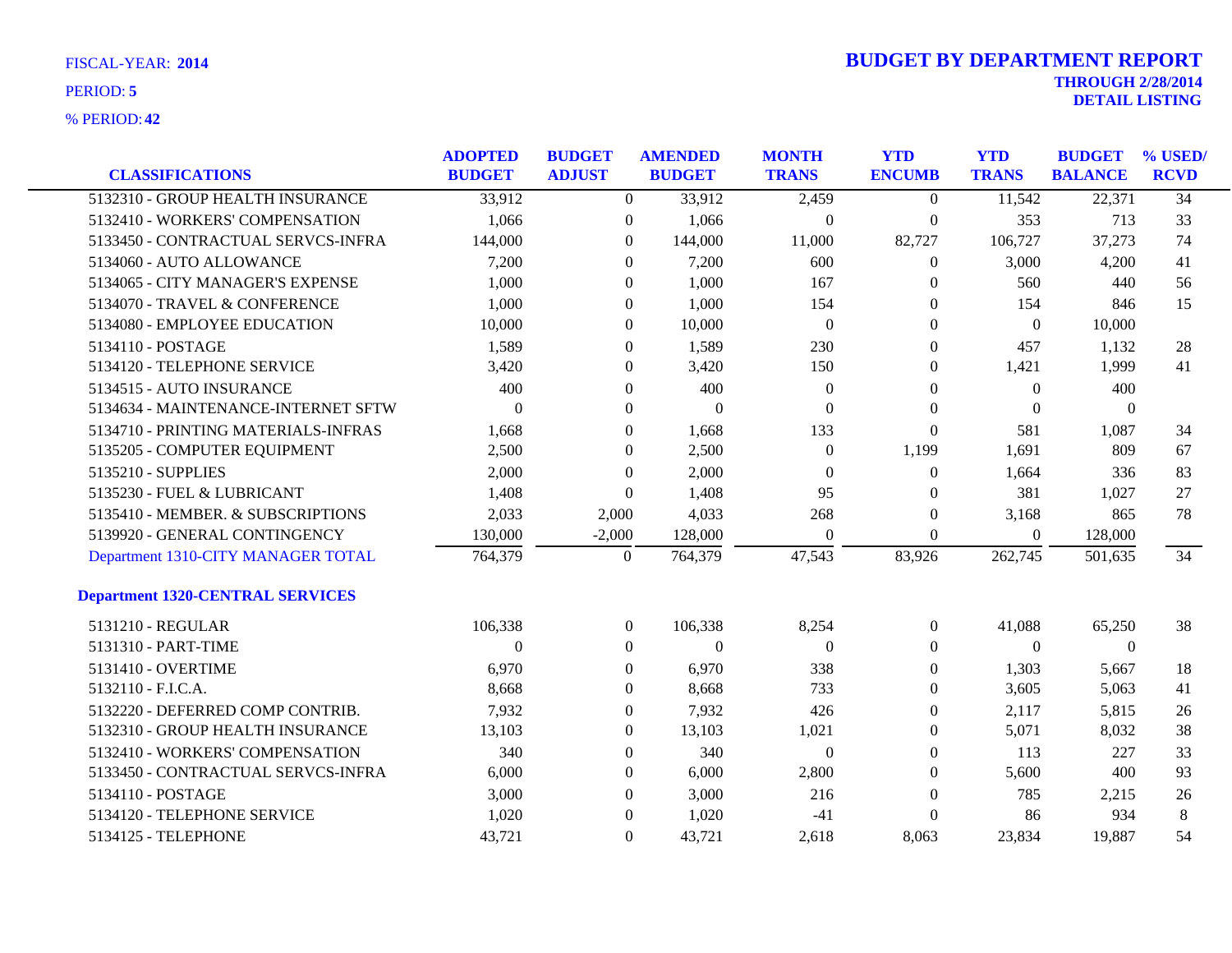| <b>CLASSIFICATIONS</b>                 | <b>ADOPTED</b><br><b>BUDGET</b> | <b>BUDGET</b><br><b>ADJUST</b> |                  | <b>AMENDED</b><br><b>BUDGET</b> | <b>MONTH</b><br><b>TRANS</b> | <b>YTD</b><br><b>ENCUMB</b> | <b>YTD</b><br><b>TRANS</b> | <b>BUDGET</b><br><b>BALANCE</b> | % USED/<br><b>RCVD</b> |
|----------------------------------------|---------------------------------|--------------------------------|------------------|---------------------------------|------------------------------|-----------------------------|----------------------------|---------------------------------|------------------------|
| 5134420 - LEASE PURCH-POSTAGE MACHN    | 1,488                           |                                | $\overline{0}$   | 1,488                           | 124                          | $\theta$                    | 620                        | 868                             | 41                     |
| 5134615 - REPAIR & MAINT. OFFC EQUI    | 2,776                           |                                | $\Omega$         | 2,776                           | $\Omega$                     | $\Omega$                    | 595                        | 2,181                           | 21                     |
| 5134620 - REPAIR & MAINT. OPER EQUI    | 250                             |                                | $\Omega$         | 250                             | $\Omega$                     | $\Omega$                    | $\Omega$                   | 250                             |                        |
| 5134634 - MAINTENANCE-INTERNET SFTW    | 2,249                           |                                | $\theta$         | 2,249                           | $\Omega$                     | $\Omega$                    | $\Omega$                   | 2,249                           |                        |
| 5134710 - PRINTING MATERIALS-INFRAS    | 6,482                           |                                | $\overline{0}$   | 6,482                           | 264                          | $\Omega$                    | 1,253                      | 5,229                           | 19                     |
| 5134720 - PRINTING - CONTRACTUAL       | 2,000                           |                                | $\overline{0}$   | 2,000                           | $\Omega$                     | $\Omega$                    | 470                        | 1,530                           | 23                     |
| 5135210 - SUPPLIES                     | 17,150                          |                                | $\boldsymbol{0}$ | 17,150                          | 2,763                        | $\mathbf{0}$                | 6,705                      | 10,445                          | 39                     |
| 5135410 - MEMBER, & SUBSCRIPTIONS      | 330                             |                                | $\boldsymbol{0}$ | 330                             | $\theta$                     | $\Omega$                    | 265                        | 65                              | 80                     |
| Department 1320-CENTRAL SERVICES TOTAL | 229,817                         |                                | $\Omega$         | 229,817                         | 19,516                       | 8,063                       | 93,510                     | 136,307                         | 40                     |
| <b>Department 1330-HUMAN RESOURCES</b> |                                 |                                |                  |                                 |                              |                             |                            |                                 |                        |
| 5131210 - REGULAR                      | 168,378                         |                                | $\overline{0}$   | 168,378                         | 12,989                       | $\overline{0}$              | 64,894                     | 103,484                         | 38                     |
| 5132110 - F.I.C.A.                     | 12,881                          |                                | $\overline{0}$   | 12,881                          | 993                          | $\overline{0}$              | 4,993                      | 7,888                           | 38                     |
| 5132220 - DEFERRED COMP CONTRIB.       | 11,786                          |                                | $\overline{0}$   | 11,786                          | 645                          | $\Omega$                    | 3,224                      | 8,562                           | 27                     |
| 5132310 - GROUP HEALTH INSURANCE       | 19,655                          |                                | $\Omega$         | 19,655                          | 1,527                        | $\Omega$                    | 7,094                      | 12,561                          | 36                     |
| 5132410 - WORKERS' COMPENSATION        | 505                             |                                | $\theta$         | 505                             | $\Omega$                     | $\Omega$                    | 167                        | 338                             | 33                     |
| 5132510 - UNEMPLOYMENT COMPENSATION    | 34,000                          |                                | $\overline{0}$   | 34,000                          | 303                          | $\theta$                    | 470                        | 33,530                          |                        |
| 5132610 - EMPLOYEE ASSISTANCE PROGR    | 9,000                           |                                | 0                | 9,000                           | $\theta$                     | $\theta$                    | 5,104                      | 3,896                           | 56                     |
| 5133160 - PREEMPLOYMENT PHYSICAL       | 8,000                           |                                | $\overline{0}$   | 8,000                           | 475                          | $\Omega$                    | 2,215                      | 5,785                           | 27                     |
| 5133450 - CONTRACTUAL SERVCS-INFRA     | 65,000                          |                                | $\overline{0}$   | 65,000                          | 5,328                        | 26,667                      | 53,687                     | 11,313                          | 82                     |
| 5134080 - EMPLOYEE EDUCATION           | 16,860                          |                                | $\overline{0}$   | 16,860                          | 390                          | $\theta$                    | 918                        | 15,942                          | 5                      |
| 5134110 - POSTAGE                      | 275                             |                                | $\overline{0}$   | 275                             | 40                           | $\theta$                    | 79                         | 196                             | 28                     |
| 5134120 - TELEPHONE SERVICE            | 2,040                           |                                | $\overline{0}$   | 2,040                           | 82                           | $\Omega$                    | 554                        | 1,486                           | 27                     |
| 5134510 - EXCESS LIABILITY COVERAGE    | 523,107                         |                                | $\overline{0}$   | 523,107                         | 1,000                        | 208,297                     | 291,655                    | 231,452                         | 55                     |
| 5134634 - MAINTENANCE-INTERNET SFTW    | 4,270                           |                                | $\theta$         | 4,270                           | $\theta$                     | $\Omega$                    | $\Omega$                   | 4,270                           |                        |
| 5134710 - PRINTING MATERIALS-INFRAS    | 1,668                           |                                | 0                | 1,668                           | 157                          | $\theta$                    | 678                        | 990                             | 40                     |
| 5134850 - NON-LEGAL ADVERTISING        | 5,000                           |                                | $\overline{0}$   | 5,000                           | $\theta$                     | $\Omega$                    | 50                         | 4,950                           |                        |
| 5135205 - COMPUTER EQUIPMENT           | $\theta$                        |                                | $\Omega$         | $\mathbf{0}$                    | $\Omega$                     | $\Omega$                    | $\Omega$                   | $\theta$                        |                        |
| 5135210 - SUPPLIES                     | 3,609                           |                                | $\theta$         | 3,609                           | 45                           | $\Omega$                    | 2,219                      | 1,390                           | 61                     |
| 5135410 - MEMBER. & SUBSCRIPTIONS      | 3,620                           |                                | $\Omega$         | 3,620                           | 715                          | $\Omega$                    | 1,180                      | 2,440                           | 32                     |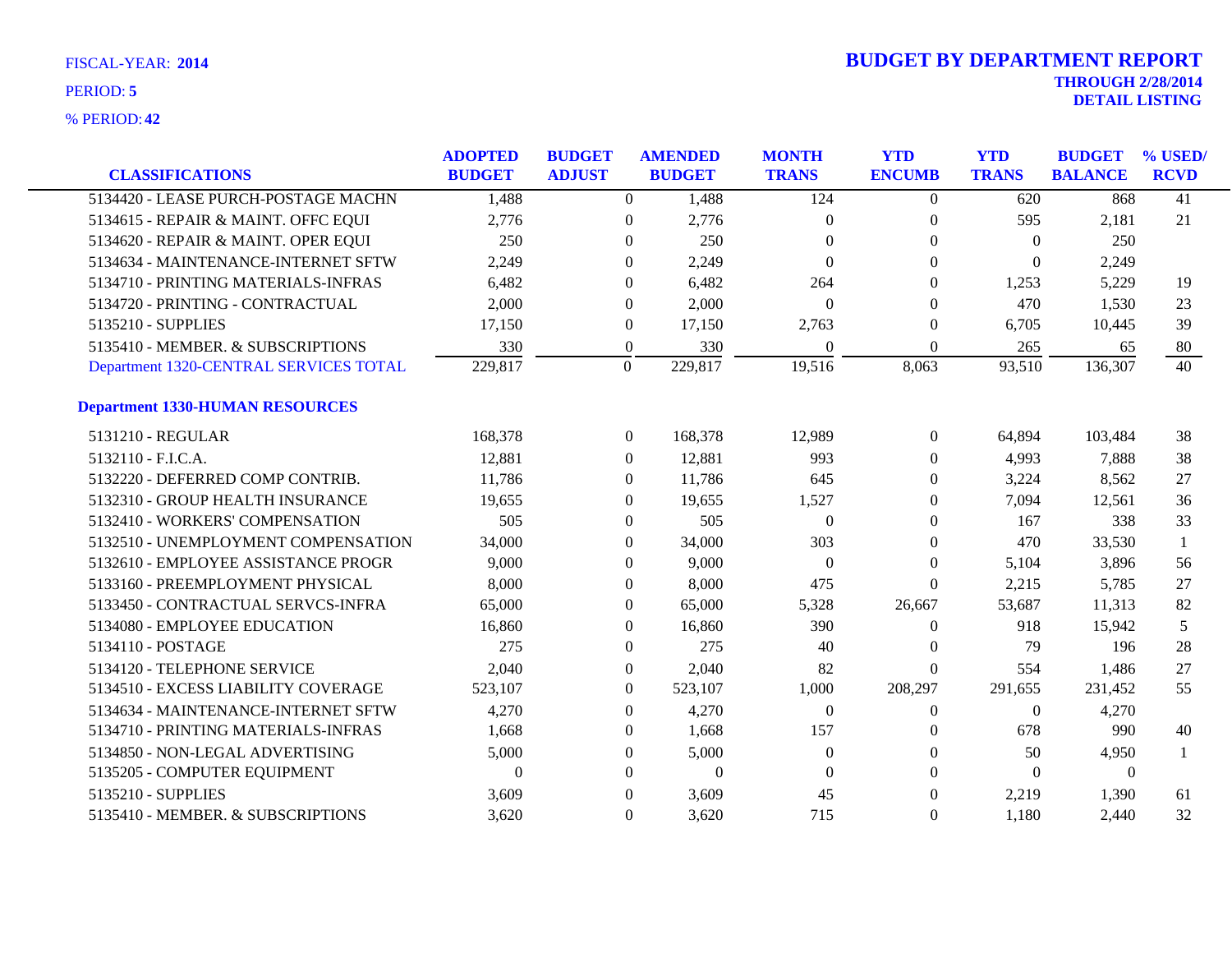**42** % PERIOD:

| <b>CLASSIFICATIONS</b>                          | <b>ADOPTED</b><br><b>BUDGET</b> | <b>BUDGET</b><br><b>ADJUST</b> |                  | <b>AMENDED</b><br><b>BUDGET</b> | <b>MONTH</b><br><b>TRANS</b> | <b>YTD</b><br><b>ENCUMB</b> | <b>YTD</b><br><b>TRANS</b> | <b>BUDGET</b><br><b>BALANCE</b> | % USED/<br><b>RCVD</b> |
|-------------------------------------------------|---------------------------------|--------------------------------|------------------|---------------------------------|------------------------------|-----------------------------|----------------------------|---------------------------------|------------------------|
| Department 1330-HUMAN RESOURCES TOTAL           | 889,654                         |                                | $\overline{0}$   | 889,654                         | 24,689                       | 234,964                     | 439,181                    | 450,473                         | $\overline{49}$        |
| <b>Department 1340-MANAGEMENT INFO. SYSTEMS</b> |                                 |                                |                  |                                 |                              |                             |                            |                                 |                        |
| 5133450 - CONTRACTUAL SERVCS-INFRA              | 175,000                         |                                | $\overline{0}$   | 175,000                         | 15,817                       | $\overline{0}$              | 63,267                     | 111,733                         | 36                     |
| 5134632 - INTERNET SERVICE                      | 38,670                          |                                | $\Omega$         | 38,670                          | 4,653                        | 19,920                      | 35,359                     | 3,311                           | 91                     |
| 5134634 - MAINTENANCE-INTERNET SFTW             | 68,831                          |                                | $\mathbf{0}$     | 68,831                          | 7,001                        | 7,891                       | 33,295                     | 35,536                          | 48                     |
| 5135205 - COMPUTER EQUIPMENT                    | 32,225                          |                                | $\mathbf{0}$     | 32,225                          | 551                          | $\overline{0}$              | 26,007                     | 6,218                           | 80                     |
| 5135210 - SUPPLIES                              | 3,038                           |                                | $\boldsymbol{0}$ | 3,038                           | 1,059                        | $\overline{0}$              | 2,866                      | 172                             | 94                     |
| 5136430 - EQUIPMENT-OPERATING                   | $\overline{0}$                  |                                | $\boldsymbol{0}$ | $\theta$                        | $\theta$                     | $\overline{0}$              | $\overline{0}$             | $\overline{0}$                  |                        |
| Department 1340-MANAGEMENT INFO. SYSTEMS        | 317,764                         |                                | $\overline{0}$   | 317,764                         | 29,081                       | 27,811                      | 160,794                    | 156,970                         | 50                     |
| <b>Department 1410-FINANCE</b>                  |                                 |                                |                  |                                 |                              |                             |                            |                                 |                        |
| 5131210 - REGULAR                               | 296,660                         |                                | $\boldsymbol{0}$ | 296,660                         | 20,531                       | $\boldsymbol{0}$            | 102,669                    | 193,991                         | 34                     |
| 5131310 - PART-TIME                             | 43,091                          |                                | $\Omega$         | 43,091                          | 2,874                        | $\Omega$                    | 15,560                     | 27,531                          | 36                     |
| 5132110 - F.I.C.A.                              | 24,896                          |                                | $\Omega$         | 24,896                          | 1,788                        | $\Omega$                    | 9,073                      | 15,823                          | 36                     |
| 5132210 - PENSION PLAN CONTRIBUTION             | 10,302                          |                                | 0                | 10,302                          | $\boldsymbol{0}$             | $\overline{0}$              | 3,159                      | 7,143                           | 30                     |
| 5132220 - DEFERRED COMP CONTRIB.                | 15,542                          |                                | $\mathbf{0}$     | 15,542                          | 789                          | $\overline{0}$              | 3,940                      | 11,602                          | 25                     |
| 5132310 - GROUP HEALTH INSURANCE                | 29,482                          |                                | $\Omega$         | 29,482                          | 2,490                        | $\Omega$                    | 10,455                     | 19,027                          | 35                     |
| 5132410 - WORKERS' COMPENSATION                 | 1,021                           |                                | $\Omega$         | 1,021                           | $\Omega$                     | $\Omega$                    | 338                        | 683                             | 33                     |
| 5133100 - PROFESSIONAL SERVICES                 | 10,000                          |                                | $\theta$         | 10,000                          | 6,000                        | $\Omega$                    | 6,000                      | 4,000                           | 60                     |
| 5133210 - AUDITOR'S FEE                         | 72,500                          |                                | $\boldsymbol{0}$ | 72,500                          | 16,000                       | 15,500                      | 53,000                     | 19,500                          | 73                     |
| 5133450 - CONTRACTUAL SERVCS-INFRA              | 36,860                          |                                | $\theta$         | 36,860                          | 893                          | 2,400                       | 6,258                      | 30,602                          | 16                     |
| 5133459 - Contractual Services- Parking         | 417,500                         |                                | $\Omega$         | 417,500                         | 36,551                       | 16,500                      | 203,204                    | 214,296                         | 48                     |
| 5134070 - TRAVEL & CONFERENCE                   | 2,800                           |                                | $\Omega$         | 2,800                           | $\theta$                     | $\overline{0}$              | 35                         | 2,765                           | 1                      |
| 5134110 - POSTAGE                               | 7,030                           |                                | 0                | 7,030                           | 1,020                        | $\Omega$                    | 2,024                      | 5,006                           | 28                     |
| 5134120 - TELEPHONE SERVICE                     | 2,100                           |                                | $\boldsymbol{0}$ | 2,100                           | 49                           | $\boldsymbol{0}$            | 600                        | 1,500                           | 28                     |
| 5134634 - MAINTENANCE-INTERNET SFTW             | 35,000                          |                                | $\theta$         | 35,000                          | $\theta$                     | $\overline{0}$              | 17,730                     | 17,270                          | 50                     |
| 5134710 - PRINTING MATERIALS-INFRAS             | 1,668                           |                                | $\Omega$         | 1,668                           | 133                          | $\overline{0}$              | 581                        | 1,087                           | 34                     |
| 5135205 - COMPUTER EQUIPMENT                    | 1,300                           |                                | $\mathbf{0}$     | 1,300                           | $\boldsymbol{0}$             | $\Omega$                    | $\boldsymbol{0}$           | 1,300                           |                        |
| 5135210 - SUPPLIES                              | 8,573                           |                                | $\mathbf{0}$     | 8,573                           | 78                           | 3,950                       | 5,629                      | 2,944                           | 65                     |
| 5135410 - MEMBER. & SUBSCRIPTIONS               | 2,365                           |                                | $\theta$         | 2,365                           | 65                           | $\Omega$                    | 387                        | 1,978                           | 16                     |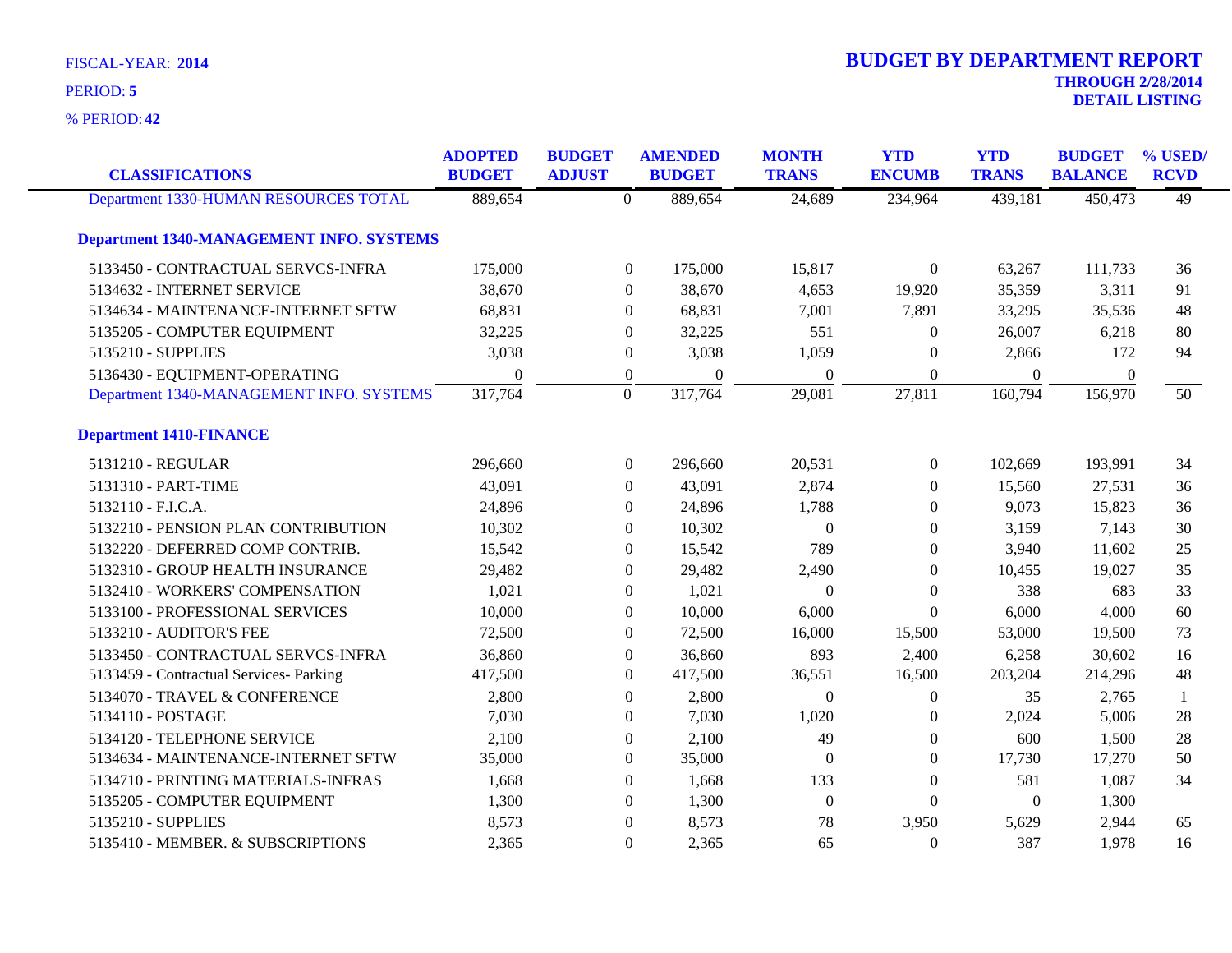| <b>CLASSIFICATIONS</b>               | <b>ADOPTED</b><br><b>BUDGET</b> | <b>BUDGET</b><br><b>ADJUST</b> | <b>AMENDED</b><br><b>BUDGET</b> | <b>MONTH</b><br><b>TRANS</b> | <b>YTD</b><br><b>ENCUMB</b> | <b>YTD</b><br><b>TRANS</b> | <b>BUDGET</b><br><b>BALANCE</b> | % USED/<br><b>RCVD</b> |
|--------------------------------------|---------------------------------|--------------------------------|---------------------------------|------------------------------|-----------------------------|----------------------------|---------------------------------|------------------------|
|                                      |                                 |                                |                                 |                              |                             |                            |                                 |                        |
| 5137110 - DEBT SERVICE-PRINCIPAL     | 119,268                         | $\boldsymbol{0}$               | 119,268                         | $\Omega$                     | $\Omega$                    | 34,414                     | 84,854                          | $\overline{28}$        |
| 5137210 - DEBT SERVICE-INTEREST      | 3,825                           | $\boldsymbol{0}$               | 3,825                           | $\Omega$                     | $\theta$                    | $\overline{0}$             | 3,825                           |                        |
| Department 1410-FINANCE TOTAL        | 1,141,783                       | $\Omega$                       | 1,141,783                       | 89,261                       | 38,350                      | 475,056                    | 666,727                         | 41                     |
| <b>Department 1500-CITY ATTORNEY</b> |                                 |                                |                                 |                              |                             |                            |                                 |                        |
| 5143120 - PROFESSIONAL SERV COST     | 160,000                         | $\overline{0}$                 | 160,000                         | 13,360                       | $\mathbf{0}$                | 66,800                     | 93,200                          | 41                     |
| 5143410 - LITIGATION-SPC PRJ & COST  | 235,000                         | $\overline{0}$                 | 235,000                         | 8,710                        | $\theta$                    | 28,075                     | 206,925                         | 11                     |
| 5143440 - CONSULTING-LABOR ATTORNEY  | 40,000                          | $\theta$                       | 40,000                          | 7,216                        | 0                           | 7,216                      | 32,784                          | 18                     |
| 5144065 - CITY ATTORNEY'S EXPENSE    | 1,000                           | $\overline{0}$                 | 1,000                           | 133                          | $\theta$                    | 623                        | 378                             | 62                     |
| Department 1500-CITY ATTORNEY TOTAL  | 436,000                         | $\mathbf{0}$                   | 436,000                         | 29,419                       | $\overline{0}$              | 102,714                    | 333,287                         | $\overline{23}$        |
| <b>Department 1610-BUILDING</b>      |                                 |                                |                                 |                              |                             |                            |                                 |                        |
| 5241210 - REGULAR                    | 230,649                         | $\boldsymbol{0}$               | 230,649                         | 18,032                       | $\theta$                    | 90,160                     | 140,489                         | 39                     |
| 5241310 - PART-TIME                  | 138,434                         | $\Omega$                       | 138,434                         | 10,608                       | 0                           | 53,040                     | 85,394                          | 38                     |
| 5242110 - F.I.C.A.                   | 28,235                          | $\Omega$                       | 28,235                          | 2,224                        | $\theta$                    | 11,121                     | 17,114                          | 39                     |
| 5242220 - DEFERRED COMP CONTRIB.     | 16,145                          | $\theta$                       | 16,145                          | 1,183                        | $\Omega$                    | 5,900                      | 10,245                          | 36                     |
| 5242310 - GROUP HEALTH INSURANCE     | 26,206                          | $\theta$                       | 26,206                          | 2,006                        | 0                           | 8,518                      | 17,688                          | 32                     |
| 5242410 - WORKERS' COMPENSATION      | 8,125                           | $\theta$                       | 8,125                           | $\theta$                     | $\overline{0}$              | 2,689                      | 5,436                           | 33                     |
| 5243150 - CONTRACT INSPECT/ENGINEER  | 3,000                           | $\theta$                       | 3,000                           | $\Omega$                     | $\Omega$                    | $\theta$                   | 3,000                           |                        |
| 5243450 - CONTRACTUAL SERVICES       | 1,000                           | $\Omega$                       | 1,000                           | $\Omega$                     | $\Omega$                    | $\Omega$                   | 1,000                           |                        |
| 5244110 - POSTAGE                    | 200                             | $\Omega$                       | 200                             | 29                           | $\theta$                    | 58                         | 142                             | 29                     |
| 5244120 - TELEPHONE SERVICES         | 1,380                           | $\theta$                       | 1,380                           | $-41$                        | $\theta$                    | 150                        | 1,230                           | 10                     |
| 5244515 - AUTO INSURANCE             | 400                             | $\Omega$                       | 400                             | $\Omega$                     | $\theta$                    | $\theta$                   | 400                             |                        |
| 5244710 - PRINTING MATERIALS-INFRAS  | 1,900                           | $\theta$                       | 1,900                           | 66                           | 0                           | 323                        | 1,577                           | 17                     |
| 5245210 - SUPPLIES                   | 2,500                           | $\Omega$                       | 2,500                           | 140                          | $\Omega$                    | 140                        | 2,360                           | 5                      |
| 5245220 - UNIFORMS                   | 680                             | $\theta$                       | 680                             | $\Omega$                     | $\theta$                    | $\theta$                   | 680                             |                        |
| 5245230 - FUEL                       | 1,600                           | $\theta$                       | 1,600                           | 108                          | $\overline{0}$              | 433                        | 1,167                           | 27                     |
| 5245410 - MEMBER. & SUBSCRIPTIONS    | 120                             | $\boldsymbol{0}$               | 120                             | $\Omega$                     | $\theta$                    | $\theta$                   | 120                             |                        |
| Department 1610-BUILDING TOTAL       | 460,574                         | $\mathbf{0}$                   | 460,574                         | 34,355                       | $\overline{0}$              | 172,532                    | 288,042                         | 37                     |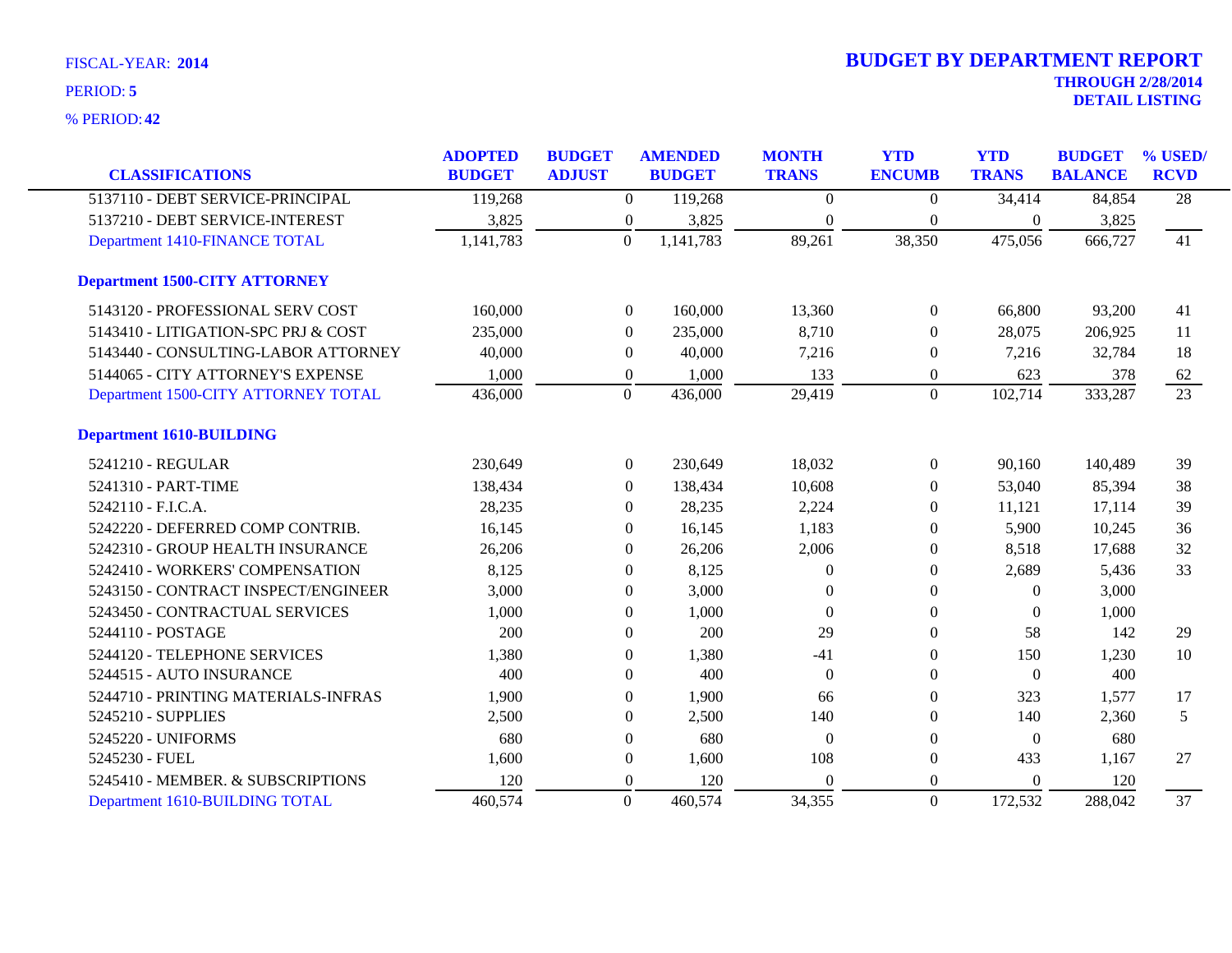**42** % PERIOD:

| <b>CLASSIFICATIONS</b>                       | <b>ADOPTED</b><br><b>BUDGET</b> | <b>BUDGET</b><br><b>ADJUST</b> | <b>AMENDED</b><br><b>BUDGET</b> | <b>MONTH</b><br><b>TRANS</b> | <b>YTD</b><br><b>ENCUMB</b> | <b>YTD</b><br><b>TRANS</b> | <b>BUDGET</b><br><b>BALANCE</b> | % USED/<br><b>RCVD</b> |
|----------------------------------------------|---------------------------------|--------------------------------|---------------------------------|------------------------------|-----------------------------|----------------------------|---------------------------------|------------------------|
| <b>Department 1620-PLANNING &amp; ZONING</b> |                                 |                                |                                 |                              |                             |                            |                                 |                        |
| 5241210 - REGULAR                            | 228,679                         |                                | $\boldsymbol{0}$<br>228,679     | 18,784                       | $\boldsymbol{0}$            | 98,967                     | 129,712                         | 43                     |
| 5241310 - PART-TIME                          | $\Omega$                        |                                | $\Omega$<br>$\theta$            | $\Omega$                     | $\Omega$                    | $\Omega$                   | $\Omega$                        |                        |
| 5242110 - F.I.C.A.                           | 17,494                          |                                | $\overline{0}$<br>17,494        | 1,471                        | $\mathbf{0}$                | 7,733                      | 9,761                           | 44                     |
| 5242210 - PENSION PLAN CONTRIBUTION          | 8,291                           |                                | 8,291<br>$\overline{0}$         | $\theta$                     | $\overline{0}$              | 2,543                      | 5,748                           | 30                     |
| 5242220 - DEFERRED COMP CONTRIB.             | 11,977                          |                                | 11,977<br>$\theta$              | 730                          | $\Omega$                    | 3,651                      | 8,326                           | 30                     |
| 5242310 - GROUP HEALTH INSURANCE             | 26,206                          |                                | 26,206<br>$\theta$              | 2,016                        | $\theta$                    | 8,557                      | 17,649                          | 32                     |
| 5242410 - WORKERS' COMPENSATION              | 686                             |                                | 686<br>$\overline{0}$           | $\mathbf{0}$                 | $\boldsymbol{0}$            | 227                        | 459                             | 33                     |
| 5243100 - PROFESSIONAL SERVICES              | 2,440                           |                                | 2,440<br>$\overline{0}$         | $\mathbf{0}$                 | $\boldsymbol{0}$            | $\overline{0}$             | 2,440                           |                        |
| 5243450 - CONTRACTUAL SERVICES               | 139,000                         |                                | 139,000<br>$\theta$             | $\Omega$                     | 8,000                       | 18,280                     | 120,720                         | 13                     |
| 5243480 - DIGITIZING                         | 1,500                           |                                | 1,500<br>$\theta$               | $\mathbf{0}$                 | $\boldsymbol{0}$            | $\overline{0}$             | 1,500                           |                        |
| 5244070 - TRAVEL & CONFERENCE                | 1,400                           |                                | 1,400<br>$\theta$               | $\Omega$                     | $\overline{0}$              | 35                         | 1,365                           | $\overline{2}$         |
| 5244110 - POSTAGE                            | 2,063                           |                                | 2,063<br>$\Omega$               | 299                          | $\Omega$                    | 594                        | 1,469                           | 28                     |
| 5244120 - TELEPHONE SERVICES                 | 1,097                           |                                | 1,097<br>$\theta$               | 66                           | $\overline{0}$              | 538                        | 559                             | 49                     |
| 5244515 - AUTO INSURANCE                     | 400                             |                                | 400<br>$\Omega$                 | $\Omega$                     | $\Omega$                    | $\theta$                   | 400                             |                        |
| 5244620 - MAINT.&REP.OPER. EQUIPMNT          | 9,443                           |                                | 9,443<br>$\mathbf{0}$           | $\mathbf{0}$                 | $\mathbf{0}$                | 1,112                      | 8,331                           | 11                     |
| 5244634 - PLANNING- INTERNET                 | 4,000                           |                                | 4,000<br>$\theta$               | $\Omega$                     | $\Omega$                    | $\theta$                   | 4,000                           |                        |
| 5244710 - PRINTING MATERIALS-INFRAS          | 3,412                           |                                | 3,412<br>$\theta$               | 247                          | $\mathbf{0}$                | 1,093                      | 2,319                           | 32                     |
| 5244910 - LEGAL ADS                          | 3,945                           |                                | 3,945<br>$\Omega$               | 90                           | $\theta$                    | 1,492                      | 2,453                           | 37                     |
| 5245205 - COMPUTERS                          | 1,000                           |                                | 1,000<br>$\Omega$               | $\Omega$                     | $\boldsymbol{0}$            | $\overline{0}$             | 1,000                           |                        |
| 5245210 - SUPPLIES                           | 3,681                           |                                | 3,681<br>$\overline{0}$         | 86                           | 1,381                       | 2,023                      | 1,658                           | 54                     |
| 5245230 - FUEL                               | 144                             |                                | $\mathbf{0}$<br>144             | 10                           | $\boldsymbol{0}$            | 39                         | 105                             | 27                     |
| 5245410 - MEMBER. & SUBSCRIPTIONS            | 1,605                           |                                | 1,605<br>$\boldsymbol{0}$       | $\boldsymbol{0}$             | $\mathbf{0}$                | $\overline{0}$             | 1,605                           |                        |
| Department 1620-PLANNING & ZONING TOTAL      | 468,463                         |                                | $\Omega$<br>468,463             | 23,799                       | 9,381                       | 146,884                    | 321,579                         | 31                     |
| <b>Department 1640-CODE ENFORCEMENT</b>      |                                 |                                |                                 |                              |                             |                            |                                 |                        |
| 5241210 - REGULAR                            | 153,875                         |                                | 153,875<br>$\boldsymbol{0}$     | 11,931                       | $\boldsymbol{0}$            | 60,061                     | 93,814                          | 39                     |
| 5241310 - PART-TIME                          | $\Omega$                        |                                | $\theta$<br>$\theta$            | $\Omega$                     | $\Omega$                    | $\theta$                   | $\mathbf{0}$                    |                        |
| 5242110 - F.I.C.A.                           | 11,771                          |                                | 11,771<br>$\Omega$              | 941                          | $\Omega$                    | 4,740                      | 7,031                           | 40                     |
| 5242210 - PENSION PLAN CONTRIBUTION          | 8,207                           |                                | 8,207<br>$\overline{0}$         | $\theta$                     | $\mathbf{0}$                | 2,517                      | 5,690                           | 30                     |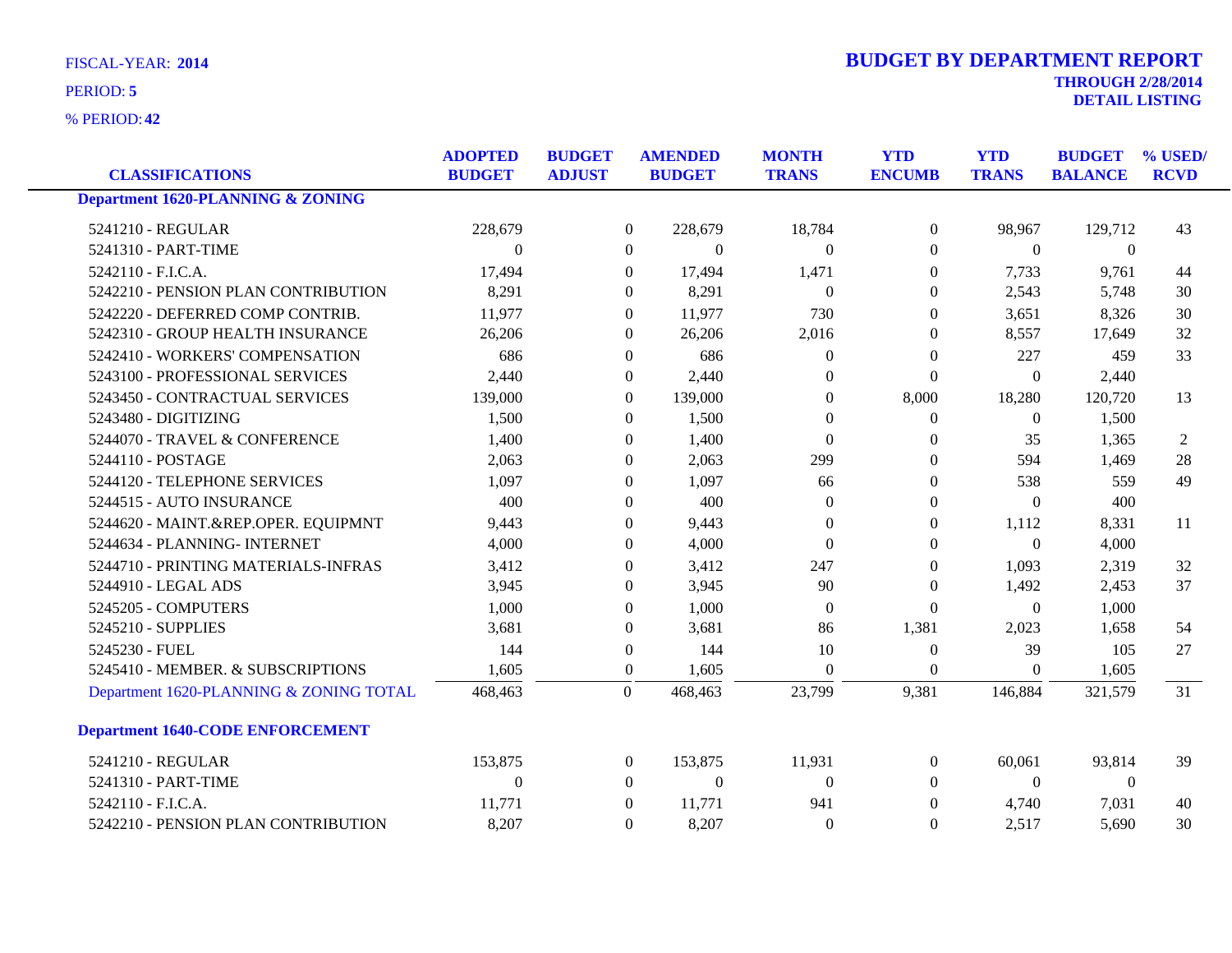|                                             | <b>ADOPTED</b> | <b>BUDGET</b> |                  | <b>AMENDED</b> | <b>MONTH</b>     | <b>YTD</b>       | <b>YTD</b>       | <b>BUDGET</b>  | % USED/         |
|---------------------------------------------|----------------|---------------|------------------|----------------|------------------|------------------|------------------|----------------|-----------------|
| <b>CLASSIFICATIONS</b>                      | <b>BUDGET</b>  | <b>ADJUST</b> |                  | <b>BUDGET</b>  | <b>TRANS</b>     | <b>ENCUMB</b>    | <b>TRANS</b>     | <b>BALANCE</b> | <b>RCVD</b>     |
| 5242220 - DEFERRED COMP CONTRIB.            | 6,782          |               | $\overline{0}$   | 6,782          | 382              | $\overline{0}$   | 1,923            | 4,859          | $\overline{28}$ |
| 5242310 - GROUP HEALTH INSURANCE            | 19,655         |               | $\boldsymbol{0}$ | 19,655         | 1,513            | $\boldsymbol{0}$ | 6,544            | 13,111         | 33              |
| 5242410 - WORKERS' COMPENSATION             | 4,801          |               | $\theta$         | 4,801          | $\overline{0}$   | $\boldsymbol{0}$ | 1,589            | 3,212          | 33              |
| 5243111 - SPECIAL MASTERS                   | 4,000          |               | $\theta$         | 4,000          | $\Omega$         | $\theta$         | 600              | 3,400          | 15              |
| 5243450 - CONTRACTUAL SERVICES              | 20,000         |               | $\theta$         | 20,000         | $\Omega$         | $\mathbf{0}$     | 200              | 19,800         | $\mathbf{1}$    |
| 5244070 - TRAVEL & CONFERENCE               | 1,374          |               | $\theta$         | 1,374          | $\boldsymbol{0}$ | $\boldsymbol{0}$ | $\boldsymbol{0}$ | 1,374          |                 |
| 5244080 - EMPLOYEE EDUCATION                | 2,415          |               | $\boldsymbol{0}$ | 2,415          | $\boldsymbol{0}$ | $\boldsymbol{0}$ | 150              | 2,265          | 6               |
| 5244110 - POSTAGE                           | 7,000          |               | $\theta$         | 7,000          | 1,015            | $\theta$         | 2,015            | 4,985          | 28              |
| 5244120 - TELEPHONE SERVICES                | 4,650          |               | $\overline{0}$   | 4,650          | 671              | $\boldsymbol{0}$ | 1,684            | 2,966          | 36              |
| 5244515 - AUTO INSURANCE                    | 1,800          |               | $\overline{0}$   | 1,800          | $\boldsymbol{0}$ | $\boldsymbol{0}$ | $\boldsymbol{0}$ | 1,800          |                 |
| 5244710 - PRINTING MATERIALS-INFRAS         | 1,668          |               | $\boldsymbol{0}$ | 1,668          | 65               | $\boldsymbol{0}$ | 309              | 1,359          | 18              |
| 5244920 - LIENS                             | 1,612          |               | $\theta$         | 1,612          | 450              | $\mathbf{0}$     | 839              | 773            | 52              |
| 5245205 - COMPUTERS                         | 4,400          |               | $\theta$         | 4,400          | 3,708            | $\mathbf{0}$     | 3,708            | 692            | 84              |
| 5245210 - SUPPLIES                          | 2,873          |               | $\Omega$         | 2,873          | 40               | $\boldsymbol{0}$ | 693              | 2,180          | 24              |
| 5245220 - UNIFORMS                          | 2,000          |               | $\boldsymbol{0}$ | 2,000          | 465              | $\boldsymbol{0}$ | 514              | 1,486          | 25              |
| 5245230 - FUEL                              | 5,978          |               | $\overline{0}$   | 5,978          | 402              | $\boldsymbol{0}$ | 1,617            | 4,361          | 27              |
| 5245410 - MEMBER. & SUBSCRIPTIONS           | 540            |               | $\boldsymbol{0}$ | 540            | $\theta$         | $\boldsymbol{0}$ | 105              | 435            | 19              |
| Department 1640-CODE ENFORCEMENT TOTAL      | 265,401        |               | $\overline{0}$   | 265,401        | 21,583           | $\overline{0}$   | 89,808           | 175,593        | 33              |
| <b>Department 1710-BUILDING MAINTENANCE</b> |                |               |                  |                |                  |                  |                  |                |                 |
| 5191210 - FULL-TIME                         | 71,737         |               | $\theta$         | 71,737         | 5,497            | $\theta$         | 27,993           | 43,744         | 39              |
| 5191410 - OVERTIME                          | 4,000          |               | $\theta$         | 4,000          | $\Omega$         | $\Omega$         | 320              | 3,680          | 8               |
| 5192110 - F.I.C.A.                          | 5,794          |               | $\boldsymbol{0}$ | 5,794          | 496              | $\boldsymbol{0}$ | 2,428            | 3,366          | 41              |
| 5192210 - PENSION PLAN CONTRIBUTION         | 10,906         |               | $\boldsymbol{0}$ | 10,906         | $\boldsymbol{0}$ | $\boldsymbol{0}$ | 3,345            | 7,561          | 30              |
| 5192310 - GROUP HEALTH INSURANCE            | 13,103         |               | $\overline{0}$   | 13,103         | 1,485            | $\mathbf{0}$     | 5,448            | 7,655          | 41              |
| 5192410 - WORKERS' COMPENSATION             | 3,409          |               | $\overline{0}$   | 3,409          | $\theta$         | $\mathbf{0}$     | 1,128            | 2,281          | 33              |
| 5193450 - CONT. SVCS.                       | 86,655         |               | $\overline{0}$   | 86,655         | 4,600            | 32,200           | 59,371           | 27,284         | 68              |
| 5194070 - TRAVEL                            | 250            |               | $\overline{0}$   | 250            | $\overline{0}$   | $\mathbf{0}$     | $\theta$         | 250            |                 |
| 5194080 - EMPLOYEE EDUCATION                | 200            |               | $\theta$         | 200            | $\overline{0}$   | $\Omega$         | $\Omega$         | 200            |                 |
| 5194120 - TELEPHONE SERVICE                 | 780            |               | $\Omega$         | 780            | 39               | $\Omega$         | 116              | 664            | 14              |
| 5194310 - ELECTRIC                          | 114,000        |               | $\Omega$         | 114,000        | $\Omega$         | 90,024           | 114,000          | $\Omega$       | 100             |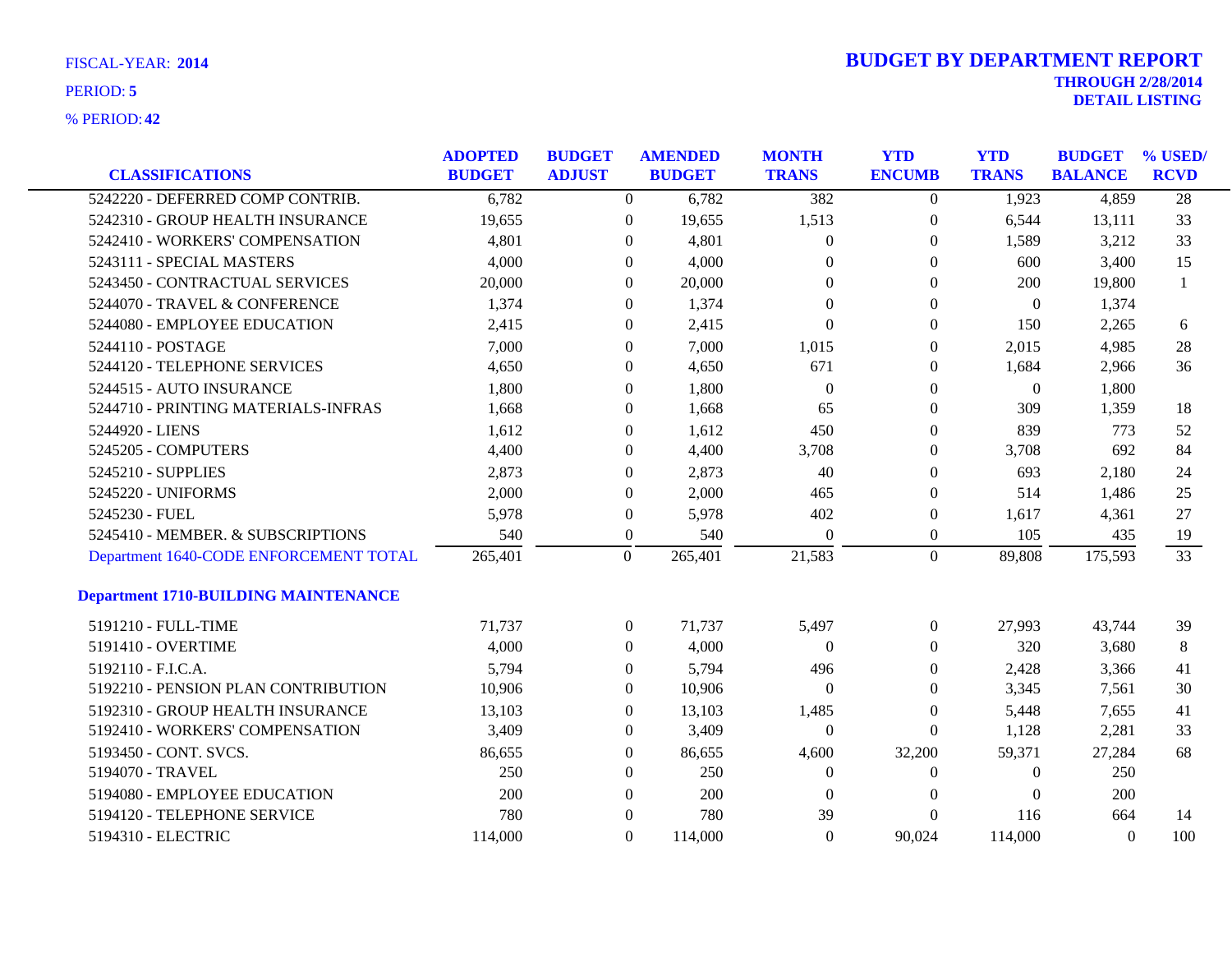| <b>CLASSIFICATIONS</b>                     | <b>ADOPTED</b><br><b>BUDGET</b> | <b>BUDGET</b><br><b>ADJUST</b> |                  | <b>AMENDED</b><br><b>BUDGET</b> | <b>MONTH</b><br><b>TRANS</b> | <b>YTD</b><br><b>ENCUMB</b> | <b>YTD</b><br><b>TRANS</b> | <b>BUDGET</b><br><b>BALANCE</b> | % USED<br><b>RCVD</b> |
|--------------------------------------------|---------------------------------|--------------------------------|------------------|---------------------------------|------------------------------|-----------------------------|----------------------------|---------------------------------|-----------------------|
| 5194320 - WATER                            | 27,000                          |                                | $\overline{0}$   | 27,000                          | $\Omega$                     | 20,423                      | 27,000                     | $\mathbf{0}$                    | 100                   |
| 5194620 - REPAIR & MAINT. OPER EQUI        | 250                             |                                | $\boldsymbol{0}$ | 250                             | $\theta$                     | $\boldsymbol{0}$            | $\overline{0}$             | 250                             |                       |
| 5194670 - MAINT & REP - STRUCTURES         | 82,000                          |                                | $\overline{0}$   | 82,000                          | 3,030                        | $\mathbf{0}$                | 19,971                     | 62,029                          | 24                    |
| 5195210 - SUPPLIES                         | 21,050                          |                                | $\overline{0}$   | 21,050                          | 60                           | $\overline{0}$              | 3,732                      | 17,318                          | 17                    |
| 5195220 - UNIFORMS                         | 800                             |                                | $\boldsymbol{0}$ | 800                             | 143                          | 158                         | 300                        | 500                             | 37                    |
| Department 1710-BUILDING MAINTENANCE TOTAL | 441,934                         |                                | $\overline{0}$   | 441,934                         | 15,350                       | 142,805                     | 265,152                    | 176,782                         | 59                    |
| <b>Department 1720-SOLID WASTE</b>         |                                 |                                |                  |                                 |                              |                             |                            |                                 |                       |
| 5341210 - REGULAR                          | 410,277                         |                                | $\overline{0}$   | 410,277                         | 22,202                       | $\overline{0}$              | 157,807                    | 252,470                         | 38                    |
| 5341410 - OVERTIME                         | 7,000                           |                                | $\overline{0}$   | 7,000                           | 235                          | $\Omega$                    | 2,541                      | 4,459                           | 36                    |
| 5342110 - F.I.C.A.                         | 31,922                          |                                | $\overline{0}$   | 31,922                          | 1,690                        | $\mathbf{0}$                | 12,330                     | 19,592                          | 38                    |
| 5342210 - PENSION PLAN CONTRIBUTION        | 36,851                          |                                | $\overline{0}$   | 36,851                          | $\Omega$                     | $\Omega$                    | 11,301                     | 25,550                          | 30                    |
| 5342220 - ICMA                             | 10,806                          |                                | $\overline{0}$   | 10,806                          | 78                           | $\Omega$                    | 395                        | 10,411                          | 3                     |
| 5342310 - GROUP HEALTH INSURANCE           | 65,516                          |                                | $\overline{0}$   | 65,516                          | 3,932                        | $\overline{0}$              | 17,254                     | 48,262                          | 26                    |
| 5342410 - WORKERS' COMPENSATION            | 54,321                          |                                | $\theta$         | 54,321                          | $\theta$                     | $\Omega$                    | 17,978                     | 36,343                          | 33                    |
| 5343470 - INTERLCL AGREE-RECYCLING         | 91,150                          |                                | $\boldsymbol{0}$ | 91,150                          | $\Omega$                     | 69,417                      | 91,150                     | $\boldsymbol{0}$                | 100                   |
| 5344070 - TRAVEL & CONFERENCE              | 200                             |                                | $\overline{0}$   | 200                             | $\Omega$                     | $\boldsymbol{0}$            | $\overline{0}$             | 200                             |                       |
| 5344080 - EMPLOYEE EDUCATION               | 300                             |                                | $\overline{0}$   | 300                             | $\theta$                     | $\Omega$                    | $\Omega$                   | 300                             |                       |
| 5344340 - REFUSE DISPOSAL FEE              | 648,815                         |                                | $\overline{0}$   | 648,815                         | 27,669                       | 451,878                     | 645,315                    | 3,500                           | 99                    |
| 5345210 - SUPPLIES                         | 8,500                           |                                | $\theta$         | 8,500                           | $\theta$                     | $\mathbf{0}$                | 1,664                      | 6,836                           | 19                    |
| 5345220 - UNIFORMS                         | 4,000                           |                                | $\overline{0}$   | 4,000                           | 733                          | 767                         | 1,633                      | 2,367                           | 40                    |
| 5347110 - DEBT SERVICE-PRINCIPAL           | 0                               |                                | $\boldsymbol{0}$ | $\theta$                        | $\Omega$                     | $\theta$                    | $\overline{0}$             | $\theta$                        |                       |
| 5347210 - DEBT SERVICE-INTEREST            | $\Omega$                        |                                | $\theta$         | $\Omega$                        | $\Omega$                     | $\Omega$                    | $\Omega$                   |                                 |                       |
| Department 1720-SOLID WASTE TOTAL          | 1,369,658                       |                                | $\boldsymbol{0}$ | 1,369,658                       | 56,539                       | 522,062                     | 959,368                    | 410,290                         | 70                    |
| <b>Department 1730-STREET MAINTENANCE</b>  |                                 |                                |                  |                                 |                              |                             |                            |                                 |                       |
| 5411210 - REGULAR                          | 211,623                         |                                | $\overline{0}$   | 211,623                         | 16,370                       | $\boldsymbol{0}$            | 82,897                     | 128,726                         | 39                    |
| 5411310 - PART TIME                        | $\theta$                        |                                | $\overline{0}$   | $\overline{0}$                  | $\Omega$                     | $\Omega$                    | $\Omega$                   | $\theta$                        |                       |
| 5411410 - OVERTIME                         | $\overline{0}$                  |                                | $\overline{0}$   | $\boldsymbol{0}$                | 112                          | $\Omega$                    | 1,250                      | $-1,250$                        |                       |
| 5412110 - F.I.C.A.                         | 16,189                          |                                | $\mathbf{0}$     | 16,189                          | 1,260                        | $\mathbf{0}$                | 6,494                      | 9,695                           | 40                    |
| 5412210 - PENSION PLAN CONTRIBUTION        | 18,315                          |                                | $\Omega$         | 18,315                          | $\theta$                     | $\Omega$                    | 5,617                      | 12,698                          | 30                    |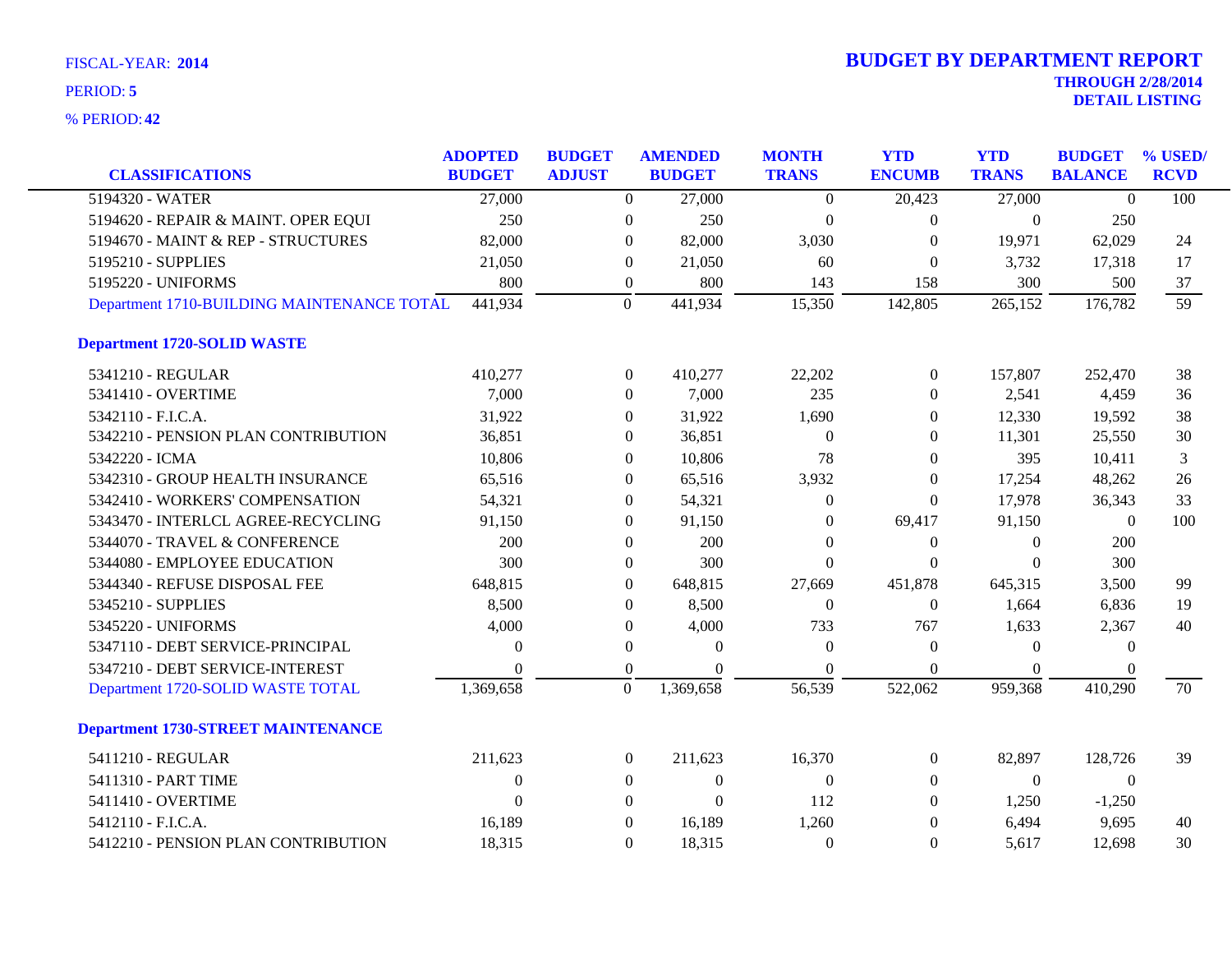| FISCAL-YEAR: 2014 |  |
|-------------------|--|
| PERIOD: 5         |  |

|                                             | <b>ADOPTED</b> | <b>BUDGET</b>    | <b>AMENDED</b> | <b>MONTH</b>     | <b>YTD</b>       | <b>YTD</b>     | <b>BUDGET</b>  | % USED/         |
|---------------------------------------------|----------------|------------------|----------------|------------------|------------------|----------------|----------------|-----------------|
| <b>CLASSIFICATIONS</b>                      | <b>BUDGET</b>  | <b>ADJUST</b>    | <b>BUDGET</b>  | <b>TRANS</b>     | <b>ENCUMB</b>    | <b>TRANS</b>   | <b>BALANCE</b> | <b>RCVD</b>     |
| 5412220 - DEFERRED COMP CONTRIB             | 5,910          | $\overline{0}$   | 5,910          | 139              | $\overline{0}$   | 695            | 5,215          | $\overline{11}$ |
| 5412310 - GROUP HEALTH INSURANCE            | 45,861         | $\mathbf{0}$     | 45,861         | 3,443            | $\boldsymbol{0}$ | 14,268         | 31,593         | 31              |
| 5412410 - WORKERS' COMPENSATION             | 21,861         | $\Omega$         | 21,861         | $\theta$         | $\mathbf{0}$     | 7,235          | 14,626         | 33              |
| 5413450 - CONTRACTUAL SERVICES              | 30,000         | $\Omega$         | 30,000         | $\Omega$         | 20,700           | 27,000         | 3,000          | 90              |
| 5414070 - TRAVEL & CONFERENCE               | 300            | $\Omega$         | 300            | $\Omega$         | $\Omega$         | $\Omega$       | 300            |                 |
| 5414080 - EMPLOYEE EDUCATION                | 700            | $\Omega$         | 700            | $\Omega$         | $\theta$         | 75             | 625            | 10              |
| 5414120 - TRAVEL & CONFERENCE               | 1,560          | $\overline{0}$   | 1,560          | 77               | $\theta$         | 232            | 1,328          | 14              |
| 5414625 - LANDSCAPE MAINTENANCE             | 31,000         | $\Omega$         | 31,000         | $\theta$         | $\overline{0}$   | 11,313         | 19,687         | 36              |
| 5414640 - MAINT & REP STRS & PARKWY         | 12,800         | $\overline{0}$   | 12,800         | $\theta$         | $\theta$         | $\Omega$       | 12,800         |                 |
| 5414650 - PARKS & STREETS - ELECT.          | 103,000        | $\overline{0}$   | 103,000        | $\mathbf{0}$     | 77,577           | 103,000        | $\overline{0}$ | 100             |
| 5414670 - MAINT & REP-GRDS & STRUCT         | 2,500          | $\overline{0}$   | 2,500          | $\Omega$         | $\overline{0}$   | 353            | 2,147          | 14              |
| 5415210 - SUPPLIES                          | 3,400          | $\Omega$         | 3,400          | $\Omega$         | $\theta$         | 116            | 3,284          | 3               |
| 5415220 - UNIFORMS                          | 3,600          | $\Omega$         | 3,600          | 358              | 692              | 1,050          | 2,550          | 29              |
| 5415245 - TOOLS                             | 500            | $\Omega$         | 500            | $\Omega$         | $\mathbf{0}$     | $\theta$       | 500            |                 |
| 5417110 - DEBT SERVICE- PRINCIPAL           | $\Omega$       | $\overline{0}$   | $\theta$       | $\mathbf{0}$     | 0                | $\Omega$       | $\Omega$       |                 |
| 5417210 - DEBT SERVICE-INTEREST             | 0              | $\boldsymbol{0}$ | $\Omega$       | $\Omega$         | $\Omega$         | $\Omega$       | $\theta$       |                 |
| Department 1730-STREET MAINTENANCE TOTAL    | 509,119        | $\overline{0}$   | 509,119        | 21,759           | 98,969           | 261,595        | 247,524        | 51              |
| <b>Department 1750-LANSCAPE MAINTENANCE</b> |                |                  |                |                  |                  |                |                |                 |
|                                             |                |                  |                |                  |                  |                |                |                 |
| 5191210 - FULL-TIME                         | 206,633        | $\overline{0}$   | 206,633        | 17,052           | $\boldsymbol{0}$ | 74,432         | 132,201        | 36              |
| 5191410 - OVERTIME                          | 4,000          | $\Omega$         | 4,000          | 934              | 0                | 1,918          | 2,082          | 47              |
| 5192110 - F.I.C.A.                          | 16,113         | $\Omega$         | 16,113         | 1,258            | 0                | 5,836          | 10,277         | 36              |
| 5192210 - PENSION PLAN CONTRIBUTION         | 19,355         | $\theta$         | 19,355         | $\boldsymbol{0}$ | $\overline{0}$   | 5,936          | 13,419         | 30              |
| 5192220 - DEFERRED COMP CONTRIB.            | 5,336          | $\overline{0}$   | 5,336          | 20               | 0                | 100            | 5,236          | 1               |
| 5192310 - GROUP HEALTH INSURANCE            | 39,310         | $\theta$         | 39,310         | 2,461            | 0                | 10,336         | 28,974         | 26              |
| 5192410 - WORKERS' COMPENSATION             | 8,451          | $\Omega$         | 8,451          | $\theta$         | 0                | 2,797          | 5,654          | 33              |
| 5193450 - CONT. SVCS.                       | 37,000         | $\overline{0}$   | 37,000         | $\Omega$         | $\theta$         | $\overline{0}$ | 37,000         |                 |
| 5194070 - TRAVEL                            | 1,000          | $\Omega$         | 1,000          | $\Omega$         | $\theta$         | 130            | 870            | 13              |
| 5194120 - TELEPHONE SERVICE                 | 1,800          | $\Omega$         | 1,800          | 79               | $\theta$         | 240            | 1,560          | 13              |
| 5194350 - ELECTRICITY-CITY PARKS            | 75,000         | $\Omega$         | 75,000         | 3,717            | 56,643           | 71,664         | 3,336          | 95              |
| 5194420 - OUTSIDE SERV RENTAL               | 1,000          | $\Omega$         | 1,000          | $\Omega$         | $\Omega$         | $\Omega$       | 1,000          |                 |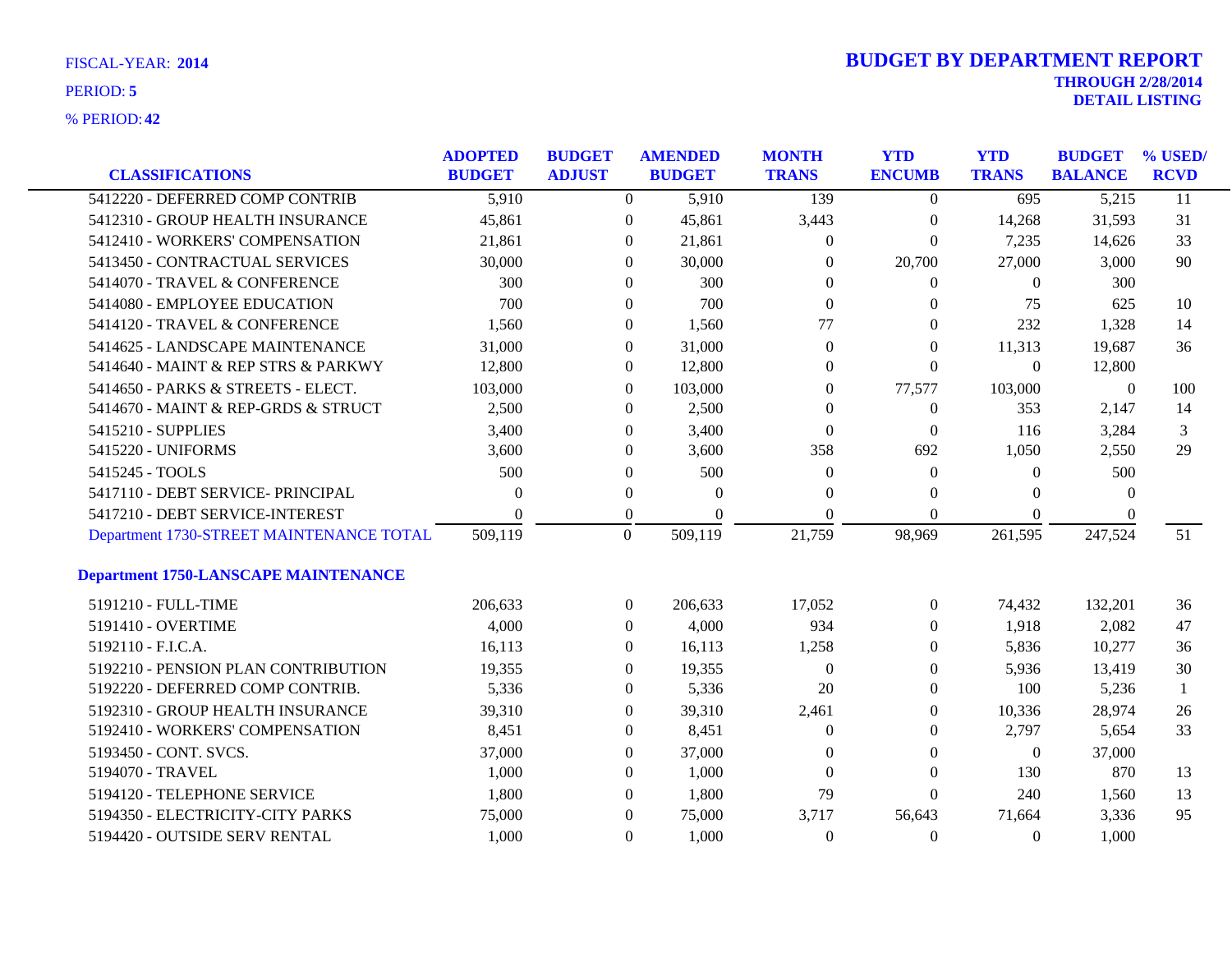| <b>CLASSIFICATIONS</b>                              | <b>ADOPTED</b><br><b>BUDGET</b> | <b>BUDGET</b><br><b>ADJUST</b> |                  | <b>AMENDED</b><br><b>BUDGET</b> | <b>MONTH</b><br><b>TRANS</b> | <b>YTD</b><br><b>ENCUMB</b> | <b>YTD</b><br><b>TRANS</b> | <b>BUDGET</b><br><b>BALANCE</b> | % USED/<br><b>RCVD</b> |
|-----------------------------------------------------|---------------------------------|--------------------------------|------------------|---------------------------------|------------------------------|-----------------------------|----------------------------|---------------------------------|------------------------|
| 5194515 - AUTO INSURANCE                            | 1,500                           |                                | $\overline{0}$   | 1,500                           | $\overline{0}$               | $\overline{0}$              | $\overline{0}$             | 1,500                           |                        |
| 5194620 - REPAIR & MAINT. OPER EQUI                 | 56,500                          |                                | $\boldsymbol{0}$ | 56,500                          | 11,805                       | 0                           | 30,563                     | 25,937                          | 54                     |
| 5195210 - SUPPLIES                                  | 9,285                           |                                | $\boldsymbol{0}$ | 9,285                           | 4,807                        | $\boldsymbol{0}$            | 9,246                      | 39                              | 99                     |
| 5195220 - UNIFORMS                                  | 3,650                           |                                | $\theta$         | 3,650                           | $\overline{0}$               | $\theta$                    | 1,151                      | 2,500                           | 31                     |
| 5195230 - FUEL & LUBRICANT                          | 13,352                          |                                | $\theta$         | 13,352                          | 897                          | $\boldsymbol{0}$            | 3,612                      | 9,740                           | 27                     |
| 5195410 - MEMBER. & SUBSCRIPTIONS                   | 450                             |                                | $\boldsymbol{0}$ | 450                             | $\overline{0}$               | $\boldsymbol{0}$            | 159                        | 291                             | 35                     |
| Department 1750-LANSCAPE MAINTENANCE TOTAL          | 499,735                         |                                | $\Omega$         | 499,735                         | 43,030                       | 56,643                      | 218,120                    | 281,616                         | 43                     |
| <b>Department 1760-EQUIPMENT MAINTENANCE</b>        |                                 |                                |                  |                                 |                              |                             |                            |                                 |                        |
| 5191210 - FULL-TIME                                 | 125,831                         |                                | $\boldsymbol{0}$ | 125,831                         | 9,642                        | $\boldsymbol{0}$            | 48,988                     | 76,843                          | 38                     |
| 5191410 - OVERTIME                                  | 3,500                           |                                | $\overline{0}$   | 3,500                           | $\overline{0}$               | $\overline{0}$              | 128                        | 3,372                           | 3                      |
| 5192110 - F.I.C.A.                                  | 9,894                           |                                | $\theta$         | 9,894                           | 660                          | $\overline{0}$              | 3,407                      | 6,487                           | 34                     |
| 5192210 - PENSION PLAN CONTRIBUTION                 | 13,488                          |                                | $\theta$         | 13,488                          | $\overline{0}$               | $\overline{0}$              | 4,136                      | 9,352                           | 30                     |
| 5192220 - DEFERRED COMP CONTRIB.                    | 2,496                           |                                | $\theta$         | 2,496                           | 100                          | 0                           | 500                        | 1,996                           | 20                     |
| 5192310 - GROUP HEALTH INSURANCE                    | 19,655                          |                                | $\theta$         | 19,655                          | 1,475                        | 0                           | 5,899                      | 13,756                          | 30                     |
| 5192410 - WORKERS' COMPENSATION                     | 4,480                           |                                | $\theta$         | 4,480                           | $\boldsymbol{0}$             | 0                           | 1,483                      | 2,997                           | 33                     |
| 5194070 - TRAVEL                                    | 350                             |                                | $\overline{0}$   | 350                             | $\overline{0}$               | $\overline{0}$              | $\boldsymbol{0}$           | 350                             |                        |
| 5194120 - TELEPHONE SERVICE                         | 780                             |                                | $\theta$         | 780                             | 39                           | $\overline{0}$              | 116                        | 664                             | 14                     |
| 5194515 - AUTO INSURANCE                            | 32,873                          |                                | $\theta$         | 32,873                          | $\overline{0}$               | $\boldsymbol{0}$            | $\mathbf{0}$               | 32,873                          |                        |
| 5194620 - REPAIR & MAINT. OPER EQUI                 | 400                             |                                | $\theta$         | 400                             | $\theta$                     | $\boldsymbol{0}$            | $\Omega$                   | 400                             |                        |
| 5194680 - MAINT & REP-OUTSIDE SVCS                  | 64,000                          |                                | $\boldsymbol{0}$ | 64,000                          | 4,479                        | 1,363                       | 24,800                     | 39,200                          | 38                     |
| 5195220 - UNIFORMS                                  | 5,000                           |                                | $\boldsymbol{0}$ | 5,000                           | 181                          | 1,951                       | 2,637                      | 2,363                           | 52                     |
| 5195230 - FUEL & LUBRICANT                          | 183,944                         |                                | $\theta$         | 183,944                         | 28,928                       | 120,291                     | 178,894                    | 5,050                           | 97                     |
| 5195240 - PARTS                                     | 56,000                          |                                | $\Omega$         | 56,000                          | 1,346                        | $\mathbf{0}$                | 14,123                     | 41,877                          | 25                     |
| 5195245 - OPERATING TOOLS                           | 600                             |                                | $\boldsymbol{0}$ | 600                             | $\overline{0}$               | 0                           | 35                         | 565                             | 5                      |
| 5195250 - TIRES                                     | 27,000                          |                                | $\boldsymbol{0}$ | 27,000                          | $\Omega$                     | $\boldsymbol{0}$            | 9,049                      | 17,951                          | 33                     |
| 5195260 - GENERAL                                   | 6,800                           |                                | $\boldsymbol{0}$ | 6,800                           | $\mathbf{0}$                 | $\boldsymbol{0}$            | 90                         | 6,710                           | 1                      |
| Department 1760-EQUIPMENT MAINTENANCE TOTAL 557,091 |                                 |                                | $\Omega$         | 557,091                         | 46,850                       | 123,605                     | 294,285                    | 262,806                         | 52                     |
| <b>Department 1770-PUBLIC WORKS DIRECTOR OFF</b>    |                                 |                                |                  |                                 |                              |                             |                            |                                 |                        |
| 5191210 - FULL-TIME                                 | 178,826                         |                                | $\overline{0}$   | 178,826                         | 12,464                       | $\overline{0}$              | 55,384                     | 123,442                         | 30                     |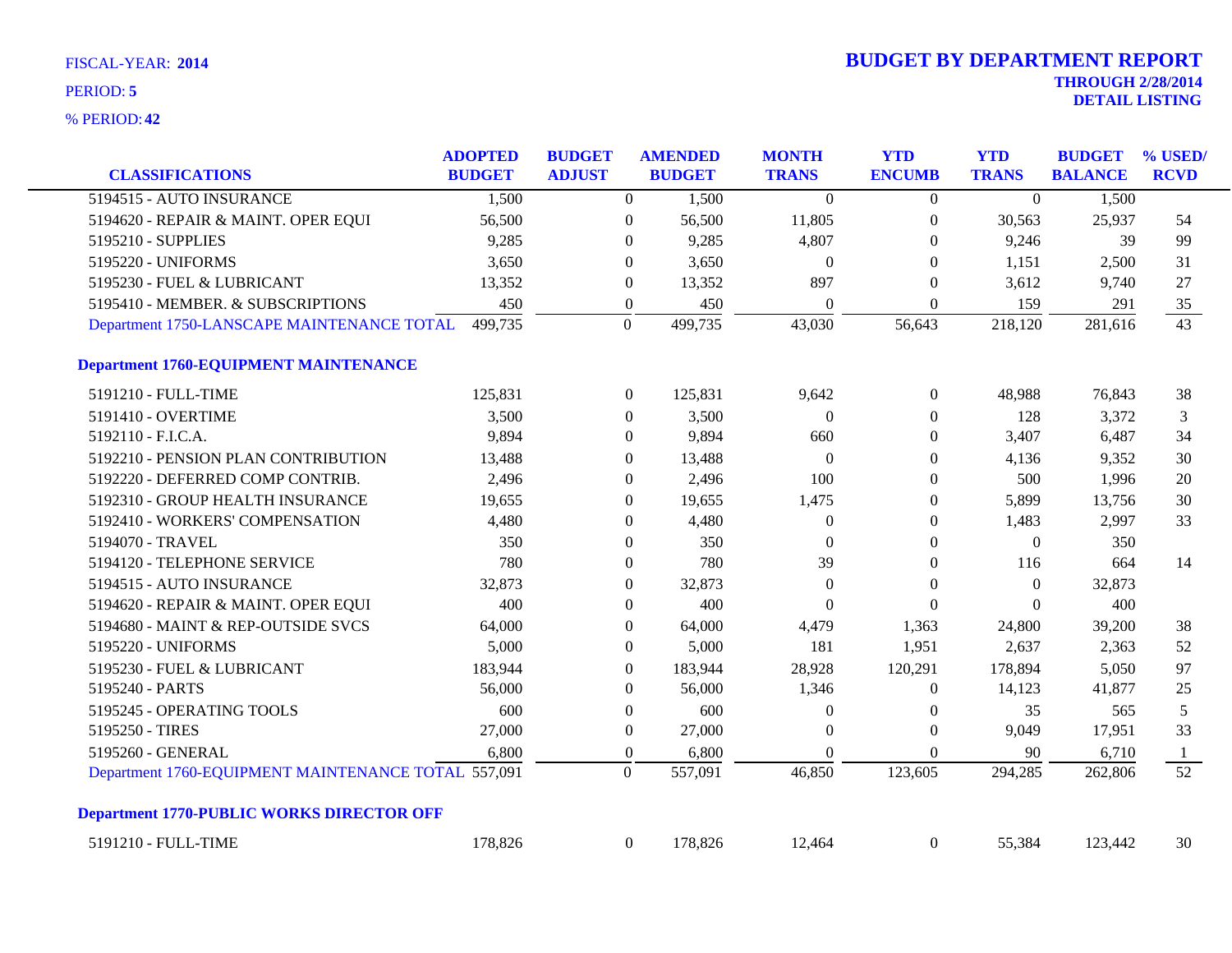| <b>CLASSIFICATIONS</b>                              | <b>ADOPTED</b><br><b>BUDGET</b> | <b>BUDGET</b><br><b>ADJUST</b> | <b>AMENDED</b><br><b>BUDGET</b> | <b>MONTH</b><br><b>TRANS</b> | <b>YTD</b><br><b>ENCUMB</b> | <b>YTD</b><br><b>TRANS</b> | <b>BUDGET</b><br><b>BALANCE</b> | % USED/<br><b>RCVD</b> |
|-----------------------------------------------------|---------------------------------|--------------------------------|---------------------------------|------------------------------|-----------------------------|----------------------------|---------------------------------|------------------------|
| 5191410 - OVERTIME                                  | $\Omega$                        | $\overline{0}$                 | $\Omega$                        | $\Omega$                     | $\overline{0}$              | 40                         | $-40$                           |                        |
| 5192110 - F.I.C.A.                                  | 13,680                          | $\boldsymbol{0}$               | 13,680                          | 882                          | $\boldsymbol{0}$            | 3,919                      | 9,761                           | 28                     |
| 5192210 - PENSION PLAN CONTRIBUTION                 | 7,444                           | $\theta$                       | 7,444                           | $\overline{0}$               | $\theta$                    | 2,283                      | 5,161                           | 30                     |
| 5192220 - DEFERRED COMP CONTRIB.                    | 8,899                           | $\overline{0}$                 | 8,899                           | 704                          | $\bf{0}$                    | 3,501                      | 5,398                           | 39                     |
| 5192310 - GROUP HEALTH INSURANCE                    | 19,655                          | $\theta$                       | 19,655                          | 1,490                        | $\mathbf{0}$                | 4,977                      | 14,678                          | 25                     |
| 5192410 - WORKERS' COMPENSATION                     | 536                             | $\mathbf{0}$                   | 536                             | $\theta$                     | $\mathbf{0}$                | 177                        | 359                             | 33                     |
| 5194070 - TRAVEL                                    | 500                             | $\theta$                       | 500                             | $\Omega$                     | $\Omega$                    | $\Omega$                   | 500                             |                        |
| 5194080 - EMPLOYEE EDUCATION                        | 380                             | $\theta$                       | 380                             | $\Omega$                     | $\Omega$                    | $\Omega$                   | 380                             |                        |
| 5194110 - POSTAGE                                   | 125                             | $\overline{0}$                 | 125                             | 18                           | $\Omega$                    | 36                         | 89                              | 28                     |
| 5194120 - TELEPHONE SERVICE                         | 1,020                           | $\mathbf{0}$                   | 1,020                           | $-41$                        | 0                           | 86                         | 934                             | 8                      |
| 5194540 - BOILER & MACHINERY                        | 2,000                           | $\mathbf{0}$                   | 2,000                           | $\overline{0}$               | $\Omega$                    | $\Omega$                   | 2,000                           |                        |
| 5194710 - COPY MACHINE                              | 6,670                           | $\mathbf{0}$                   | 6,670                           | 188                          | 0                           | 956                        | 5,714                           | 14                     |
| 5195205 - COMPUTER - EQUIPMENT                      | $\theta$                        | $\overline{0}$                 | $\Omega$                        | $\Omega$                     | $\Omega$                    | $\Omega$                   | $\theta$                        |                        |
| 5195210 - SUPPLIES                                  | 1,000                           | $\mathbf{0}$                   | 1,000                           | $\Omega$                     | $\Omega$                    | 605                        | 395                             | 60                     |
| 5195270 - PERMITS                                   | 925                             | $\mathbf{0}$                   | 925                             | $\theta$                     | $\Omega$                    | $\Omega$                   | 925                             |                        |
| 5195410 - MEMBER. & SUBSCRIPTIONS                   | 500                             | $\overline{0}$                 | 500                             | $\Omega$                     | $\boldsymbol{0}$            | $\Omega$                   | 500                             |                        |
| Department 1770-PUBLIC WORKS DIRECTOR OFF           | 242,160                         | $\boldsymbol{0}$               | 242,160                         | 15,705                       | $\mathbf{0}$                | 71,964                     | 170,196                         | 29                     |
| <b>Department 1790-ENGINEERING &amp; CONSTRUCTN</b> |                                 |                                |                                 |                              |                             |                            |                                 |                        |
| 5191210 - FULL-TIME                                 | 128,726                         | $\overline{0}$                 | 128,726                         | 3,194                        | $\overline{0}$              | 27,023                     | 101,703                         | 20                     |
| 5192110 - F.I.C.A.                                  | 9,848                           | $\Omega$                       | 9,848                           | 244                          | $\Omega$                    | 2,066                      | 7,782                           | 20                     |
| 5192210 - PENSION PLAN CONTRIBUTION                 | 6,002                           | $\overline{0}$                 | 6,002                           | $\overline{0}$               | $\Omega$                    | 1,841                      | 4,161                           | 30                     |
| 5192220 - DEFERRED COMP CONTRIB.                    | 6,093                           | $\overline{0}$                 | 6,093                           | $\overline{0}$               | $\Omega$                    | 469                        | 5,624                           | 7                      |
| 5192310 - GROUP HEALTH INSURANCE                    | 13,103                          | $\theta$                       | 13,103                          | 493                          | $\Omega$                    | 1,970                      | 11,133                          | 15                     |
| 5192410 - WORKERS' COMPENSATION                     | 386                             | $\overline{0}$                 | 386                             | $\Omega$                     | $\Omega$                    | 128                        | 258                             | 33                     |
| 5193450 - CONT. SVCS.                               | 65,000                          | $\overline{0}$                 | 65,000                          | 695                          | $\Omega$                    | 695                        | 64,305                          | $\mathbf{1}$           |
| 5194070 - TRAVEL                                    | 1,000                           | $\overline{0}$                 | 1,000                           | $\overline{0}$               | $\Omega$                    | $\theta$                   | 1,000                           |                        |
| 5194080 - EMPLOYEE EDUCATION                        | 1,500                           | $\theta$                       | 1,500                           | $\theta$                     | $\Omega$                    | $\Omega$                   | 1,500                           |                        |
| 5194120 - TELEPHONE SERVICE                         | 1,020                           | $\Omega$                       | 1,020                           | $\Omega$                     | $\Omega$                    | 64                         | 956                             | 6                      |
| 5195210 - SUPPLIES                                  | 920                             | $\Omega$                       | 920                             | $\Omega$                     | $\Omega$                    | 911                        | 9                               | 99                     |
| 5195410 - MEMBER. & SUBSCRIPTIONS                   | 500                             | $\Omega$                       | 500                             | $\theta$                     | $\Omega$                    | $\Omega$                   | 500                             |                        |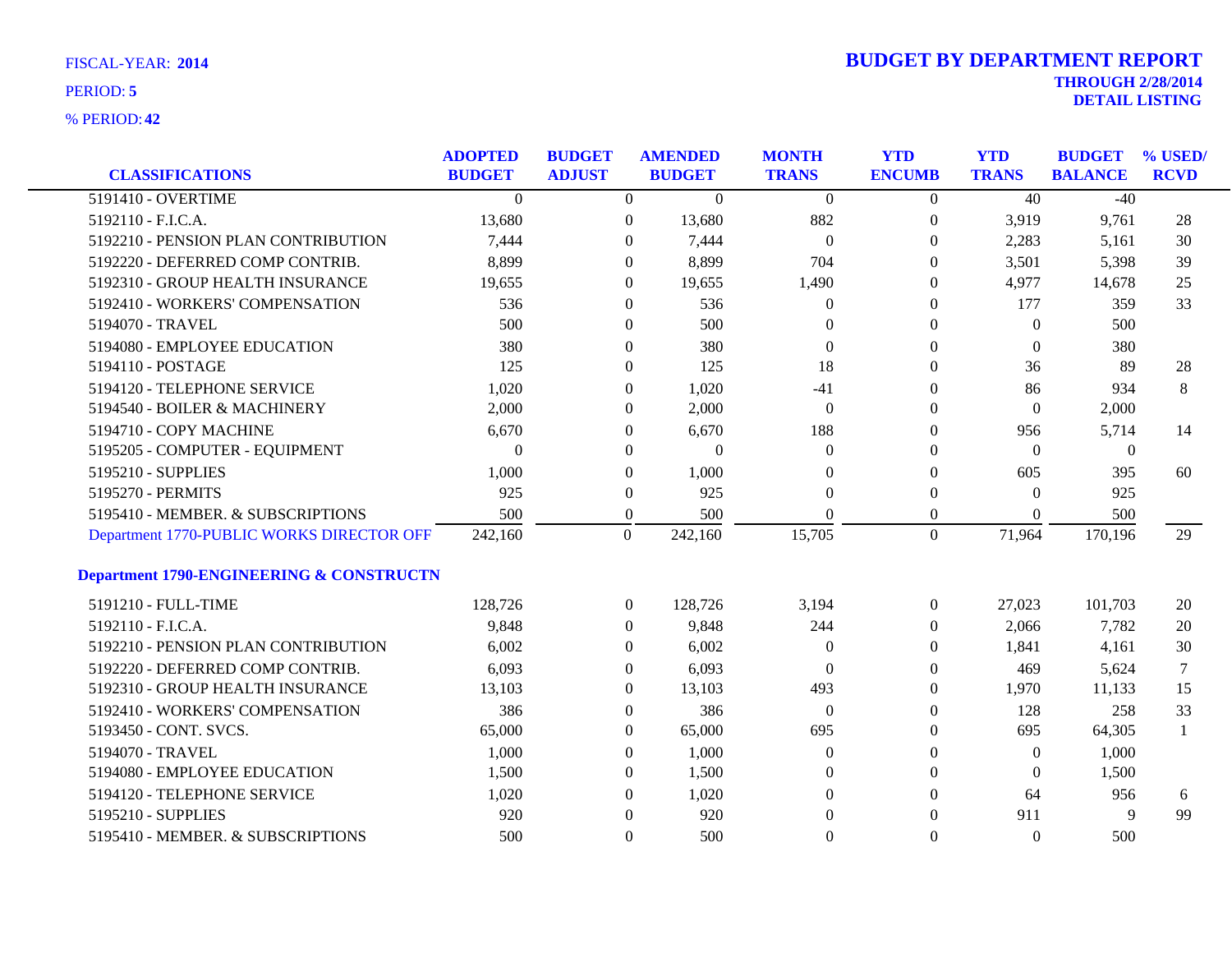**42** % PERIOD:

| <b>CLASSIFICATIONS</b>                   | <b>ADOPTED</b><br><b>BUDGET</b> | <b>BUDGET</b><br><b>ADJUST</b> | <b>AMENDED</b><br><b>BUDGET</b> |                  | <b>MONTH</b><br><b>TRANS</b> | <b>YTD</b><br><b>ENCUMB</b> | <b>YTD</b><br><b>TRANS</b> | <b>BUDGET</b><br><b>BALANCE</b> | % USED/<br><b>RCVD</b> |
|------------------------------------------|---------------------------------|--------------------------------|---------------------------------|------------------|------------------------------|-----------------------------|----------------------------|---------------------------------|------------------------|
| Department 1790-ENGINEERING & CONSTRUCTN | 234,098                         |                                | $\overline{0}$<br>234,098       |                  | 4,626                        | $\boldsymbol{0}$            | 35,167                     | 198,931                         | $\overline{15}$        |
| <b>Department 1910-POLICE</b>            |                                 |                                |                                 |                  |                              |                             |                            |                                 |                        |
| 5211210 - REGULAR                        | 3,457,843                       |                                | 3,457,843<br>$\theta$           |                  | 252,622                      | $\Omega$                    | 1,237,628                  | 2,220,215                       | 35                     |
| 5211410 - OVERTIME                       | 150,000                         |                                | 150,000<br>$\overline{0}$       |                  | 6,000                        | $\theta$                    | 43,131                     | 106,869                         | 28                     |
| 5211411 - OVERTIME                       | 55,000                          |                                | $\Omega$                        | 55,000           | 11,719                       | $\overline{0}$              | 36,228                     | 18,772                          | 65                     |
| 5211510 - SPEC PAY - EDUC INCENTIVE      | 26,562                          |                                | $\theta$                        | 26,562           | 2,058                        | $\overline{0}$              | 9,794                      | 16,768                          | 36                     |
| 5211530 - HAZARD PAY                     | 61,335                          |                                | $\theta$                        | 61,335           | 4,700                        | $\overline{0}$              | 22,020                     | 39,315                          | 35                     |
| 5212110 - F.I.C.A.                       | 286,932                         |                                | 286,932<br>$\theta$             |                  | 22,154                       | $\theta$                    | 109,382                    | 177,550                         | 38                     |
| 5212210 - PENSION PLAN CONTRIBUTION      | 557,173                         |                                | $\theta$<br>557,173             |                  | $\Omega$                     | $\theta$                    | 166,393                    | 390,780                         | 29                     |
| 5212220 - DEFERRED COMP CONTRIB.         | 36,170                          |                                | $\mathbf{0}$                    | 36,170           | 667                          | $\boldsymbol{0}$            | 3,263                      | 32,907                          | 9                      |
| 5212310 - GROUP HEALTH INSURANCE         | 366,912                         |                                | 366,912<br>$\theta$             |                  | 26,548                       | $\theta$                    | 110,644                    | 256,268                         | 30                     |
| 5212410 - WORKERS' COMPENSATION          | 144,940                         |                                | $\Omega$<br>144,940             |                  | $\theta$                     | $\Omega$                    | 47,970                     | 96,970                          | 33                     |
| 5213116 - ANNUAL PHYSICALS               | 14,750                          |                                | $\Omega$                        | 14,750           | $\Omega$                     | $\boldsymbol{0}$            | 3,735                      | 11,015                          | 25                     |
| 5213450 - CONTRACTUAL SERVICES           | 73,830                          |                                | $\theta$                        | 73,830           | 4,645                        | 1,200                       | 49,393                     | 24,437                          | 66                     |
| 5213456 - SCHOOL CROSSING                | 70,000                          |                                | $\theta$                        | 70,000           | $\theta$                     | 60,066                      | 60,066                     | 9,934                           | 85                     |
| 5213459 - PARKING                        | $\Omega$                        |                                | $\Omega$                        | $\boldsymbol{0}$ | $\Omega$                     | $\overline{0}$              | $\overline{0}$             | $\theta$                        |                        |
| 5213490 - CRIME PREVENTION PROGRAMS      | 5,500                           |                                | $\mathbf{0}$                    | 5,500            | $\Omega$                     | $\theta$                    | 275                        | 5,225                           | 5                      |
| 5214070 - TRAVEL & CONFERENCE            | 10,740                          |                                | $\mathbf{0}$                    | 10,740           | 1,136                        | $\overline{0}$              | 6,191                      | 4,550                           | 57                     |
| 5214080 - EMPLOYEE EDUCATION             | 8,500                           |                                | $\mathbf{0}$                    | 8,500            | $\Omega$                     | $\boldsymbol{0}$            | 2,116                      | 6,384                           | 24                     |
| 5214110 - POSTAGE                        | 1,800                           |                                | $\Omega$                        | 1,800            | 261                          | $\theta$                    | 518                        | 1,282                           | 28                     |
| 5214120 - TELEPHONE SERVICE              | 49,560                          |                                | $\theta$                        | 49,560           | 4,000                        | 29,058                      | 42,389                     | 7,171                           | 85                     |
| 5214450 - LEASE -POL VEHCLE              | 11,400                          |                                | $\mathbf{0}$                    | 11,400           | 950                          | 0                           | 4,750                      | 6,650                           | 41                     |
| 5214515 - AUTO INSURANCE                 | 34,650                          |                                | $\mathbf{0}$                    | 34,650           | $\overline{0}$               | $\overline{0}$              | $\theta$                   | 34,650                          |                        |
| 5214591 - POLICE OFF ACC DTH & DIS.      | 2,000                           |                                | $\theta$                        | 2,000            | $\boldsymbol{0}$             | $\boldsymbol{0}$            | $\mathbf{0}$               | 2,000                           |                        |
| 5214620 - REPAIR & MAINT. OPER EQUI      | 18,600                          |                                | $\Omega$                        | 18,600           | 33                           | $\theta$                    | 307                        | 18,293                          | 1                      |
| 5214630 - MAINT & REP-COMM EQUIP         | 22,460                          |                                | $\Omega$                        | 22,460           | $\overline{0}$               | 4,383                       | 5,226                      | 17,234                          | 23                     |
| 5214632 - INTERNET SERVICES              | 3,200                           |                                | $\mathbf{0}$                    | 3,200            | $\theta$                     | 0                           | $\boldsymbol{0}$           | 3,200                           |                        |
| 5214710 - PRINTING MATERIALS-INFRAS      | 11,000                          |                                | $\theta$                        | 11,000           | 443                          | $\theta$                    | 2,108                      | 8,892                           | 19                     |
| 5214960 - SPECIAL INVESTIGATIONS         | 8,000                           |                                | $\theta$                        | 8,000            | 20                           | $\theta$                    | 55                         | 7,945                           |                        |
| 5214970 - EMPLOYEE TESTING               | 29,520                          |                                | $\theta$                        | 29,520           | 177                          | 4,800                       | 8,301                      | 21,219                          | 28                     |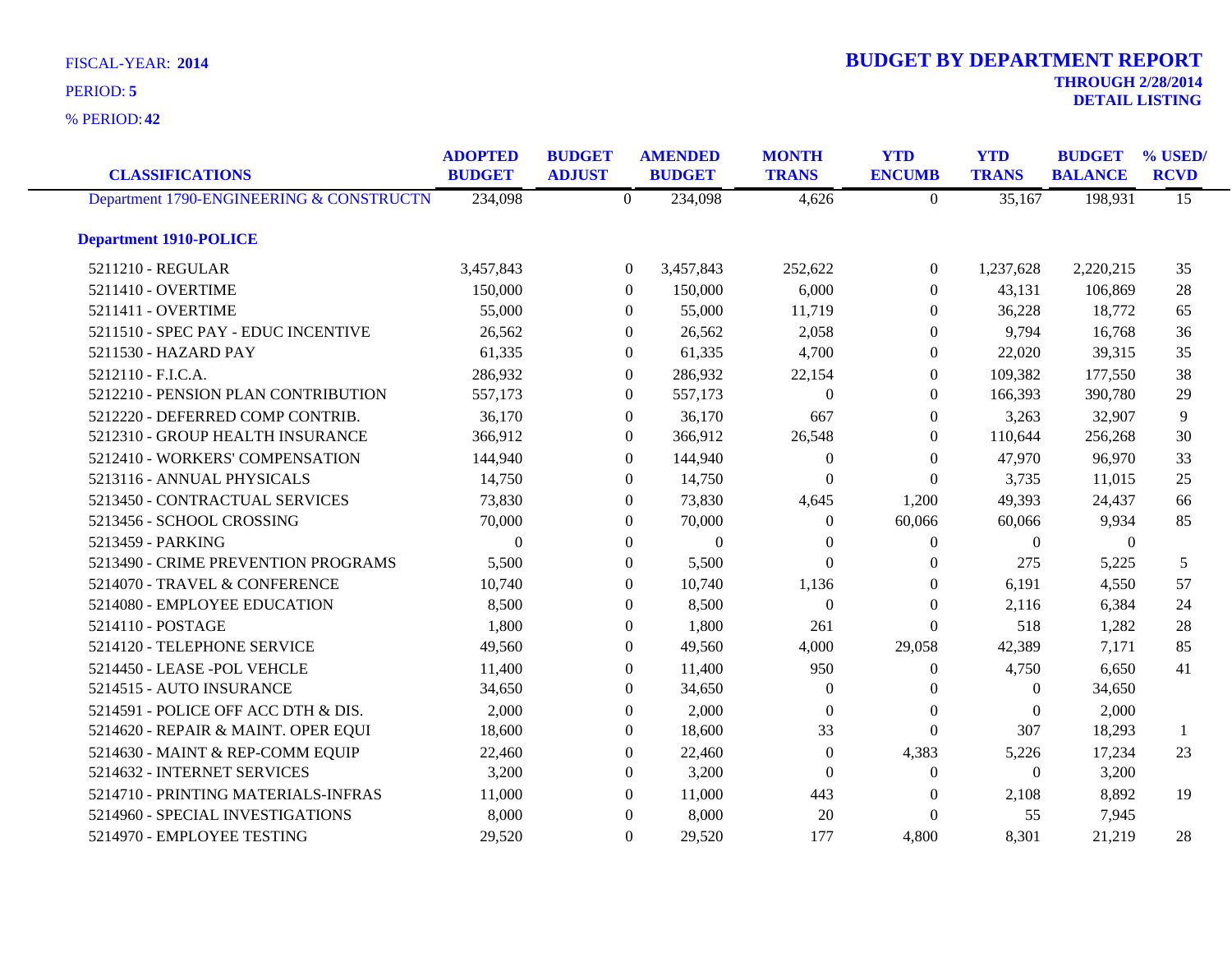| <b>CLASSIFICATIONS</b>                        | <b>ADOPTED</b><br><b>BUDGET</b> | <b>BUDGET</b><br><b>ADJUST</b> | <b>AMENDED</b><br><b>BUDGET</b> | <b>MONTH</b><br><b>TRANS</b> | <b>YTD</b><br><b>ENCUMB</b> | <b>YTD</b><br><b>TRANS</b> | <b>BUDGET</b><br><b>BALANCE</b> | % USED/<br><b>RCVD</b> |
|-----------------------------------------------|---------------------------------|--------------------------------|---------------------------------|------------------------------|-----------------------------|----------------------------|---------------------------------|------------------------|
| 5215205 - COMPUTER SUPPLIES                   | 15,928                          | $\Omega$                       | 15,928                          | $\theta$                     | 1,010                       | 5,058                      | 10,870                          | $\overline{31}$        |
| 5215210 - SUPPLIES                            | 113,533                         | $\overline{0}$                 | 113,533                         | 1,989                        | 11,916                      | 42,608                     | 70,925                          | 37                     |
| 5215212 - PARKING                             | $\Omega$                        | $\overline{0}$                 | $\mathbf{0}$                    | $\mathbf{0}$                 | $\theta$                    | $\theta$                   | $\theta$                        |                        |
| 5215220 - UNIFORMS                            | 74,500                          | $\Omega$                       | 74,500                          | 5,437                        | $\Omega$                    | 29,891                     | 44,609                          | 40                     |
| 5215230 - FUEL & LUBRICANT                    | 217,120                         | $\Omega$                       | 217,120                         | 15,234                       | $\Omega$                    | 61,272                     | 155,848                         | 28                     |
| 5215410 - MEMBER. & SUBSCRIPTIONS             | 8,770                           | $\overline{0}$                 | 8,770                           | $\mathbf{0}$                 | $\theta$                    | 2,720                      | 6,050                           | 31                     |
| 5215940 - PRISONER DETENTION                  | 100                             | $\overline{0}$                 | 100                             | $\Omega$                     | $\Omega$                    | $\theta$                   | 100                             |                        |
| 5217110 - DEBT SERVICE- PRINCIPAL             | 80,417                          | $\overline{0}$                 | 80,417                          | 9,829                        | $\Omega$                    | 72,266                     | 8,151                           | 89                     |
| 5217210 - DEBT SERVICE- INTEREST              | 4,182                           | $\overline{0}$                 | 4,182                           | 372                          | $\theta$                    | 3,500                      | 682                             | 83                     |
| Department 1910-POLICE TOTAL                  | 6,032,927                       | $\boldsymbol{0}$               | 6,032,927                       | 370,994                      | 112,433                     | 2,189,198                  | 3,843,730                       | 36                     |
| <b>Department 2000-PARKS &amp; RECREATION</b> |                                 |                                |                                 |                              |                             |                            |                                 |                        |
| 5721210 - FULL-TIME                           | 298,088                         | $\overline{0}$                 | 298,088                         | 26,719                       | $\overline{0}$              | 114,121                    | 183,967                         | 38                     |
| 5721310 - PART-TIME                           | 15,034                          | $\overline{0}$                 | 15,034                          | $\mathbf{0}$                 | $\Omega$                    | $\theta$                   | 15,034                          |                        |
| 5722110 - F.I.C.A.                            | 23,954                          | $\overline{0}$                 | 23,954                          | 2,034                        | $\theta$                    | 8,684                      | 15,270                          | 36                     |
| 5722210 - PENSION PLAN CONTRIBUTION           | 25,948                          | $\overline{0}$                 | 25,948                          | $\theta$                     | $\boldsymbol{0}$            | 7,958                      | 17,990                          | 30                     |
| 5722220 - DEFERRED COMP CONTRIB               | 8,253                           | $\overline{0}$                 | 8,253                           | 348                          | $\theta$                    | 1,567                      | 6,686                           | 18                     |
| 5722310 - GROUP HEALTH INSURANCE              | 39,310                          | $\overline{0}$                 | 39,310                          | 2,469                        | $\theta$                    | 10,369                     | 28,941                          | 26                     |
| 5722410 - WORKERS' COMPENSATION               | 12,807                          | $\boldsymbol{0}$               | 12,807                          | $\mathbf{0}$                 | $\boldsymbol{0}$            | 4,239                      | 8,568                           | 33                     |
| 5723450 - CONTRACTUAL                         | 2,235                           | $\boldsymbol{0}$               | 2,235                           | $\mathbf{0}$                 | $\theta$                    | 920                        | 1,315                           | 41                     |
| 5724070 - TRAVEL & CONFERENCE                 | 298                             | $\overline{0}$                 | 298                             | 3                            | $\theta$                    | 6                          | 292                             | $\overline{2}$         |
| 5724080 - EMPLOYEE EDUCATION                  | 1,525                           | $\boldsymbol{0}$               | 1,525                           | $\Omega$                     | $\theta$                    | $\Omega$                   | 1,525                           |                        |
| 5724110 - POSTAGE                             | 100                             | $\boldsymbol{0}$               | 100                             | 14                           | $\boldsymbol{0}$            | 29                         | 71                              | 29                     |
| 5724120 - TELEPHONE SERVICE                   | 3,060                           | 0                              | 3,060                           | 87                           | $\boldsymbol{0}$            | 498                        | 2,562                           | 16                     |
| 5724350 - ELECTRIC - CITY PARKS               | 4,800                           | $\overline{0}$                 | 4,800                           | 64                           | 4,493                       | 4,800                      | $\theta$                        | 100                    |
| 5724515 - AUTO INSURANCE                      | 4,870                           | 0                              | 4,870                           | $\Omega$                     | $\boldsymbol{0}$            | $\overline{0}$             | 4,870                           |                        |
| 5724632 - INTERNET SERVICES                   | 1,620                           | $\boldsymbol{0}$               | 1,620                           | 68                           | $\mathbf{0}$                | 277                        | 1,343                           | 17                     |
| 5724634 - INTERNET MAINTENANCE                | 188                             | $\mathbf{0}$                   | 188                             | $\overline{0}$               | $\mathbf{0}$                | $\theta$                   | 188                             |                        |
| 5724670 - MAINT & REP - PARK FACIL            | 2,800                           | $\overline{0}$                 | 2,800                           | $\Omega$                     | $\theta$                    | $\Omega$                   | 2,800                           |                        |
| 5724690 - MAINT & REP-TENNIS FACLTY           | 2,360                           | $\theta$                       | 2,360                           | $\Omega$                     | $\Omega$                    | $\Omega$                   | 2,360                           |                        |
| 5724710 - COPY MACHINE                        | 5,003                           | $\overline{0}$                 | 5,003                           | 146                          | $\Omega$                    | 736                        | 4,267                           | 14                     |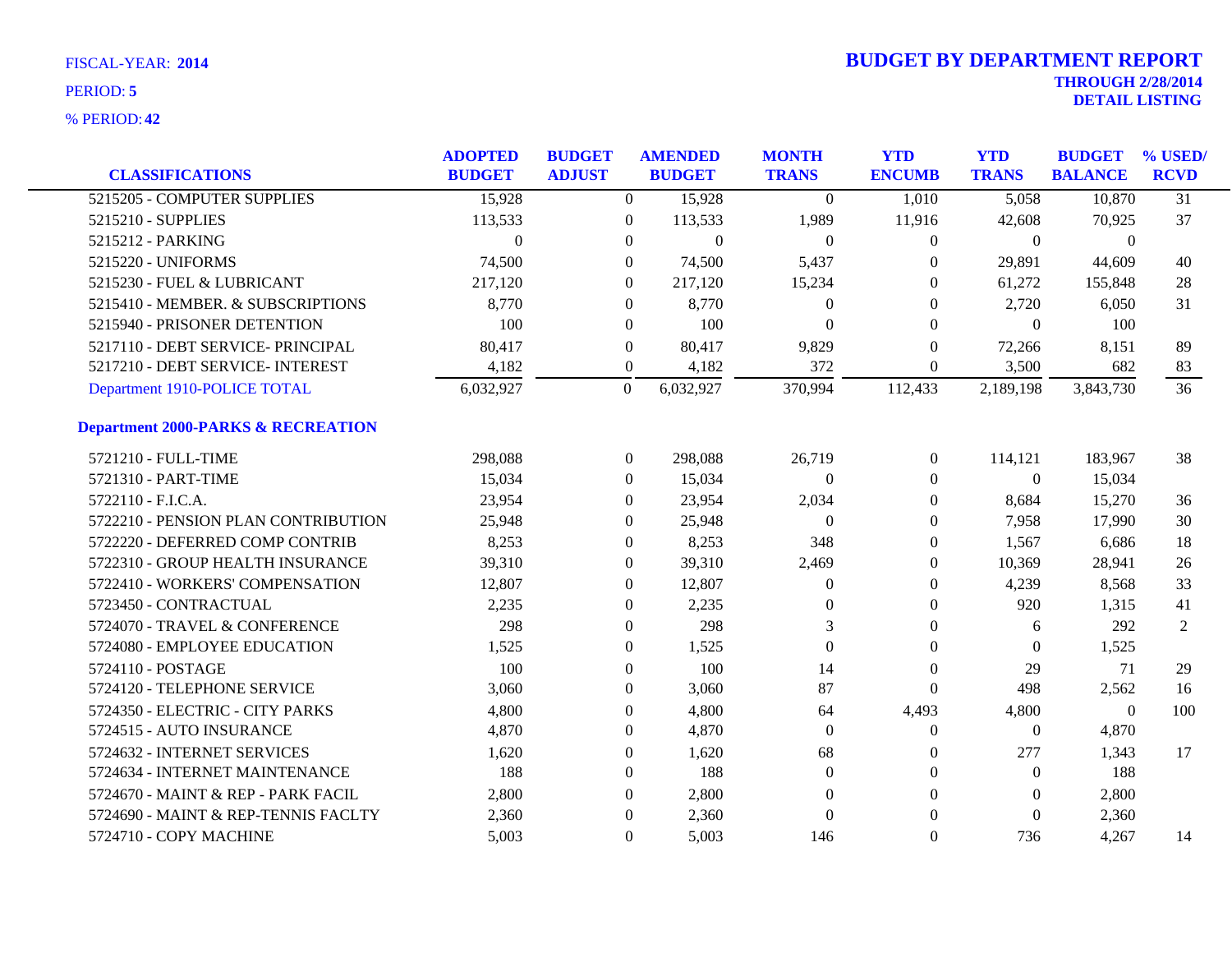| <b>CLASSIFICATIONS</b>                      | <b>ADOPTED</b><br><b>BUDGET</b> | <b>BUDGET</b><br><b>ADJUST</b> | <b>AMENDED</b><br><b>BUDGET</b> | <b>MONTH</b><br><b>TRANS</b> | <b>YTD</b><br><b>ENCUMB</b> | <b>YTD</b><br><b>TRANS</b> | <b>BUDGET</b><br><b>BALANCE</b> | % USED/<br><b>RCVD</b> |
|---------------------------------------------|---------------------------------|--------------------------------|---------------------------------|------------------------------|-----------------------------|----------------------------|---------------------------------|------------------------|
| 5724820 - SPECIAL EVENTS                    | 16,500                          | $\Omega$                       | 16,500                          | $\theta$                     | $\theta$                    | 1,526                      | 14,974                          | 9                      |
| 5725205 - COMPUTER EQUIPMENT                | 9,315                           | $\mathbf{0}$                   | 9,315                           | 179                          | $\mathbf{0}$                | 629                        | 8,686                           | 6                      |
| 5725210 - SUPPLIES                          | 3,597                           | $\mathbf{0}$                   | 3,597                           | 24                           | $\mathbf{0}$                | 2,262                      | 1,335                           | 62                     |
| 5725220 - UNIFORMS                          | 3,155                           | $\Omega$                       | 3,155                           | $\overline{0}$               | $\Omega$                    | 553                        | 2,603                           | 17                     |
| 5725230 - FUEL                              | 15,120                          | $\Omega$                       | 15,120                          | 1,016                        | $\Omega$                    | 4,091                      | 11,029                          | 27                     |
| 5725410 - MEMBER. & SUBSCRIPTIONS           | 2,460                           | $\boldsymbol{0}$               | 2,460                           | 307                          | $\mathbf{0}$                | 794                        | 1,666                           | 32                     |
| 5725630 - FOOTBALL                          | 19,085                          | 3,783                          | 22,868                          | 2,820                        | $\theta$                    | 9,475                      | 13,393                          | 41                     |
| 5725631 - CHEERLEADERS                      | 6,626                           | 265                            | 6,891                           | 285                          | $\Omega$                    | 1,136                      | 5,755                           | 16                     |
| 5725635 - DANCE/MODELING                    | 3,825                           | $\Omega$                       | 3,825                           | $\Omega$                     | $\Omega$                    | $\Omega$                   | 3,825                           |                        |
| 5725650 - SOCCER                            | 1,000                           | $\theta$                       | 1,000                           | $\theta$                     | $\overline{0}$              | $\mathbf{0}$               | 1,000                           |                        |
| 5725670 - SPECIAL RECREATION PROG.          | 5,607                           | $\boldsymbol{0}$               | 5,607                           | 266                          | $\boldsymbol{0}$            | 2,464                      | 3,143                           | 43                     |
| 5725680 - SENIOR CITIZENS PROGRAM           | 17,746                          | $\theta$                       | 17,746                          | 846                          | $\theta$                    | 6,189                      | 11,557                          | 34                     |
| Department 2000-PARKS & RECREATION TOTAL    | 556,289                         | 4,048                          | 560,337                         | 37,695                       | 4,493                       | 183,323                    | 377,015                         | 32                     |
| <b>Department 2020-MULTI PURPOSE CENTER</b> |                                 |                                |                                 |                              |                             |                            |                                 |                        |
| 5194310 - ELECTRIC                          | $\Omega$                        | $\mathbf{0}$                   | $\mathbf{0}$                    | $\Omega$                     | $\boldsymbol{0}$            | $\overline{0}$             | $\mathbf{0}$                    |                        |
| 5194320 - WATER                             | 0                               | $\Omega$                       | $\Omega$                        | $\Omega$                     | $\Omega$                    | $\Omega$                   | $\theta$                        |                        |
| 5195550 - SCHOOL PROGRAM                    | $\Omega$                        | $\Omega$                       | $\Omega$                        | $\Omega$                     | $\Omega$                    | $\Omega$                   | $\Omega$                        |                        |
| 5721210 - FULL-TIME                         | 136,062                         | $\overline{0}$                 | 136,062                         | 10,426                       | $\theta$                    | 52,441                     | 83,621                          | 38                     |
| 5721310 - PART-TIME                         | 353,982                         | $\overline{0}$                 | 353,982                         | 16,826                       | $\theta$                    | 91,033                     | 262,949                         | 25                     |
| 5721410 - OVERTIME                          | $\Omega$                        | $\Omega$                       | $\Omega$                        | $\Omega$                     | $\Omega$                    | $\theta$                   | $\theta$                        |                        |
| 5722110 - F.I.C.A.                          | 37,488                          | $\overline{0}$                 | 37,488                          | 2,044                        | $\Omega$                    | 10,829                     | 26,659                          | 28                     |
| 5722210 - PENSION PLAN CONTRIBUTION         | 15,685                          | $\mathbf{0}$                   | 15,685                          | $\theta$                     | $\overline{0}$              | 4,810                      | 10,875                          | 30                     |
| 5722220 - DEFERRED COMP CONTRIB             | 1,900                           | $\theta$                       | 1,900                           | 62                           | $\Omega$                    | 312                        | 1,588                           | 16                     |
| 5722310 - GROUP HEALTH INSURANCE            | 26,206                          | $\overline{0}$                 | 26,206                          | 1,481                        | $\theta$                    | 6,904                      | 19,302                          | 26                     |
| 5722410 - WORKERS' COMPENSATION             | 20,043                          | $\theta$                       | 20,043                          | $\Omega$                     | $\Omega$                    | 6,633                      | 13,410                          | 33                     |
| 5723450 - CONTRACTUAL                       | $\theta$                        | $\mathbf{0}$                   | $\theta$                        | $\overline{0}$               | $\overline{0}$              | $\boldsymbol{0}$           | $\boldsymbol{0}$                |                        |
| 5724125 - TELEPHONE SERVICES                | 5,500                           | $\boldsymbol{0}$               | 5,500                           | $\theta$                     | $\overline{0}$              | $\theta$                   | 5,500                           |                        |
| 5724310 - UTILITIES- ELECTRICITY            | 61,300                          | $\overline{0}$                 | 61,300                          | 8,617                        | 39,243                      | 61,300                     | $\theta$                        | 100                    |
| 5724320 - UTILITIES- WATER                  | 14,000                          | $\theta$                       | 14,000                          | 92                           | 13,801                      | 14,000                     | $\mathbf{0}$                    | 100                    |
| 5724670 - MAINT & REP - PARK FACIL          | 10,340                          | $\overline{0}$                 | 10,340                          | 3,582                        | $\mathbf{0}$                | 8,682                      | 1,658                           | 83                     |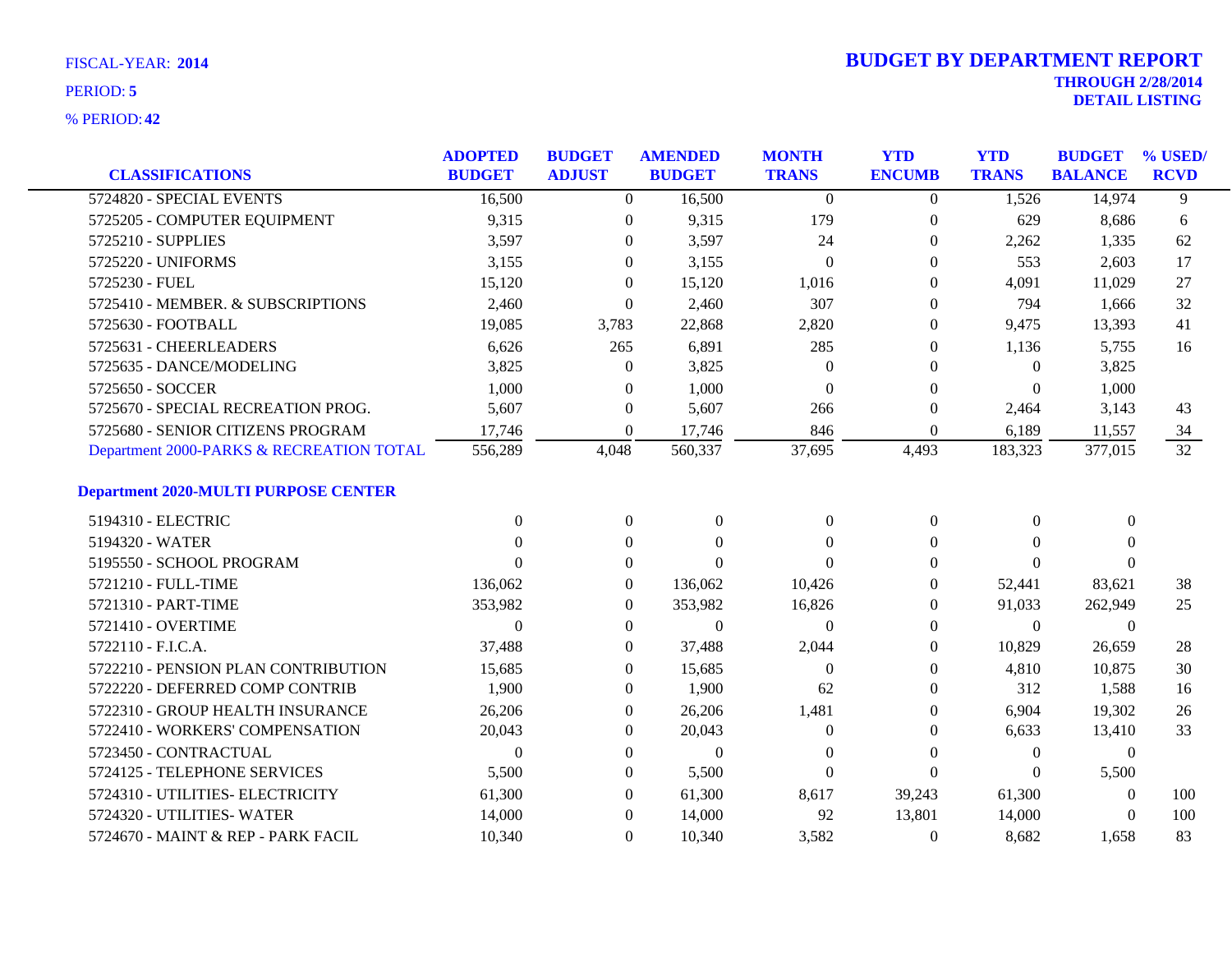| <b>CLASSIFICATIONS</b>                     | <b>ADOPTED</b><br><b>BUDGET</b> | <b>BUDGET</b><br><b>ADJUST</b> | <b>AMENDED</b><br><b>BUDGET</b> | <b>MONTH</b><br><b>TRANS</b> | <b>YTD</b><br><b>ENCUMB</b> | <b>YTD</b><br><b>TRANS</b> | <b>BUDGET</b><br><b>BALANCE</b> | % USED/<br><b>RCVD</b> |
|--------------------------------------------|---------------------------------|--------------------------------|---------------------------------|------------------------------|-----------------------------|----------------------------|---------------------------------|------------------------|
| 5724710 - COPY MACHINE                     | 1,668                           | $\overline{0}$                 | 1,668                           | 47                           | $\overline{0}$              | 240                        | 1,428                           | 14                     |
| 5725210 - SUPPLIES                         | 1,050                           | $\boldsymbol{0}$               | 1,050                           | $\boldsymbol{0}$             | $\boldsymbol{0}$            | 942                        | 108                             | 89                     |
| 5725550 - SCHOOL PROGRAM                   | 4,200                           | $\theta$                       | 4,200                           | 617                          | $\theta$                    | 1,983                      | 2,217                           | 47                     |
| 5725640 - BASKETBALL                       | 5,940                           | $\Omega$                       | 5,940                           | 5,376                        | 0                           | 5,376                      | 564                             | 90                     |
| 5725660 - SUMMER PROGRAMS                  | 7,950                           | $\theta$                       | 7,950                           | $\Omega$                     | $\Omega$                    | $\overline{0}$             | 7,950                           |                        |
| 5725670 - SPECIAL RECREATION PROG.         | 2,000                           | 250                            | 2,250                           | $\Omega$                     | $\Omega$                    | 454                        | 1,796                           | 20                     |
| 5726410 - EQPT LESS THAN \$500 VALUE       | $\theta$                        | $\boldsymbol{0}$               | $\theta$                        | $\Omega$                     | $\theta$                    | $\theta$                   | $\theta$                        |                        |
| 5726430 - EQUIPMENT-OPERATING              | $\Omega$                        | $\theta$                       | $\Omega$                        | $\Omega$                     | $\overline{0}$              | $\overline{0}$             | 0                               |                        |
| Department 2020-MULTI PURPOSE CENTER TOTAL | 705,314                         | 250                            | 705,564                         | 49,170                       | 53,044                      | 265,939                    | 439,625                         | 37                     |
| <b>Department 2030-Community Pool</b>      |                                 |                                |                                 |                              |                             |                            |                                 |                        |
| 5721310 - PART-TIME                        | 16,575                          | $\boldsymbol{0}$               | 16,575                          | $\theta$                     | $\overline{0}$              | $\boldsymbol{0}$           | 16,575                          |                        |
| 5722110 - F.I.C.A.                         | 1,268                           | $\Omega$                       | 1,268                           | $\Omega$                     | $\theta$                    | $\theta$                   | 1,268                           |                        |
| 5722410 - WORKERS' COMPENSATION            | 678                             | $\theta$                       | 678                             | $\Omega$                     | $\theta$                    | 224                        | 454                             | 33                     |
| 5723450 - CONTRACTUAL                      | 8,244                           | $\theta$                       | 8,244                           | $\Omega$                     | $\overline{0}$              | $\theta$                   | 8,244                           |                        |
| 5724320 - UTILITIES-WATER                  | 10,000                          | $\mathbf{0}$                   | 10,000                          | $\theta$                     | $\Omega$                    | $\theta$                   | 10,000                          |                        |
| 5724350 - ELECTRIC - CITY PARKS            | 4,000                           | 0                              | 4,000                           | $\theta$                     | $\theta$                    | $\overline{0}$             | 4,000                           |                        |
| 5724632 - INTERNET SERVICES                | 400                             | $\theta$                       | 400                             | $\Omega$                     | $\Omega$                    | $\theta$                   | 400                             |                        |
| 5724634 - INTERNET MAINTENANCE             | 188                             | $\Omega$                       | 188                             | $\Omega$                     | $\Omega$                    | $\theta$                   | 188                             |                        |
| 5724670 - MAINT & REP - PARK FACIL         | 2,800                           | $\theta$                       | 2,800                           | $\Omega$                     | $\Omega$                    | $\theta$                   | 2,800                           |                        |
| 5724820 - SPECIAL EVENTS                   | 1,500                           | $\theta$                       | 1,500                           | $\Omega$                     | $\theta$                    | $\overline{0}$             | 1,500                           |                        |
| 5725205 - COMPUTER EQUIPMENT               | 1,799                           | $\theta$                       | 1,799                           | $\Omega$                     | $\Omega$                    | $\theta$                   | 1,799                           |                        |
| 5725210 - SUPPLIES                         | 3,000                           | $\boldsymbol{0}$               | 3,000                           | $\Omega$                     | $\overline{0}$              | $\theta$                   | 3,000                           |                        |
| 5725220 - UNIFORMS                         | 600                             | $\boldsymbol{0}$               | 600                             | $\Omega$                     | $\theta$                    | $\Omega$                   | 600                             |                        |
| Department 2030-Community Pool TOTAL       | 51,052                          | $\overline{0}$                 | 51,052                          | $\overline{0}$               | $\mathbf{0}$                | 224                        | 50,828                          |                        |
| <b>Department 2100-NON-DEPARTMENTAL</b>    |                                 |                                |                                 |                              |                             |                            |                                 |                        |
| 5192210 - PENSION PLAN CONTRIBUTION        | $\Omega$                        | $\mathbf{0}$                   | $\theta$                        | $\Omega$                     | $\overline{0}$              | $\overline{0}$             | $\theta$                        |                        |
| 5192250 - SECTION 185 CONTRIBUTION         | 85,000                          | $\overline{0}$                 | 85,000                          | $\Omega$                     | $\overline{0}$              | $\theta$                   | 85,000                          |                        |
| 5199120 - DEBT SERVICE                     | $\theta$                        | $\theta$                       | $\theta$                        | $\Omega$                     | $\Omega$                    | $\Omega$                   | $\boldsymbol{0}$                |                        |
| 5199140 - CIP FUND                         | 600,000                         | $\Omega$                       | 600,000                         | 600,000                      | $\Omega$                    | 600,000                    | $\Omega$                        | 100                    |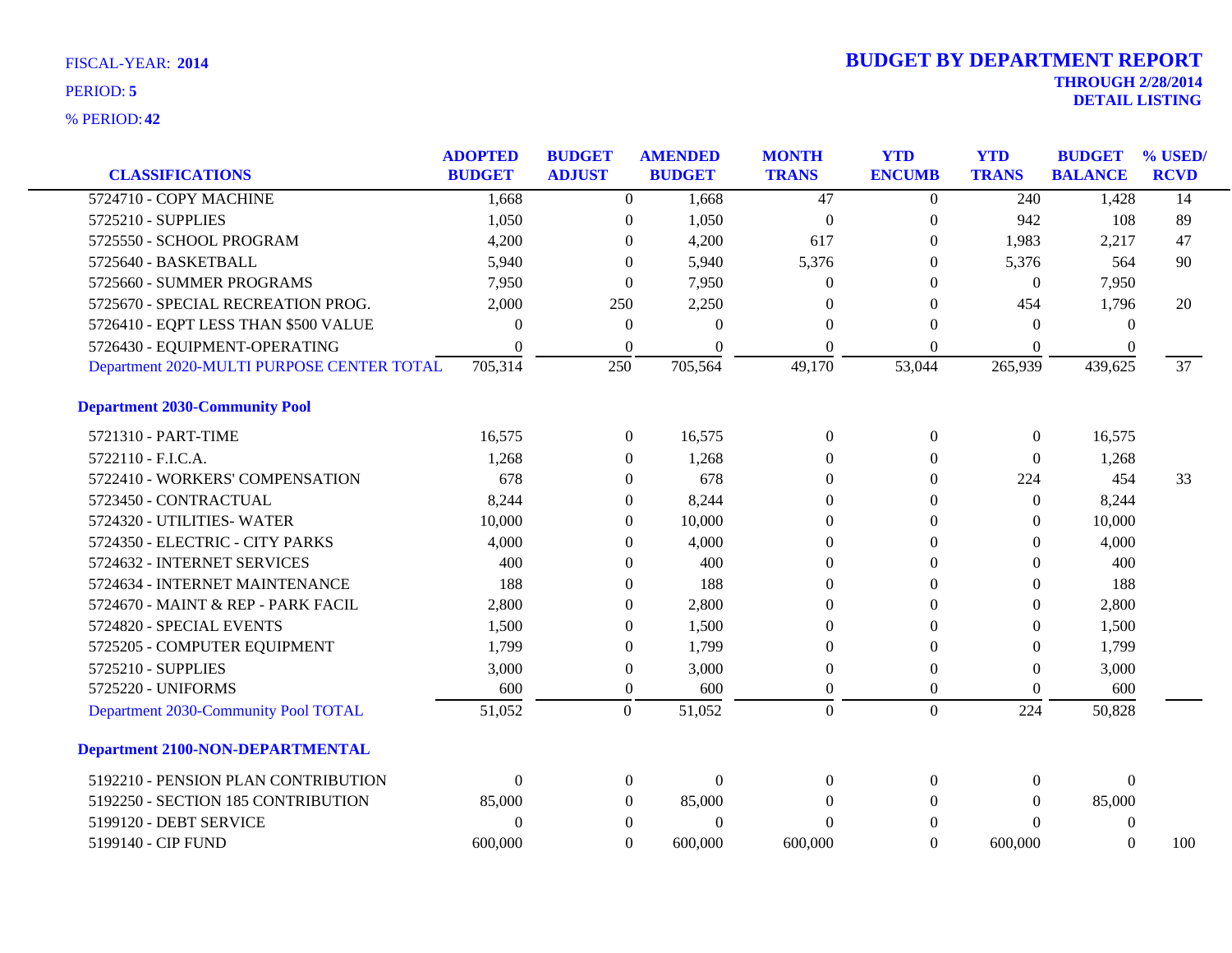**42** % PERIOD:

| <b>CLASSIFICATIONS</b>                            | <b>ADOPTED</b><br><b>BUDGET</b> | <b>BUDGET</b><br><b>ADJUST</b> | <b>AMENDED</b><br><b>BUDGET</b> | <b>MONTH</b><br><b>TRANS</b> | <b>YTD</b><br><b>ENCUMB</b> | <b>YTD</b><br><b>TRANS</b> | <b>BUDGET</b><br><b>BALANCE</b> | % USED/<br><b>RCVD</b> |
|---------------------------------------------------|---------------------------------|--------------------------------|---------------------------------|------------------------------|-----------------------------|----------------------------|---------------------------------|------------------------|
| 5199150 - CRA FUND                                | 589,337                         | $\overline{0}$                 | 589,337                         | $\Omega$                     | $\overline{0}$              | 100,000                    | 489,337                         | 16                     |
| Department 2100-NON-DEPARTMENTAL TOTAL            | 1,274,337                       | $\mathbf{0}$                   | 1,274,337                       | 600,000                      | $\Omega$                    | 700,000                    | 574,337                         | 54                     |
| <b>EXPENSE TOTAL</b>                              | 17,926,390                      | 4,298                          | 17,930,688                      | 1,600,503                    | 1,525,999                   | 7,523,879                  | 10,406,814                      | 41                     |
| Fund 001-GENERAL FUND TOTAL                       |                                 |                                |                                 |                              |                             |                            |                                 |                        |
| <b>REVENUE TOTALS</b>                             | 16,864,223                      | $\overline{0}$                 | 16,864,223                      | 610,441                      | $\overline{0}$              | 9,399,786                  | 7,464,437                       | 55                     |
| <b>EXPENSE TOTALS</b>                             | 17,926,390                      | 4,298                          | 17,930,688                      | 1,600,503                    | 1,525,999                   | 7,523,879                  | 10,406,814                      | 41                     |
| Fund 001-GENERAL FUND TOTAL                       | $-1,062,167$                    | $-4,298$                       | $-1,066,465$                    | $-990,062$                   | $-1,525,999$                | 1,875,907                  | $-2,942,377$                    |                        |
| Fund 051-EMERGENCY RESERVE FUND<br><b>REVENUE</b> |                                 |                                |                                 |                              |                             |                            |                                 |                        |
| <b>Department 0000-Description N/A</b>            |                                 |                                |                                 |                              |                             |                            |                                 |                        |
| 3612000 - INTEREST INCOME                         | 18,000                          | $\overline{0}$                 | 18,000                          | 1,049                        | $\boldsymbol{0}$            | 5,648                      | 12,352                          | 31                     |
| Department 0000-Description N/A TOTAL             | 18,000                          | $\mathbf{0}$                   | 18,000                          | 1,049                        | $\boldsymbol{0}$            | 5,648                      | 12,352                          | 31                     |
| <b>REVENUE TOTAL</b>                              | 18,000                          | $\bf{0}$                       | 18,000                          | 1,049                        | $\bf{0}$                    | 5,648                      | 12,352                          | 31                     |
| <b>EXPENSE</b>                                    |                                 |                                |                                 |                              |                             |                            |                                 |                        |
| <b>Department 0000-Description N/A</b>            |                                 |                                |                                 |                              |                             |                            |                                 |                        |
| 0510000 - TO CORRECT ERROR OBJ 0510000            | $\boldsymbol{0}$                | $\boldsymbol{0}$               | $\boldsymbol{0}$                | $\boldsymbol{0}$             | $\boldsymbol{0}$            | $\mathbf{0}$               | $\boldsymbol{0}$                |                        |
| Department 0000-Description N/A TOTAL             | $\theta$                        | $\Omega$                       | $\Omega$                        | $\Omega$                     | $\overline{0}$              | $\Omega$                   | $\Omega$                        |                        |
| <b>EXPENSE TOTAL</b>                              | $\bf{0}$                        | $\boldsymbol{0}$               | $\boldsymbol{0}$                | $\pmb{0}$                    | $\bf{0}$                    | $\bf{0}$                   | $\bf{0}$                        |                        |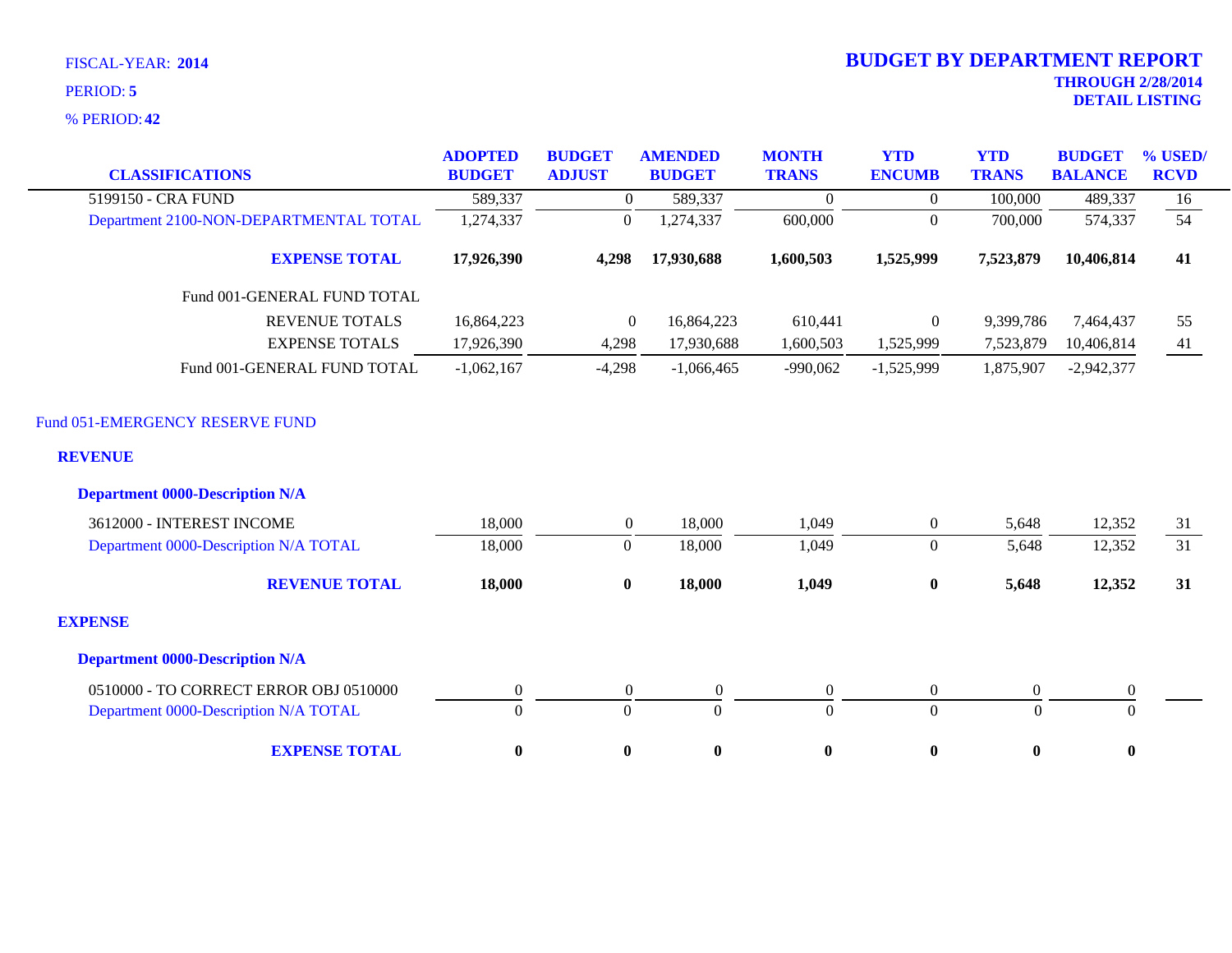**42** % PERIOD:

Fund 106-GRANT FUND

**REVENUE**

### **THROUGH 2/28/2014 DETAIL LISTING** PERIOD: **<sup>5</sup> 2014 BUDGET BY DEPARTMENT REPORT**

| $6$ PERIOD: 42                         |                                 |                                |                |                                 |                              |                             |                            |                                 |                           |
|----------------------------------------|---------------------------------|--------------------------------|----------------|---------------------------------|------------------------------|-----------------------------|----------------------------|---------------------------------|---------------------------|
| <b>CLASSIFICATIONS</b>                 | <b>ADOPTED</b><br><b>BUDGET</b> | <b>BUDGET</b><br><b>ADJUST</b> |                | <b>AMENDED</b><br><b>BUDGET</b> | <b>MONTH</b><br><b>TRANS</b> | <b>YTD</b><br><b>ENCUMB</b> | <b>YTD</b><br><b>TRANS</b> | <b>BUDGET</b><br><b>BALANCE</b> | $\%$ USED/<br><b>RCVD</b> |
| Fund 051-EMERGENCY RESERVE FUND TOTAL  |                                 |                                |                |                                 |                              |                             |                            |                                 |                           |
| <b>REVENUE TOTALS</b>                  | 18,000                          |                                | $\overline{0}$ | 18,000                          | 1,049                        | $\overline{0}$              | 5,648                      | 12,352                          | 31                        |
| <b>EXPENSE TOTALS</b>                  | $\boldsymbol{0}$                |                                | $\overline{0}$ | $\theta$                        | $\overline{0}$               | $\theta$                    | $\boldsymbol{0}$           | $\theta$                        | 41                        |
| Fund 051-EMERGENCY RESERVE FUND TOTAL  | 18,000                          |                                | $\mathbf{0}$   | 18,000                          | 1,049                        | $\overline{0}$              | 5,648                      | 12,352                          |                           |
| <b>106-GRANT FUND</b>                  |                                 |                                |                |                                 |                              |                             |                            |                                 |                           |
| EVENUE                                 |                                 |                                |                |                                 |                              |                             |                            |                                 |                           |
| <b>Department 0000-Description N/A</b> |                                 |                                |                |                                 |                              |                             |                            |                                 |                           |
| 3371000 - GENERAL GOVERNMENT           | $\Omega$                        |                                | $\theta$       | $\theta$                        | $\Omega$                     | $\theta$                    | $\theta$                   | $\theta$                        |                           |
| 3612000 - INTEREST INCOME              | $\Omega$                        |                                | $\Omega$       | $\Omega$                        | 333                          | 0                           | 1,866                      | $-1,866$                        |                           |
| 3699201 - MISC. OTHERS                 | $\theta$                        |                                | $\Omega$       | $\Omega$                        | $\overline{0}$               | 0                           | 0                          | $\Omega$                        |                           |
| Department 0000-Description N/A TOTAL  |                                 |                                | 0              | $\Omega$                        | 333                          | $\theta$                    | .866                       | $-1,866$                        |                           |

#### **Department 3802-ADA FY 2011**

| Department 3802-ADA FY 2011                    |          |          |              |              |              |          |          |
|------------------------------------------------|----------|----------|--------------|--------------|--------------|----------|----------|
| 3371000 - GENERAL GOVERNMENT                   |          | $\Omega$ | $\Omega$     | $\Omega$     |              |          | $\Omega$ |
| Department 3802-ADA FY 2011 TOTAL              | 0        |          |              | 0            |              | $\Omega$ | -0       |
| <b>REVENUE TOTAL</b>                           | $\bf{0}$ | 0        | $\mathbf{0}$ | 333          | $\mathbf{0}$ | 1,866    | $-1,866$ |
| <b>EXPENSE</b>                                 |          |          |              |              |              |          |          |
| Department 3303-SW 66 ST IMPROV PHASE II       |          |          |              |              |              |          |          |
| 5416440 - CAPITAL IMPROVEMENTS                 |          | $\Omega$ | 0            | $\Omega$     |              |          | $\Omega$ |
| Department 3303-SW 66 ST IMPROV PHASE II TOTAL |          |          |              | $\mathbf{0}$ |              | $\theta$ | $\Omega$ |
| <b>EXPENSE TOTAL</b>                           | $\bf{0}$ |          | $\mathbf{0}$ | 0            | 0            |          | $\bf{0}$ |

Department 0000-Description N/A TOTAL  $\qquad \qquad 0 \qquad \qquad 0 \qquad \qquad 0 \qquad \qquad 333 \qquad \qquad 0 \qquad \qquad 1,866 \qquad \qquad -1,866$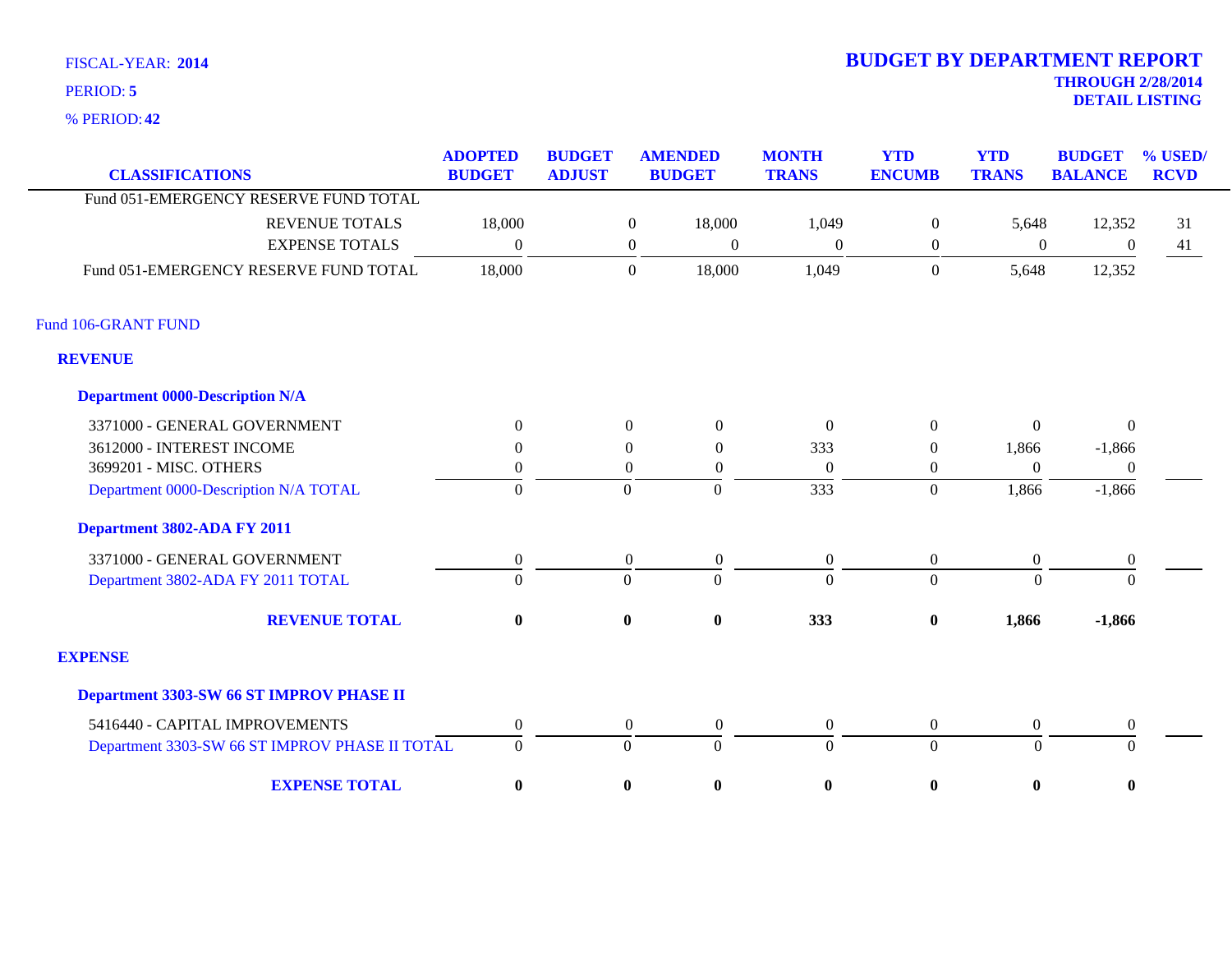**42** % PERIOD:

| <b>CLASSIFICATIONS</b>                    | <b>ADOPTED</b><br><b>BUDGET</b> | <b>BUDGET</b><br><b>ADJUST</b> |                  | <b>AMENDED</b><br><b>BUDGET</b> | <b>MONTH</b><br><b>TRANS</b> | <b>YTD</b><br><b>ENCUMB</b> | <b>YTD</b><br><b>TRANS</b> | <b>BUDGET</b><br><b>BALANCE</b> | % USED/<br><b>RCVD</b> |
|-------------------------------------------|---------------------------------|--------------------------------|------------------|---------------------------------|------------------------------|-----------------------------|----------------------------|---------------------------------|------------------------|
| Fund 106-GRANT FUND TOTAL                 |                                 |                                |                  |                                 |                              |                             |                            |                                 |                        |
| <b>REVENUE TOTALS</b>                     | $\boldsymbol{0}$                |                                | $\boldsymbol{0}$ | $\boldsymbol{0}$                | 333                          | $\boldsymbol{0}$            | 1,866                      | $-1,866$                        |                        |
| <b>EXPENSE TOTALS</b>                     | $\boldsymbol{0}$                |                                | $\boldsymbol{0}$ | $\boldsymbol{0}$                | $\boldsymbol{0}$             | $\boldsymbol{0}$            | $\boldsymbol{0}$           | $\boldsymbol{0}$                | 41                     |
| Fund 106-GRANT FUND TOTAL                 | $\mathbf{0}$                    |                                | $\Omega$         | $\overline{0}$                  | 333                          | $\overline{0}$              | 1,866                      | $-1,866$                        |                        |
| Fund 111-STORM WATER DRAIN TRUST          |                                 |                                |                  |                                 |                              |                             |                            |                                 |                        |
| <b>REVENUE</b>                            |                                 |                                |                  |                                 |                              |                             |                            |                                 |                        |
| <b>Department 0000-Description N/A</b>    |                                 |                                |                  |                                 |                              |                             |                            |                                 |                        |
| 3143000 - UTILITY TAX-STORMWATER          | 18,900                          | $\boldsymbol{0}$               |                  | 18,900                          | $-89$                        | $\boldsymbol{0}$            | 7,831                      | 11,069                          | 41                     |
| 3301000 - INTERGOVERNMENTAL REVENUE       | 400,000                         | $\boldsymbol{0}$               |                  | 400,000                         | 81,317                       | $\boldsymbol{0}$            | 111,114                    | 288,886                         | 27                     |
| 3612000 - INTEREST INCOME                 | 7,500                           | $\boldsymbol{0}$               |                  | 7,500                           | 183                          | $\boldsymbol{0}$            | 889                        | 6,611                           | 11                     |
| 3699201 - MISC. OTHERS                    | $\theta$                        | $\boldsymbol{0}$               |                  | $\Omega$                        | $-16$                        | $\boldsymbol{0}$            | $-16$                      | 16                              |                        |
| Department 0000-Description N/A TOTAL     | 426,400                         | $\overline{0}$                 |                  | 426,400                         | 81,395                       | $\overline{0}$              | 119,818                    | 306,582                         | 28                     |
| <b>REVENUE TOTAL</b>                      | 426,400                         | $\bf{0}$                       |                  | 426,400                         | 81,395                       | $\bf{0}$                    | 119,818                    | 306,582                         | 28                     |
| <b>EXPENSE</b>                            |                                 |                                |                  |                                 |                              |                             |                            |                                 |                        |
| <b>Department 1730-STREET MAINTENANCE</b> |                                 |                                |                  |                                 |                              |                             |                            |                                 |                        |
| 5411210 - REGULAR                         | 44,648                          | $\boldsymbol{0}$               |                  | 44,648                          | 3,834                        | $\boldsymbol{0}$            | 19,168                     | 25,480                          | 42                     |
| 5411410 - OVERTIME                        | $\boldsymbol{0}$                | $\boldsymbol{0}$               |                  | $\boldsymbol{0}$                | $\boldsymbol{0}$             | $\boldsymbol{0}$            | 934                        | $-934$                          |                        |
| 5412110 - F.I.C.A.                        | 3,416                           | $\Omega$                       |                  | 3,416                           | 292                          | $\theta$                    | 1,534                      | 1,882                           | 44                     |
| 5412210 - PENSION PLAN CONTRIBUTION       | 7,813                           | $\overline{0}$                 |                  | 7,813                           | $\mathbf{0}$                 | $\theta$                    | 2,396                      | 5,417                           | 30                     |
| 5412310 - GROUP HEALTH INSURANCE          | 7,041                           | $\Omega$                       |                  | 7,041                           | 494                          | $\Omega$                    | 1,974                      | 5,067                           | 28                     |
| 5412410 - WORKERS' COMPENSATION           | 10,269                          | $\overline{0}$                 |                  | 10,269                          | $\boldsymbol{0}$             | $\mathbf{0}$                | 3,399                      | 6,870                           | 33                     |
| 5413450 - CONTRACTUAL SERVICES            | 50,595                          | $\overline{0}$                 |                  | 50,595                          | $\boldsymbol{0}$             | 1,859                       | 35,749                     | 14,846                          | 70                     |
| 5416490 - CONSTRUCTIONS PROJECTS          | 415,000                         | $\Omega$                       |                  | 415,000                         | $\theta$                     | $\theta$                    | $\Omega$                   | 415,000                         |                        |
| 5417100 - BOND SERVICE- PRINCIPAL         | 27,036                          | $\Omega$                       |                  | 27,036                          | $\boldsymbol{0}$             | $\boldsymbol{0}$            | $\Omega$                   | 27,036                          |                        |
| 5417200 - INTEREST EXPENSE                | 2,000                           | $\Omega$                       |                  | 2,000                           | $\overline{0}$               | $\Omega$                    | $\Omega$                   | 2,000                           |                        |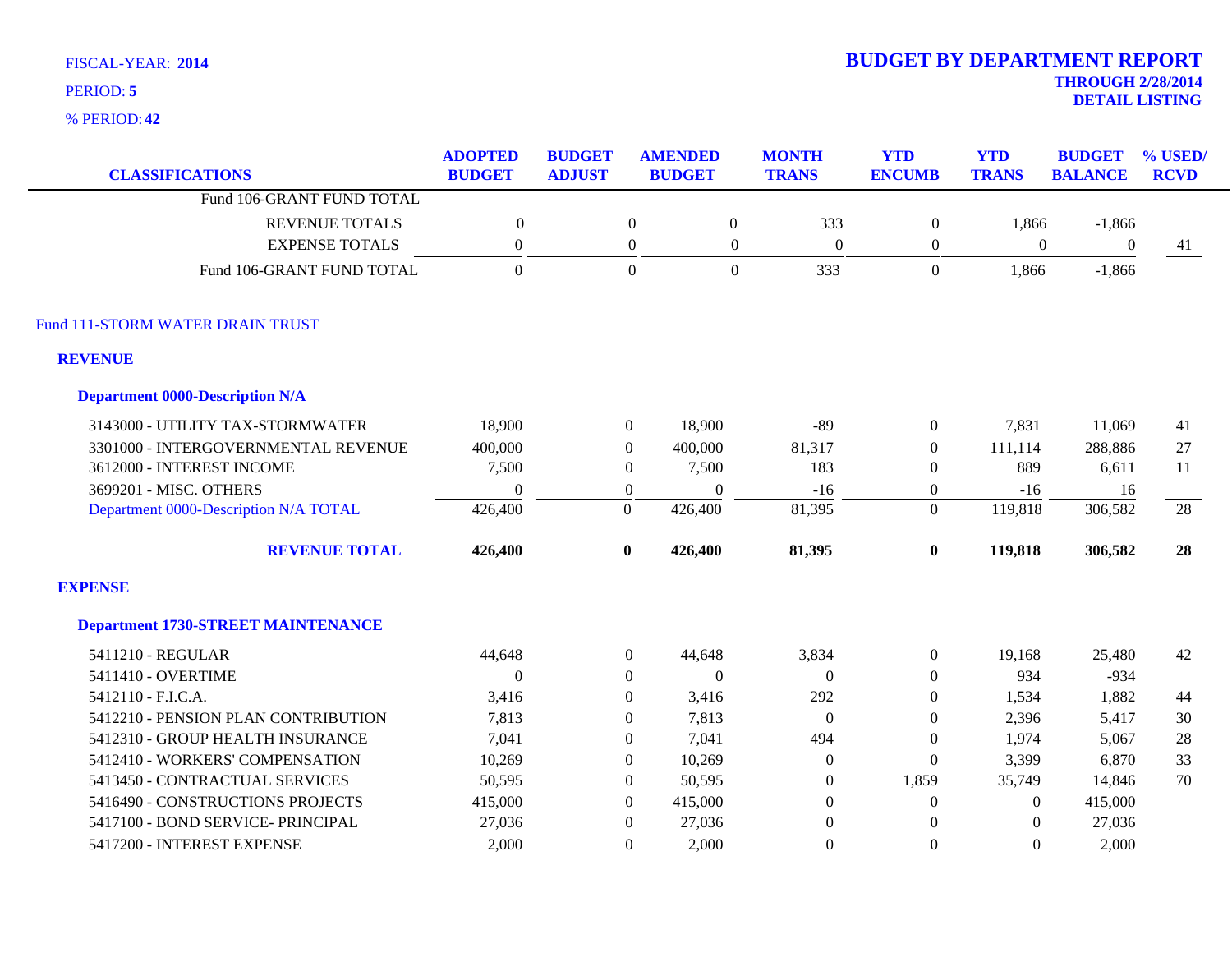**42** % PERIOD:

| <b>CLASSIFICATIONS</b>                    | <b>ADOPTED</b><br><b>BUDGET</b> | <b>BUDGET</b><br><b>ADJUST</b> | <b>AMENDED</b><br><b>BUDGET</b> | <b>MONTH</b><br><b>TRANS</b> | <b>YTD</b><br><b>ENCUMB</b> | <b>YTD</b><br><b>TRANS</b> | <b>BUDGET</b><br><b>BALANCE</b> | % USED/<br><b>RCVD</b> |
|-------------------------------------------|---------------------------------|--------------------------------|---------------------------------|------------------------------|-----------------------------|----------------------------|---------------------------------|------------------------|
| 5819120 - TRANSFER TO GENERAL FUND        | 250,000                         |                                | $\overline{0}$<br>250,000       | $\overline{0}$               | $\overline{0}$              | 250,000                    | $\overline{0}$                  | 100                    |
| Department 1730-STREET MAINTENANCE TOTAL  | 817,818                         | $\boldsymbol{0}$               | 817,818                         | 4,620                        | 1,859                       | 315,154                    | 502,664                         | 38                     |
| <b>EXPENSE TOTAL</b>                      | 817,818                         | $\bf{0}$                       | 817,818                         | 4,620                        | 1,859                       | 315,154                    | 502,664                         | 38                     |
| Fund 111-STORM WATER DRAIN TRUST TOTAL    |                                 |                                |                                 |                              |                             |                            |                                 |                        |
| <b>REVENUE TOTALS</b>                     | 426,400                         |                                | $\overline{0}$<br>426,400       | 81,395                       | $\mathbf{0}$                | 119,818                    | 306,582                         | 28                     |
| <b>EXPENSE TOTALS</b>                     | 817,818                         |                                | 817,818<br>$\mathbf{0}$         | 4,620                        | 1,859                       | 315,154                    | 502,664                         | 38                     |
| Fund 111-STORM WATER DRAIN TRUST TOTAL    | $-391,418$                      |                                | $\overline{0}$<br>$-391,418$    | 76,775                       | $-1,859$                    | $-195,336$                 | $-196,082$                      |                        |
| Fund 112-2ND LOCAL OPTION GAS TRST        |                                 |                                |                                 |                              |                             |                            |                                 |                        |
| <b>REVENUE</b>                            |                                 |                                |                                 |                              |                             |                            |                                 |                        |
| <b>Department 0000-Description N/A</b>    |                                 |                                |                                 |                              |                             |                            |                                 |                        |
| 3301000 - INTERGOVERNMENTAL REVENUE       | 67,207                          |                                | $\overline{0}$<br>67,207        | 6,632                        | $\boldsymbol{0}$            | 32,987                     | 34,220                          | 49                     |
| 3612000 - INTEREST INCOME                 | 2,000                           |                                | 2,000<br>$\overline{0}$         | 176                          | $\overline{0}$              | 1,065                      | 935                             | 53                     |
| Department 0000-Description N/A TOTAL     | 69,207                          | $\boldsymbol{0}$               | 69,207                          | 6,808                        | $\overline{0}$              | 34,052                     | 35,155                          | 49                     |
| <b>REVENUE TOTAL</b>                      | 69,207                          | $\bf{0}$                       | 69,207                          | 6,808                        | $\bf{0}$                    | 34,052                     | 35,155                          | 49                     |
| <b>EXPENSE</b>                            |                                 |                                |                                 |                              |                             |                            |                                 |                        |
| <b>Department 1730-STREET MAINTENANCE</b> |                                 |                                |                                 |                              |                             |                            |                                 |                        |
| 5416210 - INFRASTRUCTURE PROJECTS         | 225,000                         | 38,643                         | 263,643                         | $-8,575$                     | 31,006                      | 87,524                     | 176,119                         | 33                     |
| Department 1730-STREET MAINTENANCE TOTAL  | 225,000                         | 38,643                         | 263,643                         | $-8,575$                     | 31,006                      | 87,524                     | 176,119                         | 33                     |
| <b>EXPENSE TOTAL</b>                      | 225,000                         | 38,643                         | 263,643                         | $-8,575$                     | 31,006                      | 87,524                     | 176,119                         | 33                     |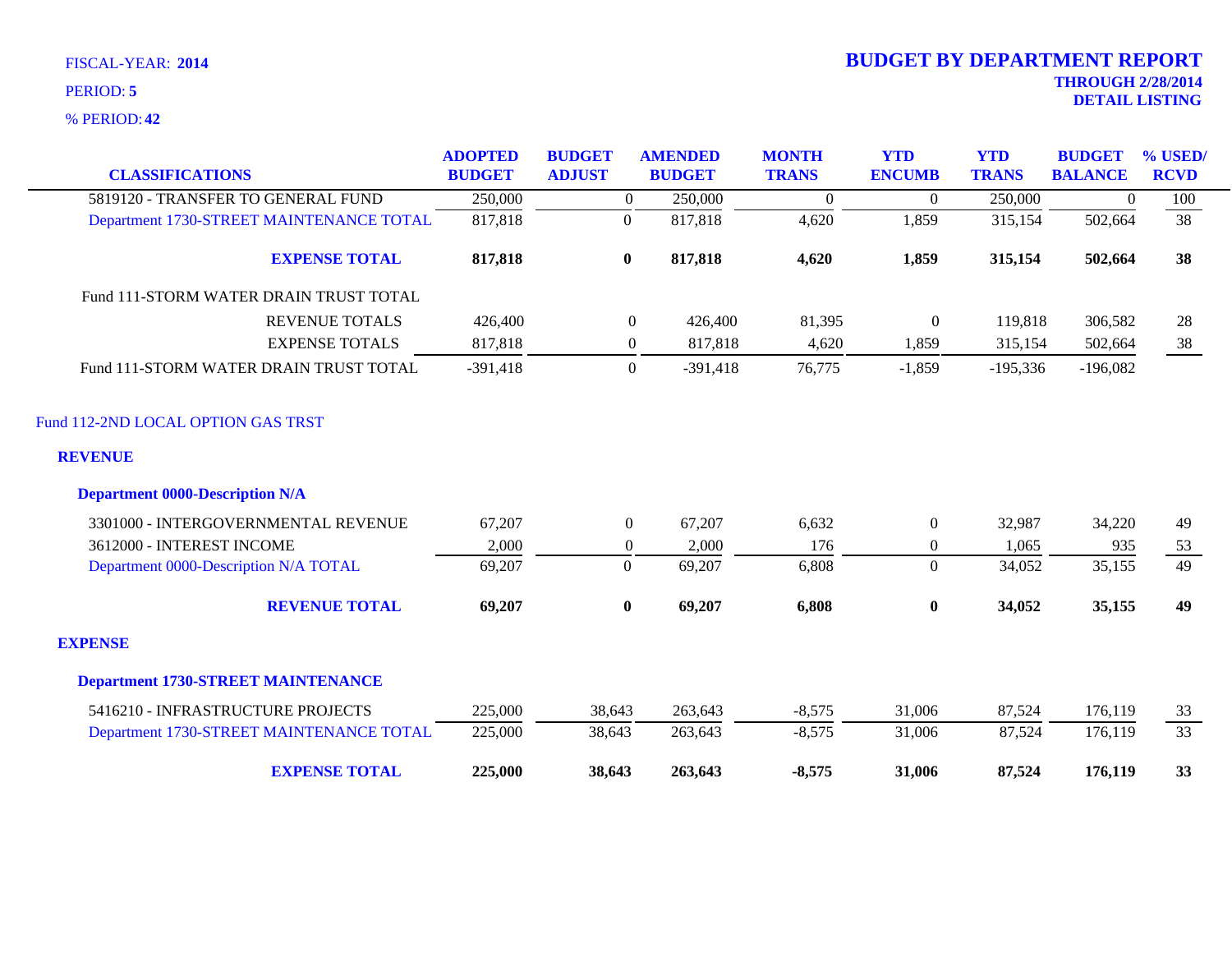**42** % PERIOD:

| <b>CLASSIFICATIONS</b>                       | <b>ADOPTED</b><br><b>BUDGET</b> | <b>BUDGET</b><br><b>ADJUST</b> | <b>AMENDED</b><br><b>BUDGET</b> | <b>MONTH</b><br><b>TRANS</b> | <b>YTD</b><br><b>ENCUMB</b> | <b>YTD</b><br><b>TRANS</b> | <b>BUDGET</b><br><b>BALANCE</b> | % USED/<br><b>RCVD</b> |
|----------------------------------------------|---------------------------------|--------------------------------|---------------------------------|------------------------------|-----------------------------|----------------------------|---------------------------------|------------------------|
| Fund 112-2ND LOCAL OPTION GAS TRST TOTAL     |                                 |                                |                                 |                              |                             |                            |                                 |                        |
| <b>REVENUE TOTALS</b>                        | 69,207                          |                                | $\overline{0}$<br>69,207        | 6,808                        | $\mathbf{0}$                | 34,052                     | 35,155                          | 49                     |
| <b>EXPENSE TOTALS</b>                        | 225,000                         | 38,643                         | 263,643                         | $-8,575$                     | 31,006                      | 87,524                     | 176,119                         | 33                     |
| Fund 112-2ND LOCAL OPTION GAS TRST TOTAL     | $-155,793$                      | $-38,643$                      | $-194,436$                      | 15,383                       | $-31,006$                   | $-53,472$                  | $-140,964$                      |                        |
| <b>Fund 114-GRANTS FUND</b>                  |                                 |                                |                                 |                              |                             |                            |                                 |                        |
| <b>REVENUE</b>                               |                                 |                                |                                 |                              |                             |                            |                                 |                        |
| <b>Department 0000-Description N/A</b>       |                                 |                                |                                 |                              |                             |                            |                                 |                        |
| 3371000 - GENERAL GOVERNMENT                 | $\boldsymbol{0}$                | $\boldsymbol{0}$               | $\boldsymbol{0}$                | $\boldsymbol{0}$             | $\boldsymbol{0}$            | $\boldsymbol{0}$           | $\boldsymbol{0}$                |                        |
| Department 0000-Description N/A TOTAL        | $\Omega$                        | $\Omega$                       | $\overline{0}$                  | $\mathbf{0}$                 | $\overline{0}$              | $\Omega$                   | $\Omega$                        |                        |
| Department 3001-SNP-MURRAY PARK POOL         |                                 |                                |                                 |                              |                             |                            |                                 |                        |
| 3371000 - GENERAL GOVERNMENT                 | 83,869                          | $\boldsymbol{0}$               | 83,869                          | $\boldsymbol{0}$             | $\boldsymbol{0}$            | $\boldsymbol{0}$           | 83,869                          |                        |
| Department 3001-SNP-MURRAY PARK POOL TOTAL   | 83,869                          | $\Omega$                       | 83,869                          | $\Omega$                     | $\overline{0}$              | $\Omega$                   | 83,869                          |                        |
| Department 3604-MDC SCHOOL & SR MEALS        |                                 |                                |                                 |                              |                             |                            |                                 |                        |
| 3371000 - GENERAL GOVERNMENT                 | $\theta$                        | $\boldsymbol{0}$               | $\boldsymbol{0}$                | $\boldsymbol{0}$             | $\boldsymbol{0}$            | $\boldsymbol{0}$           | $\boldsymbol{0}$                |                        |
| Department 3604-MDC SCHOOL & SR MEALS FY2013 | $\overline{0}$                  | $\overline{0}$                 | $\Omega$                        | $\Omega$                     | $\overline{0}$              | $\Omega$                   | $\Omega$                        |                        |
| Department 3605-MDC SCHOOL & SR MEALS        |                                 |                                |                                 |                              |                             |                            |                                 |                        |
| 3371000 - GENERAL GOVERNMENT                 | 45,175                          | $\overline{0}$                 | 45,175                          | $\boldsymbol{0}$             | $\overline{0}$              | $\boldsymbol{0}$           | 45,175                          |                        |
| Department 3605-MDC SCHOOL & SR MEALS FY2014 | 45,175                          | $\mathbf{0}$                   | 45,175                          | $\mathbf{0}$                 | $\overline{0}$              | $\mathbf{0}$               | 45,175                          |                        |
| Department 3803-ADA FY 2012                  |                                 |                                |                                 |                              |                             |                            |                                 |                        |
| 3371000 - GENERAL GOVERNMENT                 | $\theta$                        | $\overline{0}$                 | $\overline{0}$                  | $\mathbf{0}$                 | $\overline{0}$              | $\overline{0}$             | $\boldsymbol{0}$                |                        |
| Department 3803-ADA FY 2012 TOTAL            | $\Omega$                        | $\Omega$                       | $\Omega$                        | $\theta$                     | $\overline{0}$              | $\Omega$                   | $\theta$                        |                        |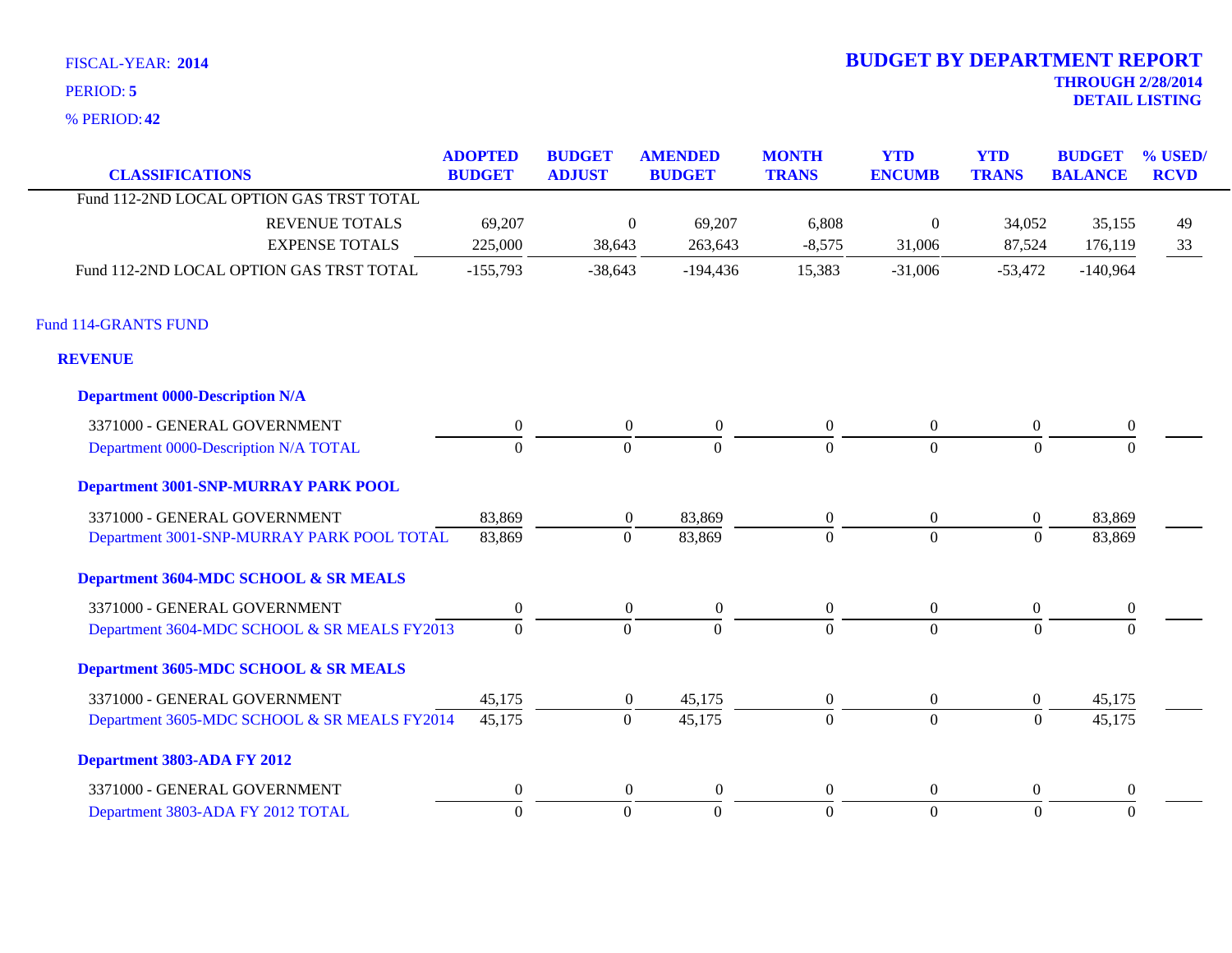**42** % PERIOD:

| <b>CLASSIFICATIONS</b>                       | <b>ADOPTED</b><br><b>BUDGET</b> | <b>BUDGET</b><br><b>ADJUST</b> | <b>AMENDED</b><br><b>BUDGET</b> | <b>MONTH</b><br><b>TRANS</b> | <b>YTD</b><br><b>ENCUMB</b> | <b>YTD</b><br><b>TRANS</b> | <b>BUDGET</b><br><b>BALANCE</b> | % USED/<br><b>RCVD</b> |
|----------------------------------------------|---------------------------------|--------------------------------|---------------------------------|------------------------------|-----------------------------|----------------------------|---------------------------------|------------------------|
| <b>Department 4010-GOB-WATER &amp; SEWER</b> |                                 |                                |                                 |                              |                             |                            |                                 |                        |
| 3311000 - REVENUE                            | $\theta$                        | $\boldsymbol{0}$               | $\overline{0}$                  | $\mathbf{0}$                 | $\boldsymbol{0}$            | $\overline{0}$             | $\theta$                        |                        |
| 3371000 - GENERAL GOVERNMENT                 | 819,840                         | $\Omega$                       | 819,840                         | 69,434                       | $\Omega$                    | 69,434                     | 750,406                         | 8                      |
| Department 4010-GOB-WATER & SEWER            | 819,840                         | $\Omega$                       | 819,840                         | 69,434                       | $\overline{0}$              | 69,434                     | 750,406                         | 8                      |
| <b>Department 4100-VILLAGERS</b>             |                                 |                                |                                 |                              |                             |                            |                                 |                        |
| 3371000 - GENERAL GOVERNMENT                 | 0                               | $\overline{0}$                 | $\boldsymbol{0}$                | $\mathbf{0}$                 | $\overline{0}$              | $\boldsymbol{0}$           | $\boldsymbol{0}$                |                        |
| Department 4100-VILLAGERS GRANT-PRESERVATION | $\Omega$                        | $\Omega$                       | $\Omega$                        | $\Omega$                     | $\Omega$                    | $\Omega$                   | $\Omega$                        |                        |
| <b>Department 4101-VILLAGERS</b>             |                                 |                                |                                 |                              |                             |                            |                                 |                        |
| 3371000 - GENERAL GOVERNMENT                 | 3,000                           | $\boldsymbol{0}$               | 3,000                           | $\boldsymbol{0}$             | $\overline{0}$              | $\boldsymbol{0}$           | 3,000                           |                        |
| Department 4101-VILLAGERS GRANT-PRESERVATION | 3,000                           | $\Omega$                       | 3,000                           | $\overline{0}$               | $\Omega$                    | $\mathbf{0}$               | 3,000                           |                        |
| Department 4200-MPO FY 2013 Grant            |                                 |                                |                                 |                              |                             |                            |                                 |                        |
| 3371000 - GENERAL GOVERNMENT                 | $\boldsymbol{0}$                | 21,000                         | 21,000                          | $\boldsymbol{0}$             | $\boldsymbol{0}$            | $\boldsymbol{0}$           | 21,000                          |                        |
| Department 4200-MPO FY 2013 Grant TOTAL      | $\Omega$                        | 21,000                         | 21,000                          | $\Omega$                     | $\Omega$                    | $\Omega$                   | 21,000                          |                        |
| <b>REVENUE TOTAL</b>                         | 951,884                         | 21,000                         | 972,884                         | 69,434                       | $\bf{0}$                    | 69,434                     | 903,450                         | 7                      |
| <b>EXPENSE</b>                               |                                 |                                |                                 |                              |                             |                            |                                 |                        |
| <b>Department 3001-SNP-MURRAY PARK POOL</b>  |                                 |                                |                                 |                              |                             |                            |                                 |                        |
| 5413100 - PROFESSIONAL SERVICES              | $\Omega$                        | $\boldsymbol{0}$               | $\theta$                        | $\overline{0}$               | $\theta$                    | $-13,500$                  | 13,500                          |                        |
| 5413450 - CONTRACTUAL SERVICES               | 83,869                          | $\overline{0}$                 | 83,869                          | $\boldsymbol{0}$             | 76,681                      | 90,817                     | $-6,948$                        | 108                    |
| Department 3001-SNP-MURRAY PARK POOL TOTAL   | 83,869                          | $\overline{0}$                 | 83,869                          | $\Omega$                     | 76,681                      | 77,317                     | 6,552                           | $\overline{92}$        |
| Department 3603-12-SMIA-CB OCT11-SEP12       |                                 |                                |                                 |                              |                             |                            |                                 |                        |
| 5413450 - CONTRACTUAL SERVICES               | $\boldsymbol{0}$                | $\boldsymbol{0}$               | $\boldsymbol{0}$                | $\boldsymbol{0}$             | $\overline{0}$              | $\boldsymbol{0}$           | $\boldsymbol{0}$                |                        |
| Department 3603-12-SMIA-CB OCT11-SEP12 TOTAL | $\boldsymbol{0}$                | $\boldsymbol{0}$               | $\Omega$                        | $\boldsymbol{0}$             | $\overline{0}$              | $\Omega$                   | $\Omega$                        |                        |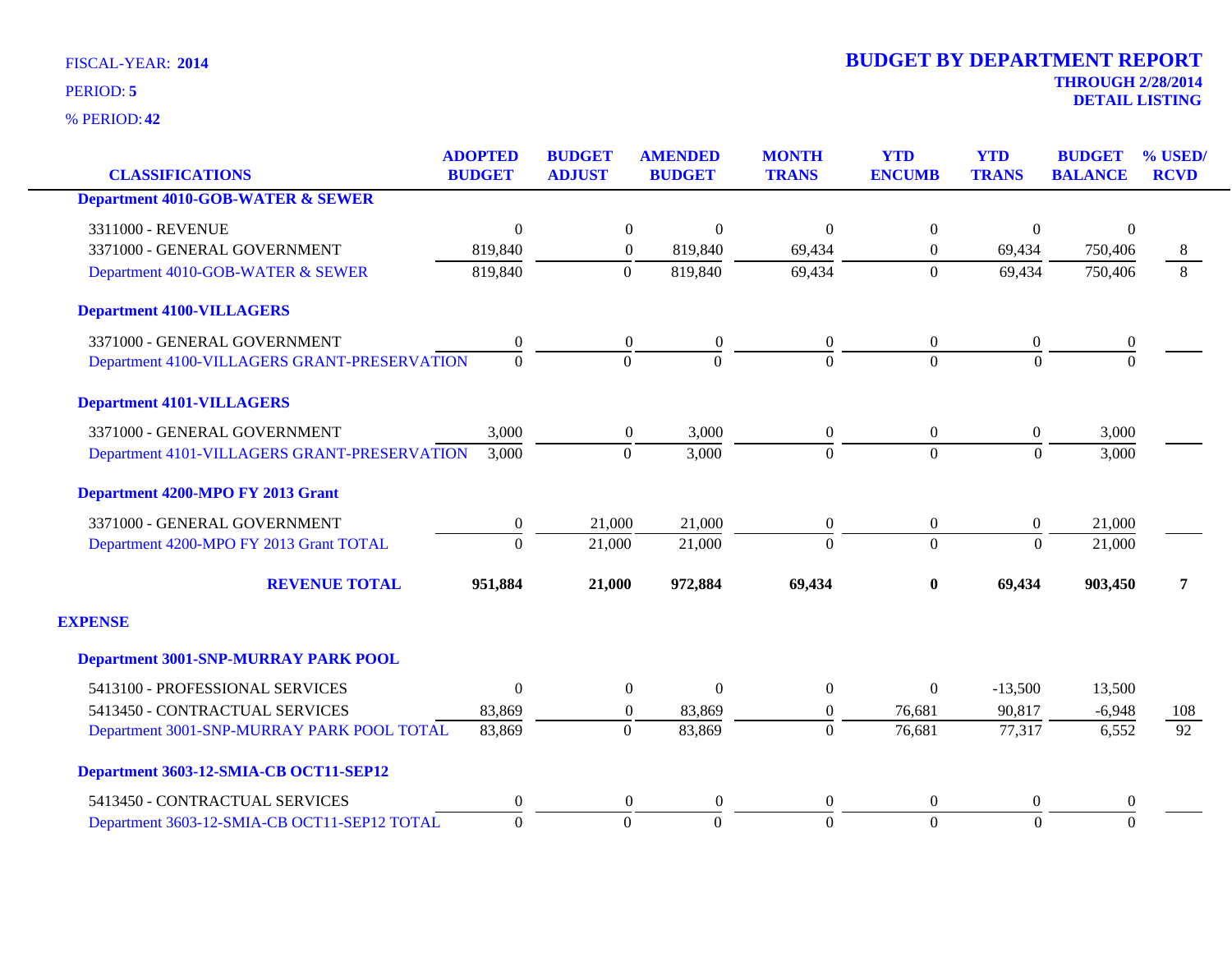**42** % PERIOD:

# **THROUGH 2/28/2014 2014 BUDGET BY DEPARTMENT REPORT**

**DETAIL LISTING** PERIOD: **<sup>5</sup>**

| <b>CLASSIFICATIONS</b>                          | <b>ADOPTED</b><br><b>BUDGET</b> | <b>BUDGET</b><br><b>ADJUST</b> | <b>AMENDED</b><br><b>BUDGET</b>    | <b>MONTH</b><br><b>TRANS</b> | <b>YTD</b><br><b>ENCUMB</b> | <b>YTD</b><br><b>TRANS</b> | <b>BUDGET</b><br><b>BALANCE</b> | % USED/<br><b>RCVD</b> |
|-------------------------------------------------|---------------------------------|--------------------------------|------------------------------------|------------------------------|-----------------------------|----------------------------|---------------------------------|------------------------|
| Department 3604-MDC SCHOOL & SR MEALS           |                                 |                                |                                    |                              |                             |                            |                                 |                        |
| 5411310 - PART TIME                             | $\boldsymbol{0}$                | $\boldsymbol{0}$               | $\boldsymbol{0}$                   | $\boldsymbol{0}$             | $\boldsymbol{0}$            | $\boldsymbol{0}$           | $\boldsymbol{0}$                |                        |
| 5413450 - CONTRACTUAL SERVICES                  | $\boldsymbol{0}$                | $\boldsymbol{0}$               | $\boldsymbol{0}$                   | $\boldsymbol{0}$             | $\boldsymbol{0}$            | $\boldsymbol{0}$           | $\boldsymbol{0}$                |                        |
| Department 3604-MDC SCHOOL & SR MEALS FY2013    | $\Omega$                        | $\mathbf{0}$                   | $\overline{0}$                     | $\Omega$                     | $\Omega$                    | $\Omega$                   | $\Omega$                        |                        |
| Department 3605-MDC SCHOOL & SR MEALS           |                                 |                                |                                    |                              |                             |                            |                                 |                        |
| 5411310 - PART TIME                             | 26,775                          | $\boldsymbol{0}$               | 26,775                             | $\Omega$                     | $\mathbf{0}$                | $\boldsymbol{0}$           | 26,775                          |                        |
| 5413450 - CONTRACTUAL SERVICES                  | 18,400                          | $\boldsymbol{0}$               | 18,400                             | 1,243                        | 13,116                      | 18,400                     | $\theta$                        | 100                    |
| Department 3605-MDC SCHOOL & SR MEALS FY2014    | 45,175                          | $\mathbf{0}$                   | 45,175                             | 1,243                        | 13,116                      | 18,400                     | 26,775                          | 40                     |
| Department 3801-ADA-FY2011                      |                                 |                                |                                    |                              |                             |                            |                                 |                        |
| 5453450 - CONTRACTUAL                           | $\boldsymbol{0}$                | $\boldsymbol{0}$               | $\boldsymbol{0}$                   | $\boldsymbol{0}$             | $\boldsymbol{0}$            | $\overline{0}$             | $\boldsymbol{0}$                |                        |
| Department 3801-ADA-FY2011 TOTAL                | $\theta$                        | $\theta$                       | $\theta$                           | $\Omega$                     | $\theta$                    | $\Omega$                   | $\theta$                        |                        |
| Department 3802-ADA FY 2011                     |                                 |                                |                                    |                              |                             |                            |                                 |                        |
| 5453450 - CONTRACTUAL                           | $\overline{0}$                  |                                | $\overline{0}$<br>$\boldsymbol{0}$ | $\overline{0}$               | $\boldsymbol{0}$            | $\overline{0}$             | $\boldsymbol{0}$                |                        |
| Department 3802-ADA FY 2011 TOTAL               | $\Omega$                        | $\mathbf{0}$                   | $\overline{0}$                     | $\Omega$                     | $\theta$                    | $\Omega$                   | $\theta$                        |                        |
| Department 3803-ADA FY 2012                     |                                 |                                |                                    |                              |                             |                            |                                 |                        |
| 5453450 - CONTRACTUAL                           | $\boldsymbol{0}$                | $\boldsymbol{0}$               | $\boldsymbol{0}$                   | $\overline{0}$               | $\mathbf{0}$                | $\overline{0}$             | $\boldsymbol{0}$                |                        |
| Department 3803-ADA FY 2012 TOTAL               | $\Omega$                        | $\mathbf{0}$                   | $\Omega$                           | $\Omega$                     | $\Omega$                    | $\Omega$                   | $\Omega$                        |                        |
| <b>Department 4000-WATER DIST SYS EXTENSION</b> |                                 |                                |                                    |                              |                             |                            |                                 |                        |
| 5416490 - CONSTRUCTIONS PROJECTS                | $\boldsymbol{0}$                | $\boldsymbol{0}$               | $\boldsymbol{0}$                   | $\overline{0}$               | $\mathbf{0}$                | $\overline{0}$             | 0                               |                        |
| Department 4000-WATER DIST SYS EXTENSION        | $\Omega$                        | $\overline{0}$                 | $\overline{0}$                     | $\Omega$                     | $\overline{0}$              | $\Omega$                   | $\mathbf{0}$                    |                        |
| <b>Department 4010-GOB-WATER &amp; SEWER</b>    |                                 |                                |                                    |                              |                             |                            |                                 |                        |
| 5413100 - PROFESSIONAL SERVICES                 | 66,424                          | $\Omega$                       | 66,424                             | $\Omega$                     | $\theta$                    | $\theta$                   | 66,424                          |                        |
| 5413450 - CONTRACTUAL SERVICES                  | 748,503                         | $\Omega$                       | 748,503                            | 48,013                       | 139,107                     | 296,753                    | 451,750                         | 39                     |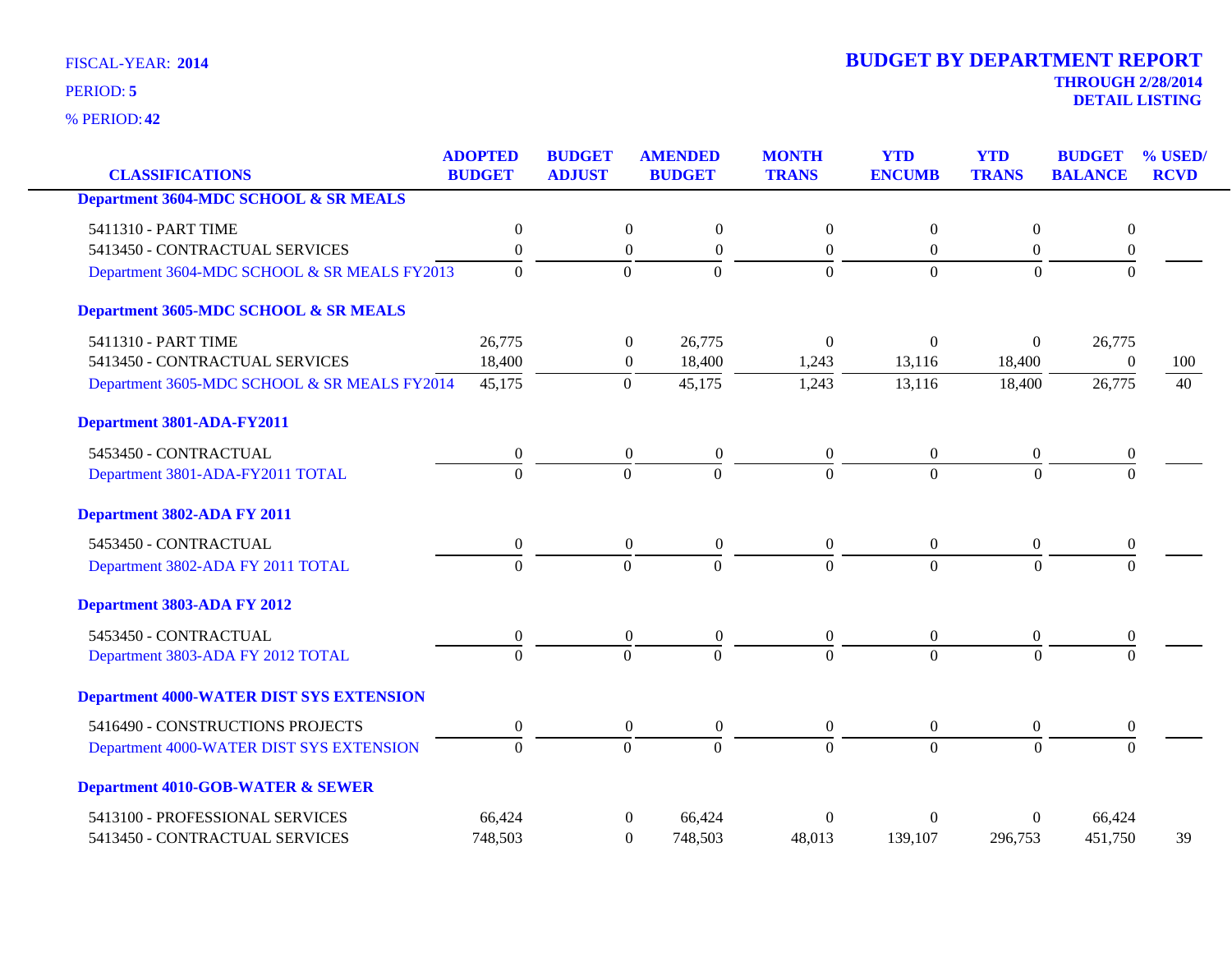| <b>CLASSIFICATIONS</b>                       | <b>ADOPTED</b><br><b>BUDGET</b> | <b>BUDGET</b><br><b>ADJUST</b> | <b>AMENDED</b><br><b>BUDGET</b> | <b>MONTH</b><br><b>TRANS</b> | <b>YTD</b><br><b>ENCUMB</b> | <b>YTD</b><br><b>TRANS</b> | <b>BUDGET</b><br><b>BALANCE</b> | % USED<br><b>RCVD</b> |
|----------------------------------------------|---------------------------------|--------------------------------|---------------------------------|------------------------------|-----------------------------|----------------------------|---------------------------------|-----------------------|
| Department 4010-GOB-WATER & SEWER            | 814,927                         | $\overline{0}$                 | 814,927                         | 48,013                       | 139,107                     | 296,753                    | 518,174                         | $\overline{36}$       |
| <b>Department 4100-VILLAGERS</b>             |                                 |                                |                                 |                              |                             |                            |                                 |                       |
| 5196450 - CAPTL OUTLY-CAPITAL LEASE          | $\boldsymbol{0}$                | $\boldsymbol{0}$               | $\boldsymbol{0}$                | $\boldsymbol{0}$             | $\overline{0}$              | $\boldsymbol{0}$           | $\boldsymbol{0}$                |                       |
| Department 4100-VILLAGERS GRANT-PRESERVATION | $\mathbf{0}$                    | $\mathbf{0}$                   | $\overline{0}$                  | $\mathbf{0}$                 | $\overline{0}$              | $\mathbf{0}$               | $\mathbf{0}$                    |                       |
| <b>Department 4101-VILLAGERS</b>             |                                 |                                |                                 |                              |                             |                            |                                 |                       |
| 5196450 - CAPTL OUTLY-CAPITAL LEASE          | 3,000                           | $\boldsymbol{0}$               | 3,000                           | $\boldsymbol{0}$             | $\overline{0}$              | $\boldsymbol{0}$           | 3,000                           |                       |
| Department 4101-VILLAGERS GRANT-PRESERVATION | 3,000                           | $\overline{0}$                 | 3,000                           | $\mathbf{0}$                 | $\overline{0}$              | $\theta$                   | 3,000                           |                       |
| Department 4200-MPO FY 2013 Grant            |                                 |                                |                                 |                              |                             |                            |                                 |                       |
| 5416490 - CONSTRUCTIONS PROJECTS             | $\boldsymbol{0}$                | 21,000                         | 21,000                          | $\boldsymbol{0}$             | $\overline{0}$              | $\boldsymbol{0}$           | 21,000                          |                       |
| Department 4200-MPO FY 2013 Grant TOTAL      | $\overline{0}$                  | 21,000                         | 21,000                          | $\Omega$                     | $\overline{0}$              | $\theta$                   | 21,000                          |                       |
| <b>EXPENSE TOTAL</b>                         | 946,971                         | 21,000                         | 967,971                         | 49,256                       | 228,904                     | 392,470                    | 575,501                         | 40                    |
| Fund 114-GRANTS FUND TOTAL                   |                                 |                                |                                 |                              |                             |                            |                                 |                       |
| <b>REVENUE TOTALS</b>                        | 951,884                         | 21,000                         | 972,884                         | 69,434                       | $\boldsymbol{0}$            | 69,434                     | 903,450                         | 7                     |
| <b>EXPENSE TOTALS</b>                        | 946,971                         | 21,000                         | 967,971                         | 49,256                       | 228,904                     | 392,470                    | 575,501                         | 40                    |
| Fund 114-GRANTS FUND TOTAL                   | 4,913                           | $\boldsymbol{0}$               | 4,913                           | 20,178                       | $-228,904$                  | $-323,036$                 | 327,949                         |                       |
| Fund 116-HOMETOWN DIST. IMPROVMENT           |                                 |                                |                                 |                              |                             |                            |                                 |                       |
| <b>REVENUE</b>                               |                                 |                                |                                 |                              |                             |                            |                                 |                       |
| <b>Department 0000-Description N/A</b>       |                                 |                                |                                 |                              |                             |                            |                                 |                       |
| 3419060 - PARKING EXCEPTION                  | 28,000                          | $\boldsymbol{0}$               | 28,000                          | 9,000                        | $\boldsymbol{0}$            | 19,000                     | 9,000                           | 67                    |
| 3612000 - INTEREST INCOME                    | 55                              | $\boldsymbol{0}$               | 55                              | $\Omega$                     | $\boldsymbol{0}$            | $\theta$                   | 55                              |                       |
| Department 0000-Description N/A TOTAL        | 28,055                          | $\mathbf{0}$                   | 28,055                          | 9,000                        | $\overline{0}$              | 19,000                     | 9,055                           | 67                    |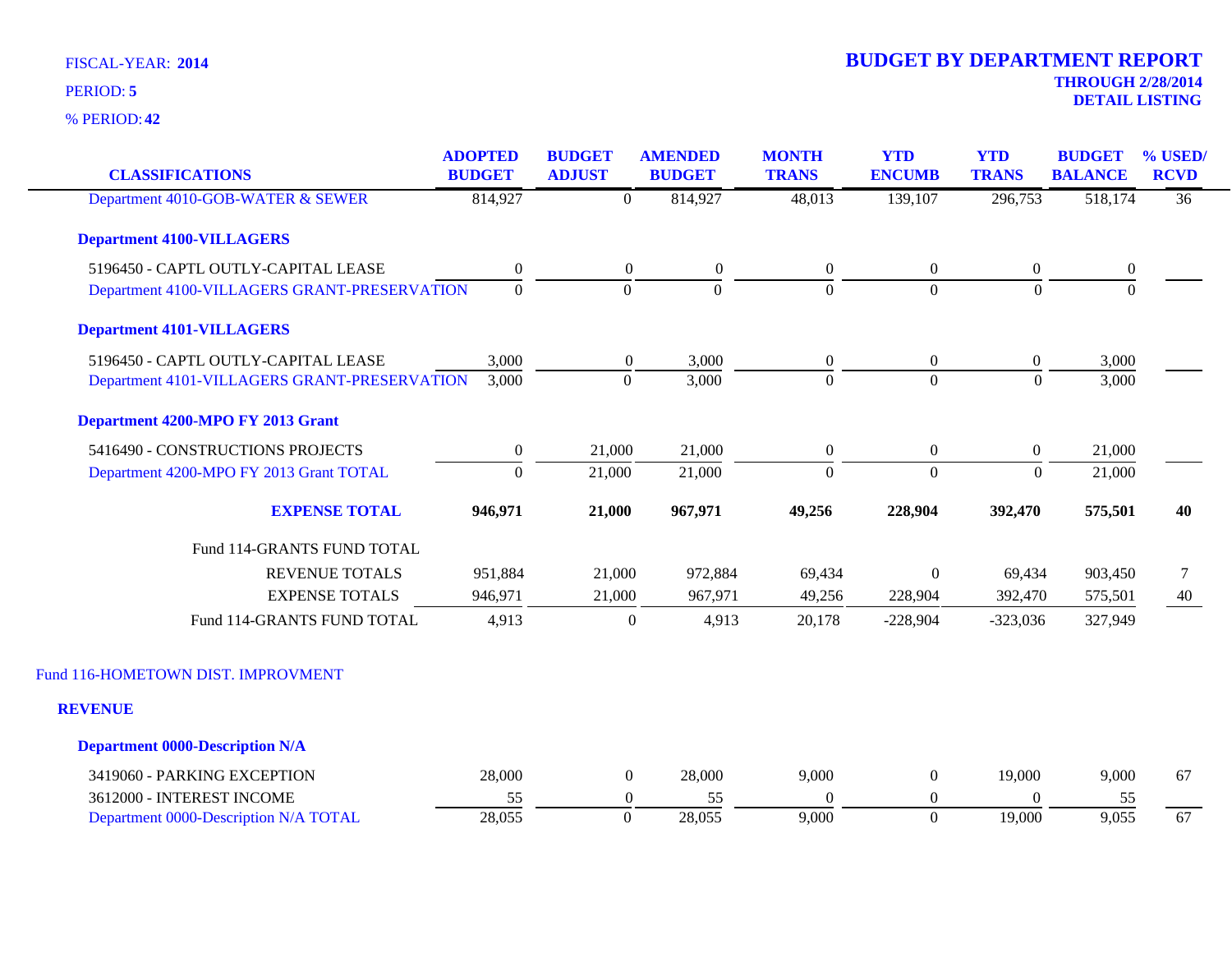| <b>CLASSIFICATIONS</b>                      | <b>ADOPTED</b><br><b>BUDGET</b> | <b>BUDGET</b><br><b>ADJUST</b> |                  | <b>AMENDED</b><br><b>BUDGET</b> | <b>MONTH</b><br><b>TRANS</b> | <b>YTD</b><br><b>ENCUMB</b> | <b>YTD</b><br><b>TRANS</b> | <b>BUDGET</b><br><b>BALANCE</b> | % USED/<br><b>RCVD</b> |
|---------------------------------------------|---------------------------------|--------------------------------|------------------|---------------------------------|------------------------------|-----------------------------|----------------------------|---------------------------------|------------------------|
| <b>REVENUE TOTAL</b>                        | 28,055                          |                                | $\bf{0}$         | 28,055                          | 9,000                        | $\bf{0}$                    | 19,000                     | 9,055                           | 67                     |
| <b>EXPENSE</b>                              |                                 |                                |                  |                                 |                              |                             |                            |                                 |                        |
| <b>Department 1410-FINANCE</b>              |                                 |                                |                  |                                 |                              |                             |                            |                                 |                        |
| 5819120 - TRANSFER TO GENERAL FUND          | 25,000                          |                                | $\overline{0}$   | 25,000                          | $\boldsymbol{0}$             | $\overline{0}$              | 25,000                     | $\boldsymbol{0}$                | 100                    |
| Department 1410-FINANCE TOTAL               | 25,000                          |                                | $\boldsymbol{0}$ | 25,000                          | $\mathbf{0}$                 | $\overline{0}$              | 25,000                     | $\boldsymbol{0}$                | 100                    |
| <b>EXPENSE TOTAL</b>                        | 25,000                          |                                | $\bf{0}$         | 25,000                          | $\bf{0}$                     | $\boldsymbol{0}$            | 25,000                     | $\bf{0}$                        | 100                    |
| Fund 116-HOMETOWN DIST. IMPROVMENT TOTAL    |                                 |                                |                  |                                 |                              |                             |                            |                                 |                        |
| <b>REVENUE TOTALS</b>                       | 28,055                          |                                | $\mathbf{0}$     | 28,055                          | 9,000                        | $\mathbf{0}$                | 19,000                     | 9,055                           | 67                     |
| <b>EXPENSE TOTALS</b>                       | 25,000                          |                                | $\boldsymbol{0}$ | 25,000                          | $\boldsymbol{0}$             | $\mathbf{0}$                | 25,000                     | $\boldsymbol{0}$                | 100                    |
| Fund 116-HOMETOWN DIST. IMPROVMENT TOTAL    | 3,055                           |                                | $\overline{0}$   | 3,055                           | 9,000                        | $\overline{0}$              | $-6,000$                   | 9,055                           |                        |
| Fund 118-TREE TRUST FUND                    |                                 |                                |                  |                                 |                              |                             |                            |                                 |                        |
| <b>REVENUE</b>                              |                                 |                                |                  |                                 |                              |                             |                            |                                 |                        |
| <b>Department 0000-Description N/A</b>      |                                 |                                |                  |                                 |                              |                             |                            |                                 |                        |
| 3430000 - Tree Trust Fund                   | $\overline{0}$                  |                                | $\overline{0}$   | $\boldsymbol{0}$                | $\overline{0}$               | $\overline{0}$              | $\overline{0}$             | $\boldsymbol{0}$                |                        |
| Department 0000-Description N/A TOTAL       | $\mathbf{0}$                    |                                | $\boldsymbol{0}$ | $\overline{0}$                  | $\overline{0}$               | $\overline{0}$              | $\theta$                   | $\overline{0}$                  |                        |
| <b>REVENUE TOTAL</b>                        | $\bf{0}$                        |                                | $\bf{0}$         | $\bf{0}$                        | $\bf{0}$                     | $\bf{0}$                    | $\bf{0}$                   | $\bf{0}$                        |                        |
| <b>EXPENSE</b>                              |                                 |                                |                  |                                 |                              |                             |                            |                                 |                        |
| <b>Department 1750-LANSCAPE MAINTENANCE</b> |                                 |                                |                  |                                 |                              |                             |                            |                                 |                        |
| 5193450 - CONT. SVCS.                       | 15,000                          |                                | $\overline{0}$   | 15,000                          | $\theta$                     | $\overline{0}$              | 13,626                     | 1,374                           | 90                     |
| Department 1750-LANSCAPE MAINTENANCE TOTAL  | 15,000                          |                                | $\boldsymbol{0}$ | 15,000                          | $\mathbf{0}$                 | $\overline{0}$              | 13,626                     | 1,374                           | 90                     |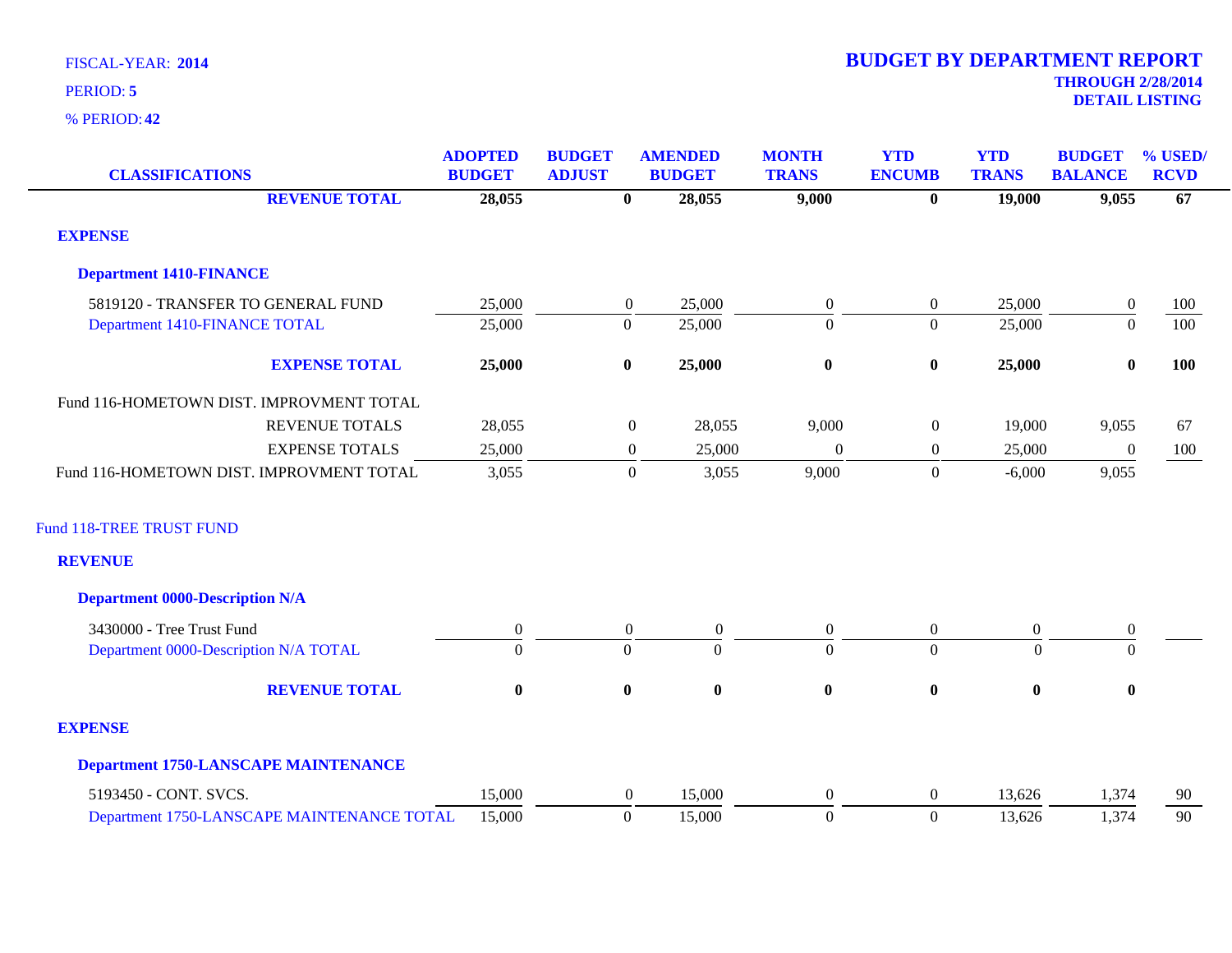**42** % PERIOD:

| <b>CLASSIFICATIONS</b>                          | <b>ADOPTED</b><br><b>BUDGET</b> | <b>BUDGET</b><br><b>ADJUST</b> | <b>AMENDED</b><br><b>BUDGET</b> | <b>MONTH</b><br><b>TRANS</b> | <b>YTD</b><br><b>ENCUMB</b> | <b>YTD</b><br><b>TRANS</b> | <b>BUDGET</b><br><b>BALANCE</b> | % USED/<br><b>RCVD</b> |
|-------------------------------------------------|---------------------------------|--------------------------------|---------------------------------|------------------------------|-----------------------------|----------------------------|---------------------------------|------------------------|
| <b>EXPENSE TOTAL</b>                            | 15,000                          | $\bf{0}$                       | 15,000                          | $\overline{\mathbf{0}}$      | $\bf{0}$                    | 13,626                     | 1,374                           | 90                     |
| Fund 118-TREE TRUST FUND TOTAL                  |                                 |                                |                                 |                              |                             |                            |                                 |                        |
| <b>REVENUE TOTALS</b>                           | $\theta$                        | $\mathbf{0}$                   | $\overline{0}$                  | $\theta$                     | $\mathbf{0}$                | $\Omega$                   | $\boldsymbol{0}$                | 90                     |
| <b>EXPENSE TOTALS</b>                           | 15,000                          | $\boldsymbol{0}$               | 15,000                          | $\boldsymbol{0}$             | $\boldsymbol{0}$            | 13,626                     | 1,374                           | 90                     |
| Fund 118-TREE TRUST FUND TOTAL                  | $-15,000$                       | $\boldsymbol{0}$               | $-15,000$                       | $\overline{0}$               | $\overline{0}$              | $-13,626$                  | $-1,374$                        |                        |
| Fund 120-FEDERAL GRANT FUND                     |                                 |                                |                                 |                              |                             |                            |                                 |                        |
| <b>REVENUE</b>                                  |                                 |                                |                                 |                              |                             |                            |                                 |                        |
| <b>Department 0000-Description N/A</b>          |                                 |                                |                                 |                              |                             |                            |                                 |                        |
| 3699294 - PRIOR YEAR ENCUMBRANCES               | $\boldsymbol{0}$                | $\boldsymbol{0}$               | $\overline{0}$                  | $\overline{0}$               | $\overline{0}$              | $\overline{0}$             | $\boldsymbol{0}$                |                        |
| Department 0000-Description N/A TOTAL           | $\overline{0}$                  | $\mathbf{0}$                   | $\overline{0}$                  | $\overline{0}$               | $\theta$                    | $\theta$                   | $\overline{0}$                  |                        |
| <b>Department 3301-MURRAY PARK POOL</b>         |                                 |                                |                                 |                              |                             |                            |                                 |                        |
| 3311000 - REVENUE                               | 1,201,361                       | $\overline{0}$                 | 1,201,361                       | $\boldsymbol{0}$             | $\boldsymbol{0}$            | $\mathbf{0}$               | 1,201,361                       |                        |
| Department 3301-MURRAY PARK POOL TOTAL          | 1,201,361                       | $\overline{0}$                 | 1,201,361                       | $\Omega$                     | $\theta$                    | $\mathbf{0}$               | 1,201,361                       |                        |
| <b>Department 3302-STREET LIGHTING</b>          |                                 |                                |                                 |                              |                             |                            |                                 |                        |
| 3311000 - REVENUE                               | 170,000                         | $\boldsymbol{0}$               | 170,000                         | $\boldsymbol{0}$             | $\boldsymbol{0}$            | $\boldsymbol{0}$           | 170,000                         |                        |
| Department 3302-STREET LIGHTING TOTAL           | 170,000                         | $\mathbf{0}$                   | 170,000                         | $\mathbf{0}$                 | $\overline{0}$              | $\boldsymbol{0}$           | 170,000                         |                        |
| Department 3303-SW 66 ST IMPROV PHASE II        |                                 |                                |                                 |                              |                             |                            |                                 |                        |
| 3311000 - REVENUE                               | 171,434                         | $\overline{0}$                 | 171,434                         | $\boldsymbol{0}$             | $\boldsymbol{0}$            | $\boldsymbol{0}$           | 171,434                         |                        |
| Department 3303-SW 66 ST IMPROV PHASE II TOTAL  | 171,434                         | $\overline{0}$                 | 171,434                         | $\Omega$                     | $\Omega$                    | $\mathbf{0}$               | 171,434                         |                        |
| <b>Department 3304-MARSHALL WILLIAMSON PARK</b> |                                 |                                |                                 |                              |                             |                            |                                 |                        |
| 3311000 - REVENUE                               | 109,700                         | $\boldsymbol{0}$               | 109,700                         | $\boldsymbol{0}$             | $\boldsymbol{0}$            | $\boldsymbol{0}$           | 109,700                         |                        |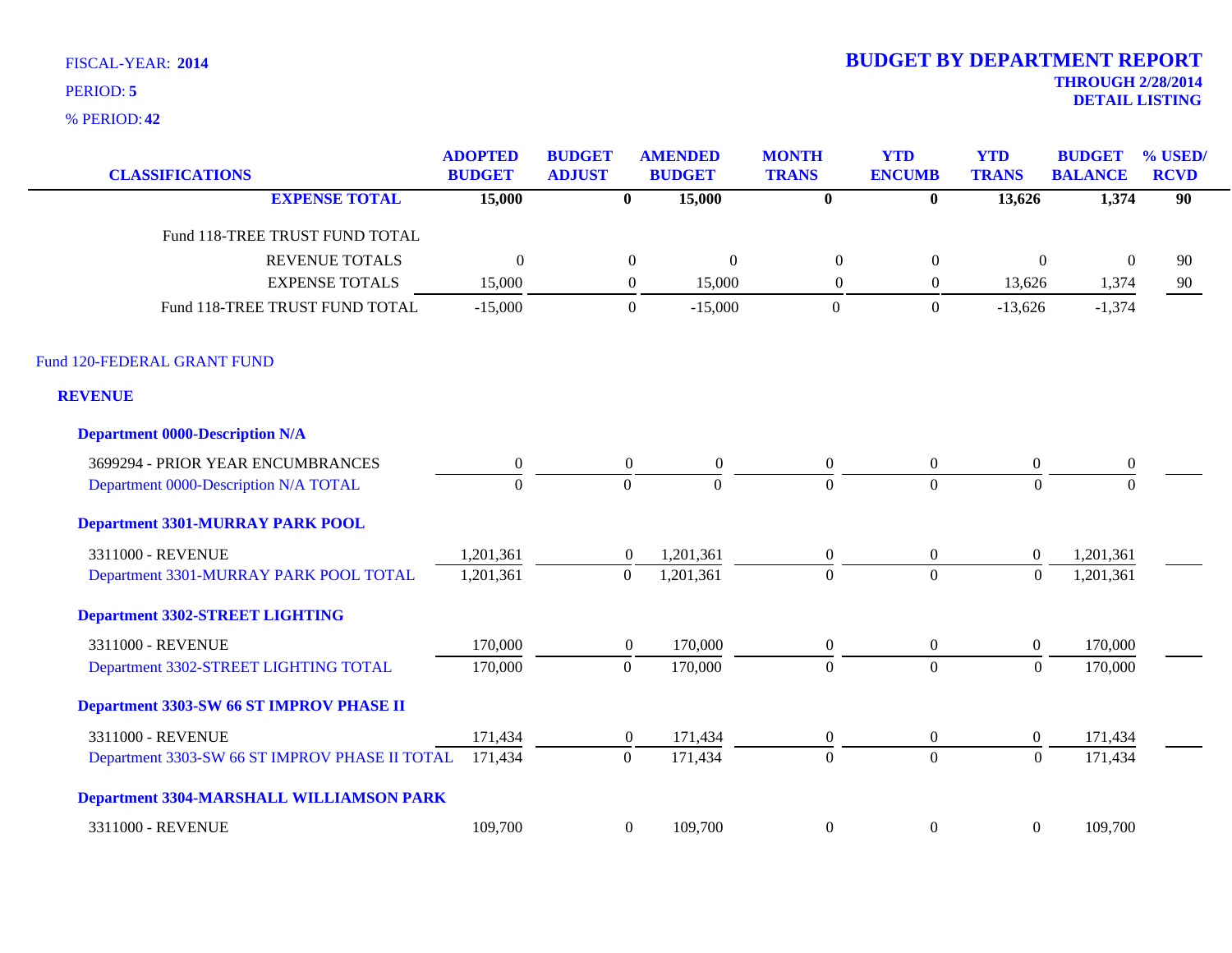**42** % PERIOD:

| <b>CLASSIFICATIONS</b>                               | <b>ADOPTED</b><br><b>BUDGET</b> | <b>BUDGET</b><br><b>ADJUST</b> | <b>AMENDED</b><br><b>BUDGET</b>      | <b>MONTH</b><br><b>TRANS</b> | <b>YTD</b><br><b>ENCUMB</b> | <b>YTD</b><br><b>TRANS</b> | <b>BUDGET</b><br><b>BALANCE</b> | % USED/<br><b>RCVD</b> |
|------------------------------------------------------|---------------------------------|--------------------------------|--------------------------------------|------------------------------|-----------------------------|----------------------------|---------------------------------|------------------------|
| Department 3304-MARSHALL WILLIAMSON PARK             | 109,700                         | $\overline{0}$                 | 109,700                              | $\theta$                     | $\theta$                    | $\Omega$                   | 109,700                         |                        |
| Department 3405-2013 JAG A-Form Interface Cont       |                                 |                                |                                      |                              |                             |                            |                                 |                        |
| 3311000 - REVENUE                                    | $\mathbf{0}$                    |                                | $\overline{0}$<br>$\boldsymbol{0}$   | $\overline{0}$               | $\overline{0}$              | $\overline{0}$             | $\overline{0}$                  |                        |
| Department 3405-2013 JAG A-Form Interface Cont TOTAL | $\Omega$                        | $\Omega$                       | $\theta$                             | $\Omega$                     | $\theta$                    | $\Omega$                   | $\Omega$                        |                        |
| Department 3406-BYRNE-JAG 2013                       |                                 |                                |                                      |                              |                             |                            |                                 |                        |
| 3311000 - REVENUE                                    | $\mathbf{0}$                    | $\boldsymbol{0}$               | $\boldsymbol{0}$                     | $\theta$                     | $\theta$                    | $\overline{0}$             | 0                               |                        |
| Department 3406-BYRNE-JAG 2013 TOTAL                 | $\Omega$                        | $\overline{0}$                 | $\Omega$                             | $\Omega$                     | $\theta$                    | $\Omega$                   | $\Omega$                        |                        |
| Department 3407-BYRNE-JAG VEH BURGLARY 2013          |                                 |                                |                                      |                              |                             |                            |                                 |                        |
| 3311000 - REVENUE                                    | $\boldsymbol{0}$                |                                | $\boldsymbol{0}$<br>$\boldsymbol{0}$ | $\boldsymbol{0}$             | $\boldsymbol{0}$            | $\boldsymbol{0}$           | $\boldsymbol{0}$                |                        |
| Department 3407-BYRNE-JAG VEH BURGLARY 2013          | $\Omega$                        | $\Omega$                       | $\Omega$                             | $\Omega$                     | $\Omega$                    | $\Omega$                   | $\Omega$                        |                        |
| Department 3408-BYRNE-JAG 2014                       |                                 |                                |                                      |                              |                             |                            |                                 |                        |
| 3311000 - REVENUE                                    | $\boldsymbol{0}$                | $\boldsymbol{0}$               | $\boldsymbol{0}$                     | $\theta$                     | $\boldsymbol{0}$            | $\boldsymbol{0}$           | 0                               |                        |
| Department 3408-BYRNE-JAG 2014 TOTAL                 | $\Omega$                        | $\Omega$                       | $\Omega$                             | $\Omega$                     | $\Omega$                    | $\Omega$                   | $\Omega$                        |                        |
| <b>Department 5001-POLICE VESTS GRANT FY11</b>       |                                 |                                |                                      |                              |                             |                            |                                 |                        |
| 3311000 - REVENUE                                    | $\boldsymbol{0}$                |                                | $\overline{0}$<br>$\boldsymbol{0}$   | $\overline{0}$               | $\mathbf{0}$                | $\overline{0}$             | 0                               |                        |
| Department 5001-POLICE VESTS GRANT FY11 TOTAL        | $\Omega$                        | $\Omega$                       | $\theta$                             | $\Omega$                     | $\theta$                    | $\Omega$                   | $\Omega$                        |                        |
| <b>Department 5002-POLICE VESTS GRANT FY12</b>       |                                 |                                |                                      |                              |                             |                            |                                 |                        |
| 3311000 - REVENUE                                    | $\boldsymbol{0}$                | $\boldsymbol{0}$               | $\boldsymbol{0}$                     | $\boldsymbol{0}$             | $\mathbf{0}$                | $\boldsymbol{0}$           | 0                               |                        |
| Department 5002-POLICE VESTS GRANT FY12 TOTAL        | $\Omega$                        | $\Omega$                       | $\Omega$                             | $\Omega$                     | $\Omega$                    | $\Omega$                   | $\Omega$                        |                        |
| <b>Department 6000-FISCAL YEAR 2012</b>              |                                 |                                |                                      |                              |                             |                            |                                 |                        |
| 3311000 - REVENUE                                    | $\Omega$                        | $\Omega$                       | $\Omega$                             | $\Omega$                     | $\Omega$                    | $\theta$                   | $\Omega$                        |                        |
| 3811000 - CONTRIB. FROM OTHER FUNDS                  | $\Omega$                        | $\Omega$                       | $\theta$                             | $\Omega$                     | $\Omega$                    | $\Omega$                   | $\theta$                        |                        |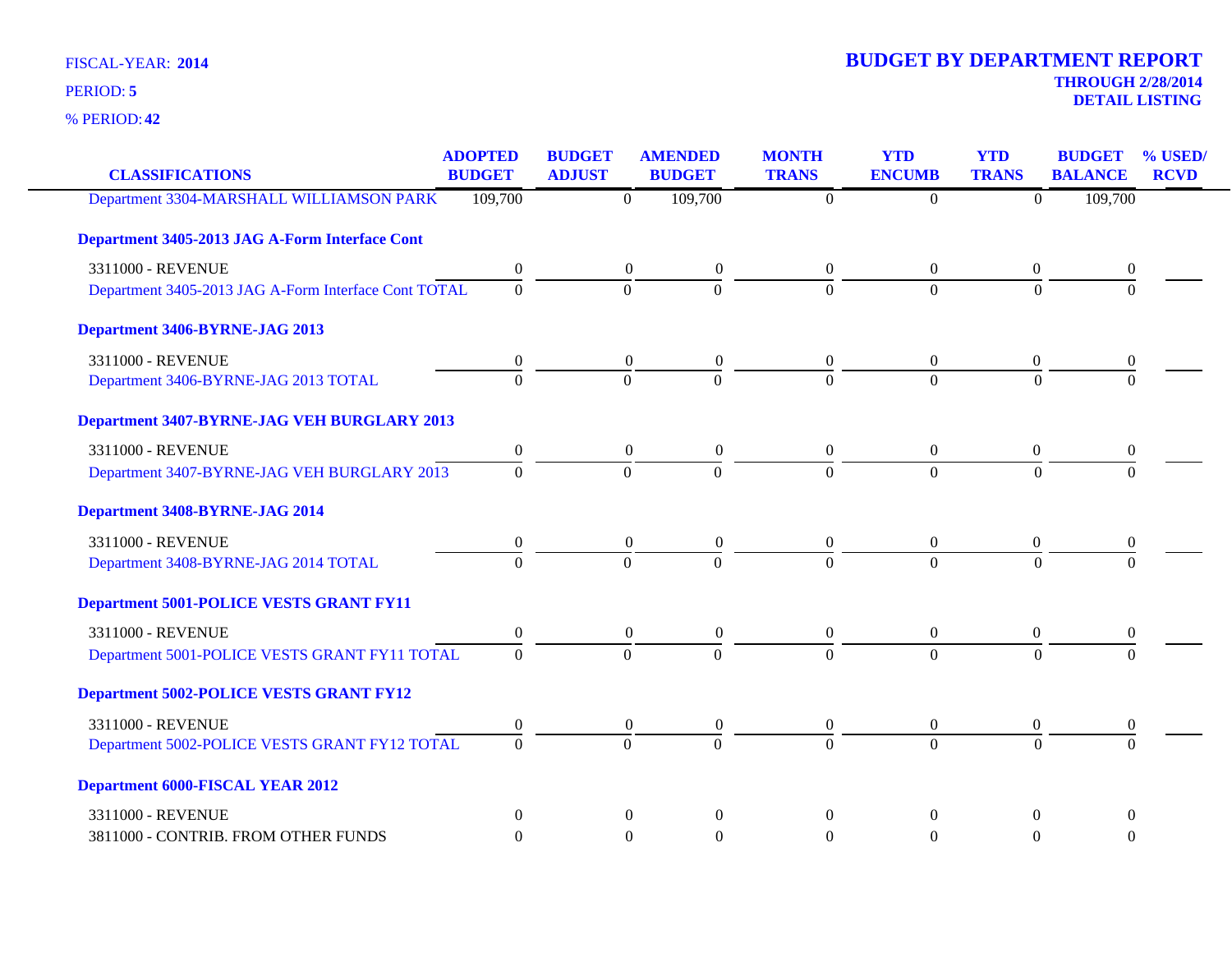**42** % PERIOD:

### **THROUGH 2/28/2014 DETAIL LISTING** PERIOD: **<sup>5</sup> 2014 BUDGET BY DEPARTMENT REPORT**

| <b>CLASSIFICATIONS</b>                          | <b>ADOPTED</b><br><b>BUDGET</b> | <b>BUDGET</b><br><b>ADJUST</b> |                  | <b>AMENDED</b><br><b>BUDGET</b> | <b>MONTH</b><br><b>TRANS</b> | <b>YTD</b><br><b>ENCUMB</b> | <b>YTD</b><br><b>TRANS</b> | <b>BUDGET</b><br><b>BALANCE</b> | % USED/<br><b>RCVD</b> |
|-------------------------------------------------|---------------------------------|--------------------------------|------------------|---------------------------------|------------------------------|-----------------------------|----------------------------|---------------------------------|------------------------|
|                                                 |                                 |                                |                  |                                 |                              |                             |                            |                                 |                        |
| Department 6000-FISCAL YEAR 2012 TOTAL          | $\overline{0}$                  |                                | $\boldsymbol{0}$ | $\boldsymbol{0}$                | $\boldsymbol{0}$             | $\Omega$                    | $\overline{0}$             | $\mathbf{0}$                    |                        |
| Department 6001-FY 13 May-Sep                   |                                 |                                |                  |                                 |                              |                             |                            |                                 |                        |
| 3311000 - REVENUE                               | $\boldsymbol{0}$                |                                | $\boldsymbol{0}$ | $\mathbf{0}$                    | $\boldsymbol{0}$             | $\boldsymbol{0}$            | $\overline{0}$             | $\boldsymbol{0}$                |                        |
| 3811000 - CONTRIB. FROM OTHER FUNDS             | $\boldsymbol{0}$                |                                | $\boldsymbol{0}$ | $\overline{0}$                  | $\mathbf{0}$                 | $\theta$                    | $\theta$                   | $\boldsymbol{0}$                |                        |
| Department 6001-FY 13 May-Sep TOTAL             | $\theta$                        |                                | $\mathbf{0}$     | $\Omega$                        | $\overline{0}$               | $\Omega$                    | $\overline{0}$             | $\mathbf{0}$                    |                        |
| <b>REVENUE TOTAL</b>                            | 1,652,495                       |                                | $\bf{0}$         | 1,652,495                       | $\bf{0}$                     | $\bf{0}$                    | $\bf{0}$                   | 1,652,495                       |                        |
| <b>EXPENSE</b>                                  |                                 |                                |                  |                                 |                              |                             |                            |                                 |                        |
| <b>Department 3301-MURRAY PARK POOL</b>         |                                 |                                |                  |                                 |                              |                             |                            |                                 |                        |
| 5726550 - CONSTRUCTION                          | 1,201,361                       |                                | $\theta$         | 1,201,361                       | 200,614                      | 883,023                     | 1,201,361                  | $\theta$                        | 100                    |
| Department 3301-MURRAY PARK POOL TOTAL          | 1,201,361                       |                                | $\boldsymbol{0}$ | 1,201,361                       | 200,614                      | 883,023                     | 1,201,361                  | $\Omega$                        | 100                    |
| <b>Department 3302-STREET LIGHTING</b>          |                                 |                                |                  |                                 |                              |                             |                            |                                 |                        |
| 5416550 - CONSTRUCTION                          | 170,000                         |                                | $\overline{0}$   | 170,000                         | $\boldsymbol{0}$             | $\overline{0}$              | $\boldsymbol{0}$           | 170,000                         |                        |
| Department 3302-STREET LIGHTING TOTAL           | 170,000                         |                                | $\overline{0}$   | 170,000                         | $\mathbf{0}$                 | $\Omega$                    | $\boldsymbol{0}$           | 170,000                         |                        |
| <b>Department 3303-SW 66 ST IMPROV PHASE II</b> |                                 |                                |                  |                                 |                              |                             |                            |                                 |                        |
| 5411210 - REGULAR                               | 6,014                           |                                | $\overline{0}$   | 6,014                           | $\boldsymbol{0}$             | $\overline{0}$              | $\overline{0}$             | 6,014                           |                        |
| 5413450 - CONTRACTUAL SERVICES                  | 38,201                          |                                | $\boldsymbol{0}$ | 38,201                          | $\theta$                     | $\theta$                    | $\overline{0}$             | 38,201                          |                        |
| 5416440 - CAPITAL IMPROVEMENTS                  | 127,219                         |                                | $\overline{0}$   | 127,219                         | $\boldsymbol{0}$             | $\overline{0}$              | $\overline{0}$             | 127,219                         |                        |
| Department 3303-SW 66 ST IMPROV PHASE II TOTAL  | 171,434                         |                                | $\boldsymbol{0}$ | 171,434                         | $\boldsymbol{0}$             | $\theta$                    | $\mathbf{0}$               | 171,434                         |                        |
| <b>Department 3304-MARSHALL WILLIAMSON PARK</b> |                                 |                                |                  |                                 |                              |                             |                            |                                 |                        |
| 5726550 - CONSTRUCTION                          | 109,700                         |                                | $\overline{0}$   | 109,700                         | $\theta$                     | 85,000                      | 85,000                     | 24,700                          | 77                     |
| Department 3304-MARSHALL WILLIAMSON PARK        | 109,700                         |                                | $\boldsymbol{0}$ | 109,700                         | $\boldsymbol{0}$             | 85,000                      | 85,000                     | 24,700                          | 77                     |

**Department 3405-2013 JAG A-Form Interface Cont**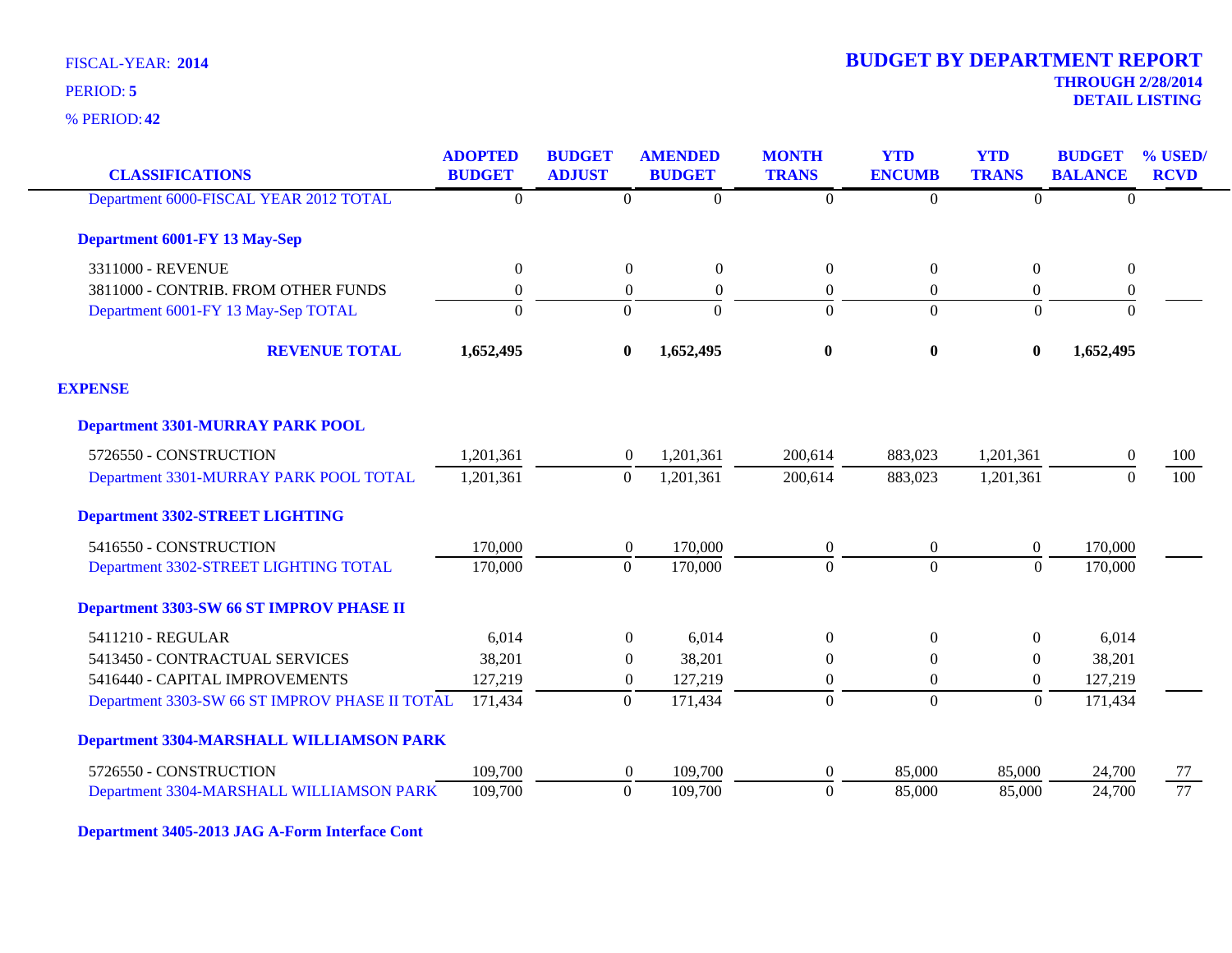| <b>CLASSIFICATIONS</b>                               | <b>ADOPTED</b><br><b>BUDGET</b> | <b>BUDGET</b><br><b>ADJUST</b> | <b>AMENDED</b><br><b>BUDGET</b> | <b>MONTH</b><br><b>TRANS</b> | <b>YTD</b><br><b>ENCUMB</b> | <b>YTD</b><br><b>TRANS</b> | <b>BUDGET</b><br><b>BALANCE</b> | % USED<br><b>RCVD</b> |
|------------------------------------------------------|---------------------------------|--------------------------------|---------------------------------|------------------------------|-----------------------------|----------------------------|---------------------------------|-----------------------|
| 5214634 - MAINTENANCE-INTERNET SFTW                  | $\overline{0}$                  | $\mathbf{0}$                   | $\boldsymbol{0}$                | $\overline{0}$               | $\overline{0}$              | $\overline{0}$             | $\boldsymbol{0}$                |                       |
| Department 3405-2013 JAG A-Form Interface Cont TOTAL | $\Omega$                        | $\boldsymbol{0}$               | $\Omega$                        | $\Omega$                     | $\Omega$                    | $\Omega$                   | $\Omega$                        |                       |
|                                                      |                                 |                                |                                 |                              |                             |                            |                                 |                       |
| Department 3406-BYRNE-JAG 2013                       |                                 |                                |                                 |                              |                             |                            |                                 |                       |
| 5215205 - COMPUTER SUPPLIES                          | $\boldsymbol{0}$                | $\overline{0}$                 | $\boldsymbol{0}$                | $\overline{0}$               | $\theta$                    | $\theta$                   | $\theta$                        |                       |
| Department 3406-BYRNE-JAG 2013 TOTAL                 | $\theta$                        | $\Omega$                       | $\Omega$                        | $\Omega$                     | $\theta$                    | $\Omega$                   | $\Omega$                        |                       |
| Department 3407-BYRNE-JAG VEH BURGLARY 2013          |                                 |                                |                                 |                              |                             |                            |                                 |                       |
| 5215205 - COMPUTER SUPPLIES                          | $\overline{0}$                  | $\overline{0}$                 | $\boldsymbol{0}$                | $\Omega$                     | $\overline{0}$              | $\overline{0}$             | $\theta$                        |                       |
| Department 3407-BYRNE-JAG VEH BURGLARY 2013          | $\Omega$                        | $\overline{0}$                 | $\Omega$                        | $\Omega$                     | $\Omega$                    | $\Omega$                   | $\Omega$                        |                       |
| Department 3408-BYRNE-JAG 2014                       |                                 |                                |                                 |                              |                             |                            |                                 |                       |
| 5215205 - COMPUTER SUPPLIES                          | $\theta$                        | $\overline{0}$                 | $\boldsymbol{0}$                | $\overline{0}$               | $\theta$                    | $\overline{0}$             | $\theta$                        |                       |
| Department 3408-BYRNE-JAG 2014 TOTAL                 | $\Omega$                        | $\Omega$                       | $\Omega$                        | $\Omega$                     | $\Omega$                    | $\Omega$                   | $\Omega$                        |                       |
| <b>Department 5001-POLICE VESTS GRANT FY11</b>       |                                 |                                |                                 |                              |                             |                            |                                 |                       |
| 5215220 - UNIFORMS                                   | $\overline{0}$                  | $\overline{0}$                 | $\overline{0}$                  | $\theta$                     | $\overline{0}$              | $\overline{0}$             | $\Omega$                        |                       |
| Department 5001-POLICE VESTS GRANT FY11 TOTAL        | $\Omega$                        | $\Omega$                       | $\Omega$                        | $\Omega$                     | $\Omega$                    | $\Omega$                   | $\Omega$                        |                       |
| <b>Department 5002-POLICE VESTS GRANT FY12</b>       |                                 |                                |                                 |                              |                             |                            |                                 |                       |
| 5215220 - UNIFORMS                                   | $\overline{0}$                  | $\theta$                       | $\boldsymbol{0}$                | $\boldsymbol{0}$             | $\mathbf{0}$                | $\overline{0}$             | 0                               |                       |
| Department 5002-POLICE VESTS GRANT FY12 TOTAL        | $\Omega$                        | $\Omega$                       | $\Omega$                        | $\Omega$                     | $\Omega$                    | $\Omega$                   | $\Omega$                        |                       |
| <b>Department 6000-FISCAL YEAR 2012</b>              |                                 |                                |                                 |                              |                             |                            |                                 |                       |
| 5213450 - CONTRACTUAL SERVICES                       | $\Omega$                        | $\Omega$                       | $\Omega$                        | $\Omega$                     | $\Omega$                    | $\Omega$                   | $\Omega$                        |                       |
| 5214060 - AUTO ALLOWANCE                             | 0                               | $\Omega$                       | $\Omega$                        | $\Omega$                     | $\Omega$                    | $\Omega$                   | 0                               |                       |
| 5819900 - INTER-FUND TRANSFER                        | 0                               | $\Omega$                       | $\overline{0}$                  | $\Omega$                     | $\Omega$                    | $\Omega$                   | 0                               |                       |
| Department 6000-FISCAL YEAR 2012 TOTAL               | $\Omega$                        | $\Omega$                       | $\Omega$                        | $\Omega$                     | $\theta$                    | $\Omega$                   | $\Omega$                        |                       |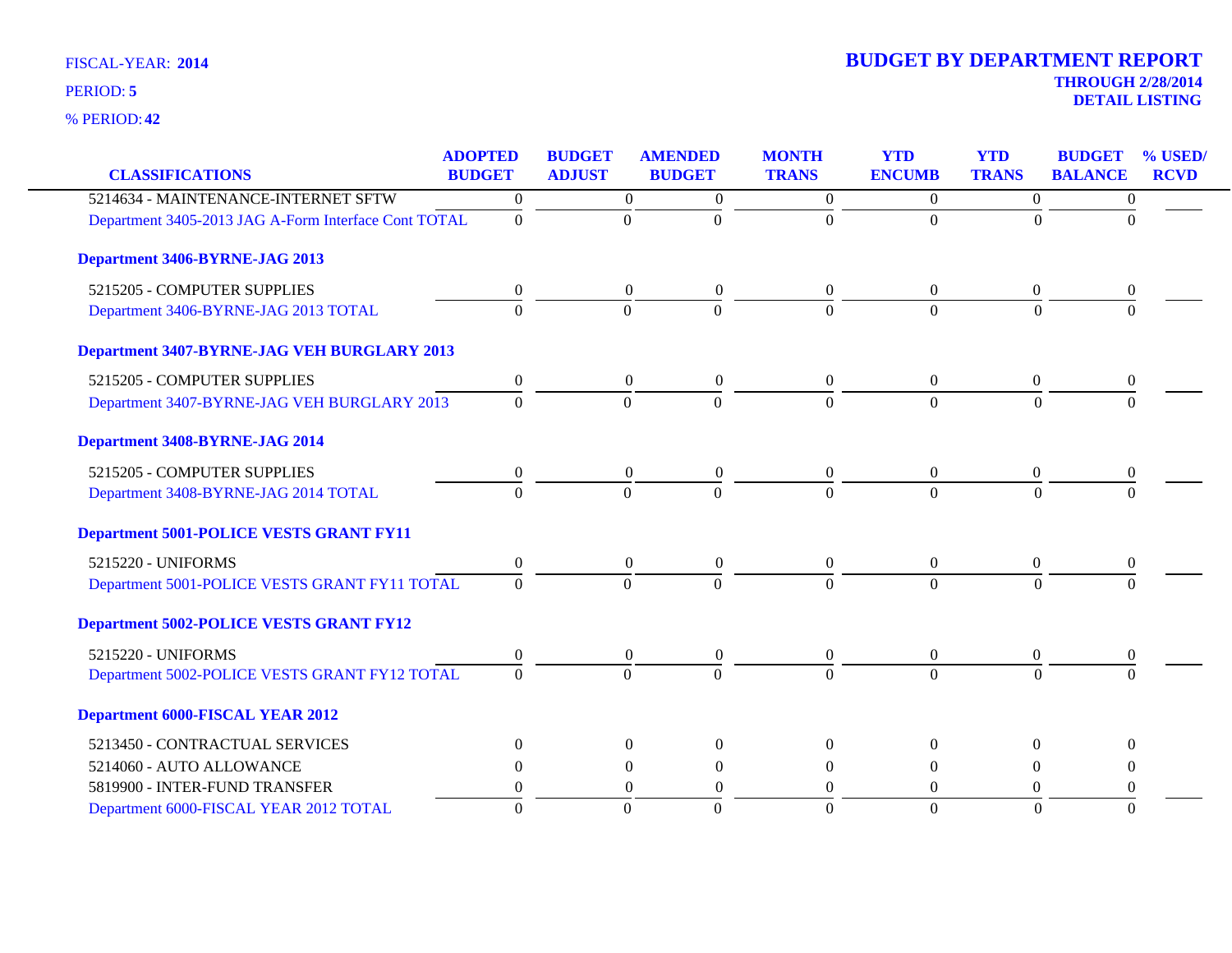**42** % PERIOD:

| <b>CLASSIFICATIONS</b>                               | <b>ADOPTED</b><br><b>BUDGET</b> | <b>BUDGET</b><br><b>ADJUST</b> | <b>AMENDED</b><br><b>BUDGET</b> | <b>MONTH</b><br><b>TRANS</b> | <b>YTD</b><br><b>ENCUMB</b> | <b>YTD</b><br><b>TRANS</b> | <b>BUDGET</b><br><b>BALANCE</b> | % USED/<br><b>RCVD</b> |
|------------------------------------------------------|---------------------------------|--------------------------------|---------------------------------|------------------------------|-----------------------------|----------------------------|---------------------------------|------------------------|
| <b>Department 6001-FY 13 May-Sep</b>                 |                                 |                                |                                 |                              |                             |                            |                                 |                        |
| 5213450 - CONTRACTUAL SERVICES                       | $\boldsymbol{0}$                | $\boldsymbol{0}$               | $\boldsymbol{0}$                | $\boldsymbol{0}$             | $\boldsymbol{0}$            | $\boldsymbol{0}$           | $\boldsymbol{0}$                |                        |
| 5214060 - AUTO ALLOWANCE                             | $\Omega$                        | $\Omega$                       | $\Omega$                        | $\Omega$                     | $\Omega$                    | $\Omega$                   | $\theta$                        |                        |
| 5819900 - INTER-FUND TRANSFER                        | $\overline{0}$                  | $\overline{0}$                 | $\overline{0}$                  | $\mathbf{0}$                 | $\theta$                    | $\overline{0}$             | $\boldsymbol{0}$                |                        |
| Department 6001-FY 13 May-Sep TOTAL                  | $\overline{0}$                  | $\overline{0}$                 | $\Omega$                        | $\Omega$                     | $\Omega$                    | $\Omega$                   | $\mathbf{0}$                    |                        |
| <b>EXPENSE TOTAL</b>                                 | 1,652,495                       | $\bf{0}$                       | 1,652,495                       | 200,614                      | 968,023                     | 1,286,361                  | 366,134                         | 77                     |
| Fund 120-FEDERAL GRANT FUND TOTAL                    |                                 |                                |                                 |                              |                             |                            |                                 |                        |
| <b>REVENUE TOTALS</b>                                | 1,652,495                       | $\boldsymbol{0}$               | 1,652,495                       | $\boldsymbol{0}$             | $\boldsymbol{0}$            | $\boldsymbol{0}$           | 1,652,495                       |                        |
| <b>EXPENSE TOTALS</b>                                | 1,652,495                       | $\overline{0}$                 | 1,652,495                       | 200,614                      | 968,023                     | 1,286,361                  | 366,134                         | 77                     |
| Fund 120-FEDERAL GRANT FUND TOTAL                    | $\mathbf{0}$                    | $\boldsymbol{0}$               | $\boldsymbol{0}$                | $-200,614$                   | $-968,023$                  | $-1,286,361$               | 1,286,361                       |                        |
| Fund 124-PEOPLE'S TRANSPORT.TX FND<br><b>REVENUE</b> |                                 |                                |                                 |                              |                             |                            |                                 |                        |
| <b>Department 0000-Description N/A</b>               |                                 |                                |                                 |                              |                             |                            |                                 |                        |
| 3301000 - INTERGOVERNMENTAL REVENUE                  | 389,756                         | $\mathbf{0}$                   | 389,756                         | 38,731                       | $\boldsymbol{0}$            | 114,860                    | 274,896                         | 29                     |
| 3612000 - INTEREST INCOME                            | 11,000                          | $\overline{0}$                 | 11,000                          | 1,009                        | $\boldsymbol{0}$            | 5,261                      | 5,739                           | 47                     |
| Department 0000-Description N/A TOTAL                | 400,756                         | $\mathbf{0}$                   | 400,756                         | 39,740                       | $\overline{0}$              | 120,121                    | 280,635                         | $\overline{29}$        |
| <b>REVENUE TOTAL</b>                                 | 400,756                         | $\boldsymbol{0}$               | 400,756                         | 39,740                       | $\pmb{0}$                   | 120,121                    | 280,635                         | 29                     |
| <b>EXPENSE</b>                                       |                                 |                                |                                 |                              |                             |                            |                                 |                        |
| <b>Department 1730-STREET MAINTENANCE</b>            |                                 |                                |                                 |                              |                             |                            |                                 |                        |
| 5413450 - CONTRACTUAL SERVICES                       | 140,000                         | $\overline{0}$                 | 140,000                         | $\boldsymbol{0}$             | 27,485                      | 27,485                     | 112,515                         | 19                     |
| 5416490 - CONSTRUCTIONS PROJECTS                     | 960,000                         | 64,768                         | 1,024,768                       | 8,575                        | 183,617                     | 224,892                    | 799,876                         | 21                     |
| Department 1730-STREET MAINTENANCE TOTAL             | 1,100,000                       | 64,768                         | 1,164,768                       | 8,575                        | 211,102                     | 252,377                    | 912,391                         | 21                     |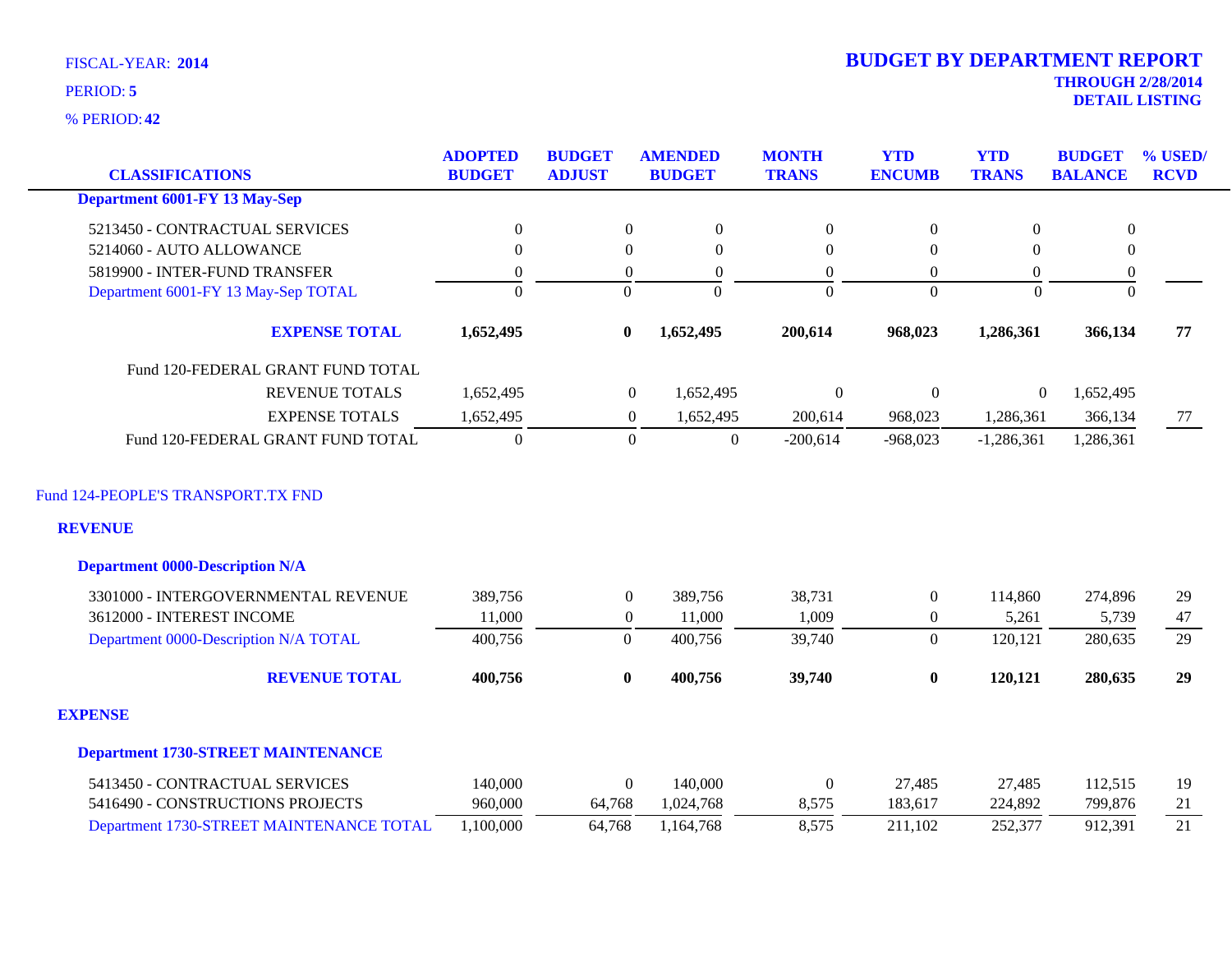**42** % PERIOD:

| <b>CLASSIFICATIONS</b>                   | <b>ADOPTED</b><br><b>BUDGET</b> | <b>BUDGET</b><br><b>ADJUST</b> | <b>AMENDED</b><br><b>BUDGET</b> | <b>MONTH</b><br><b>TRANS</b> | <b>YTD</b><br><b>ENCUMB</b> | <b>YTD</b><br><b>TRANS</b> | <b>BUDGET</b><br><b>BALANCE</b> | % USED/<br><b>RCVD</b> |
|------------------------------------------|---------------------------------|--------------------------------|---------------------------------|------------------------------|-----------------------------|----------------------------|---------------------------------|------------------------|
| <b>EXPENSE TOTAL</b>                     | 1,100,000                       | 64,768                         | 1,164,768                       | 8,575                        | 211,102                     | 252,377                    | 912,391                         | $\overline{21}$        |
| Fund 124-PEOPLE'S TRANSPORT.TX FND TOTAL |                                 |                                |                                 |                              |                             |                            |                                 |                        |
| <b>REVENUE TOTALS</b>                    | 400,756                         | $\boldsymbol{0}$               | 400,756                         | 39,740                       | $\boldsymbol{0}$            | 120,121                    | 280,635                         | 29                     |
| <b>EXPENSE TOTALS</b>                    | 1,100,000                       | 64,768                         | 1,164,768                       | 8,575                        | 211,102                     | 252,377                    | 912,391                         | 21                     |
| Fund 124-PEOPLE'S TRANSPORT.TX FND TOTAL | $-699,244$                      | $-64,768$                      | $-764,012$                      | 31,165                       | $-211,102$                  | $-132,256$                 | $-631,756$                      |                        |
| Fund 201-DEBT SERVICE FUND               |                                 |                                |                                 |                              |                             |                            |                                 |                        |
| <b>REVENUE</b>                           |                                 |                                |                                 |                              |                             |                            |                                 |                        |
| <b>Department 0000-Description N/A</b>   |                                 |                                |                                 |                              |                             |                            |                                 |                        |
| 3612000 - INTEREST INCOME                | 2,400                           | $\overline{0}$                 | 2,400                           | 181                          | $\boldsymbol{0}$            | 582                        | 1,818                           | 24                     |
| 3669000 - HOSPITAL LANDSCAPE REVENU      | 142,366                         | $\overline{0}$                 | 142,366                         | $\theta$                     | $\overline{0}$              | 142,366                    | $\Omega$                        | 100                    |
| 3669300 - RICHMAN PROPERTIES LN PMT      | 727,917                         | $\overline{0}$                 | 727,917                         | $\theta$                     | $\boldsymbol{0}$            | 80,770                     | 647,147                         | 11                     |
| 3699201 - MISC. OTHERS                   | $\boldsymbol{0}$                | $\overline{0}$                 | $\boldsymbol{0}$                | $\boldsymbol{0}$             | $\overline{0}$              | $\mathbf{0}$               | $\boldsymbol{0}$                |                        |
| 3811100 - TRANSFER IN FROM GEN FUND      | $\Omega$                        | $\overline{0}$                 | $\Omega$                        | $\Omega$                     | $\overline{0}$              | $\Omega$                   | $\theta$                        |                        |
| Department 0000-Description N/A TOTAL    | 872,683                         | $\mathbf{0}$                   | 872,683                         | 181                          | $\Omega$                    | 223,718                    | 648,965                         | 25                     |
| <b>REVENUE TOTAL</b>                     | 872,683                         | $\bf{0}$                       | 872,683                         | 181                          | $\boldsymbol{0}$            | 223,718                    | 648,965                         | 25                     |
| <b>EXPENSE</b>                           |                                 |                                |                                 |                              |                             |                            |                                 |                        |
| <b>Department 1410-FINANCE</b>           |                                 |                                |                                 |                              |                             |                            |                                 |                        |
| 5197110 - DEBT SERVICE- PRINCIPAL        | 585,000                         | $\overline{0}$                 | 585,000                         | $\boldsymbol{0}$             | $\mathbf{0}$                | 455,000                    | 130,000                         | 77                     |
| 5197210 - DEBT SERVICE-INTEREST          | 650,437                         | $\overline{0}$                 | 650,437                         | $\overline{0}$               | $\mathbf{0}$                | 331,174                    | 319,263                         | 50                     |
| 5197310 - DEBT OTHER COST                | 6,198                           | $\overline{0}$                 | 6,198                           | $\boldsymbol{0}$             | $\overline{0}$              | 4,585                      | 1,613                           | 73                     |
| Department 1410-FINANCE TOTAL            | 1,241,635                       | $\boldsymbol{0}$               | 1,241,635                       | $\overline{0}$               | $\Omega$                    | 790,759                    | 450,876                         | 63                     |
| <b>EXPENSE TOTAL</b>                     | 1,241,635                       | $\bf{0}$                       | 1,241,635                       | $\bf{0}$                     | $\bf{0}$                    | 790,759                    | 450,876                         | 63                     |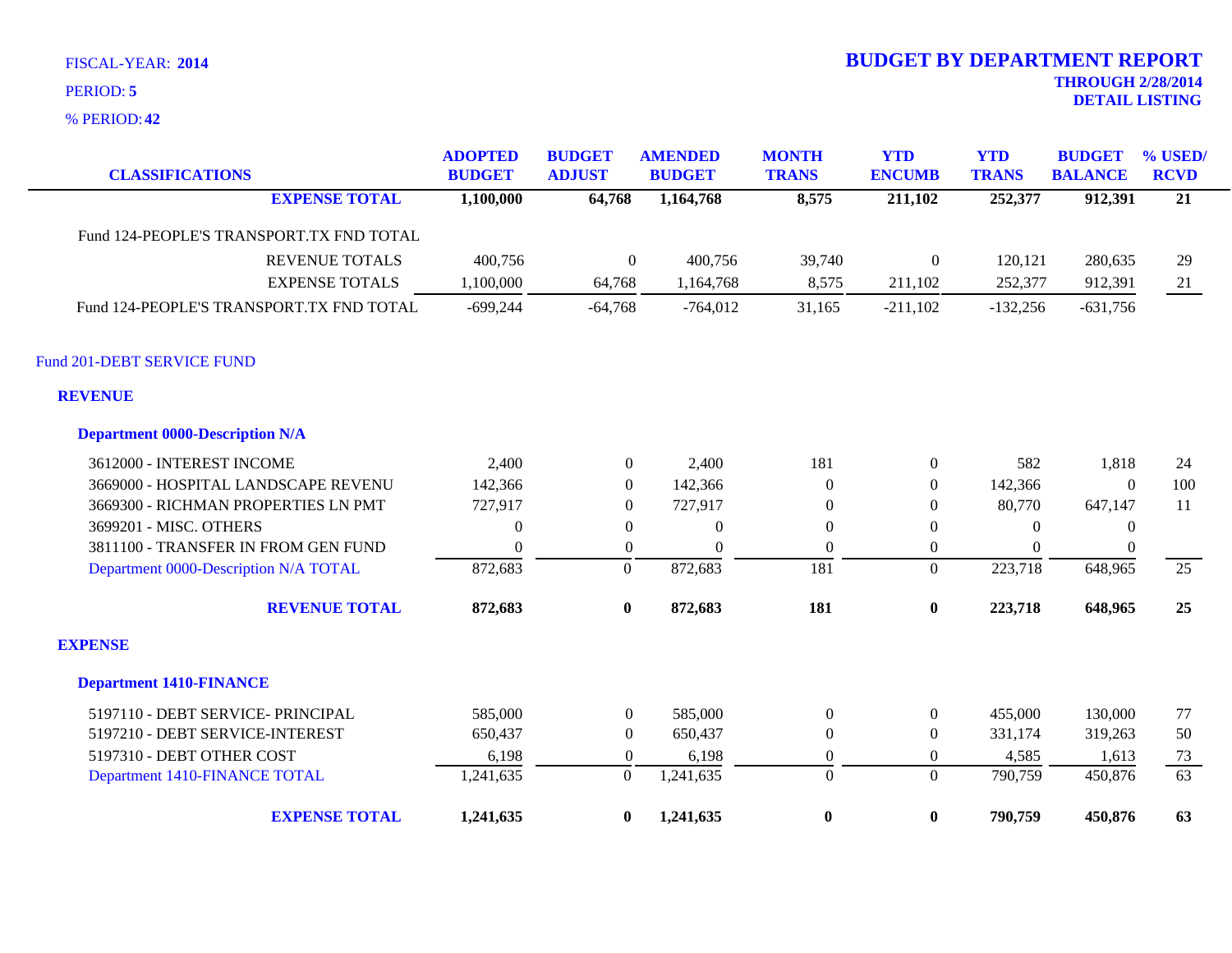**42** % PERIOD:

| <b>CLASSIFICATIONS</b>                  | <b>ADOPTED</b><br><b>BUDGET</b> | <b>BUDGET</b><br><b>ADJUST</b> |                  | <b>AMENDED</b><br><b>BUDGET</b> | <b>MONTH</b><br><b>TRANS</b> | <b>YTD</b><br><b>ENCUMB</b> | <b>YTD</b><br><b>TRANS</b> | <b>BUDGET</b><br><b>BALANCE</b> | % USED/<br><b>RCVD</b> |
|-----------------------------------------|---------------------------------|--------------------------------|------------------|---------------------------------|------------------------------|-----------------------------|----------------------------|---------------------------------|------------------------|
| Fund 201-DEBT SERVICE FUND TOTAL        |                                 |                                |                  |                                 |                              |                             |                            |                                 |                        |
| <b>REVENUE TOTALS</b>                   | 872,683                         |                                | $\overline{0}$   | 872,683                         | 181                          | $\boldsymbol{0}$            | 223,718                    | 648,965                         | 25                     |
| <b>EXPENSE TOTALS</b>                   | 1,241,635                       |                                | $\boldsymbol{0}$ | 1,241,635                       | $\mathbf{0}$                 | $\boldsymbol{0}$            | 790,759                    | 450,876                         | 63                     |
| Fund 201-DEBT SERVICE FUND TOTAL        | $-368,952$                      |                                | $\boldsymbol{0}$ | $-368,952$                      | 181                          | $\overline{0}$              | $-567,041$                 | 198,089                         |                        |
| Fund 301-CAPITAL IMPROVEMENT FUND       |                                 |                                |                  |                                 |                              |                             |                            |                                 |                        |
| <b>REVENUE</b>                          |                                 |                                |                  |                                 |                              |                             |                            |                                 |                        |
| <b>Department 0000-Description N/A</b>  |                                 |                                |                  |                                 |                              |                             |                            |                                 |                        |
| 3699294 - PRIOR YEAR ENCUMBRANCES       | $\theta$                        |                                | $\mathbf{0}$     | $\overline{0}$                  | $\boldsymbol{0}$             | $\boldsymbol{0}$            | $\Omega$                   | $\boldsymbol{0}$                |                        |
| 3811000 - CONTRIB. FROM OTHER FUNDS     | 600,000                         |                                | $\boldsymbol{0}$ | 600,000                         | 600,000                      | $\boldsymbol{0}$            | 600,000                    | $\boldsymbol{0}$                | 100                    |
| Department 0000-Description N/A TOTAL   | 600,000                         |                                | $\overline{0}$   | 600,000                         | 600,000                      | $\boldsymbol{0}$            | 600,000                    | $\Omega$                        | 100                    |
| <b>REVENUE TOTAL</b>                    | 600,000                         |                                | $\bf{0}$         | 600,000                         | 600,000                      | $\bf{0}$                    | 600,000                    | $\mathbf{0}$                    | <b>100</b>             |
| <b>EXPENSE</b>                          |                                 |                                |                  |                                 |                              |                             |                            |                                 |                        |
| <b>Department 1320-CENTRAL SERVICES</b> |                                 |                                |                  |                                 |                              |                             |                            |                                 |                        |
| 5136430 - EQUIPMENT-OPERATING           | 45,000                          |                                | $\mathbf{0}$     | 45,000                          | $\boldsymbol{0}$             | $\boldsymbol{0}$            | 1,635                      | 43,365                          | 3                      |
| Department 1320-CENTRAL SERVICES TOTAL  | 45,000                          |                                | $\mathbf{0}$     | 45,000                          | $\Omega$                     | $\mathbf{0}$                | 1,635                      | 43,365                          | $\overline{3}$         |
| Department 1620-PLANNING & ZONING       |                                 |                                |                  |                                 |                              |                             |                            |                                 |                        |
| 5246430 - EQUIPMENT-OPERATING           | $\boldsymbol{0}$                |                                | $\overline{0}$   | $\boldsymbol{0}$                | $\boldsymbol{0}$             | $\boldsymbol{0}$            | $\Omega$                   | $\boldsymbol{0}$                |                        |
| 5246810 - SOFTWARE                      | $\boldsymbol{0}$                |                                | $\overline{0}$   | $\boldsymbol{0}$                | $\mathbf{0}$                 | $\boldsymbol{0}$            | $\overline{0}$             | $\mathbf{0}$                    |                        |
| Department 1620-PLANNING & ZONING TOTAL | $\overline{0}$                  |                                | $\overline{0}$   | $\Omega$                        | $\overline{0}$               | $\overline{0}$              | $\overline{0}$             | $\mathbf{0}$                    |                        |
| <b>Department 1640-CODE ENFORCEMENT</b> |                                 |                                |                  |                                 |                              |                             |                            |                                 |                        |
| 5246440 - CODE VEHICLES                 | 60,000                          |                                | $\boldsymbol{0}$ | 60,000                          | $\boldsymbol{0}$             | $\boldsymbol{0}$            | $\mathbf{0}$               | 60,000                          |                        |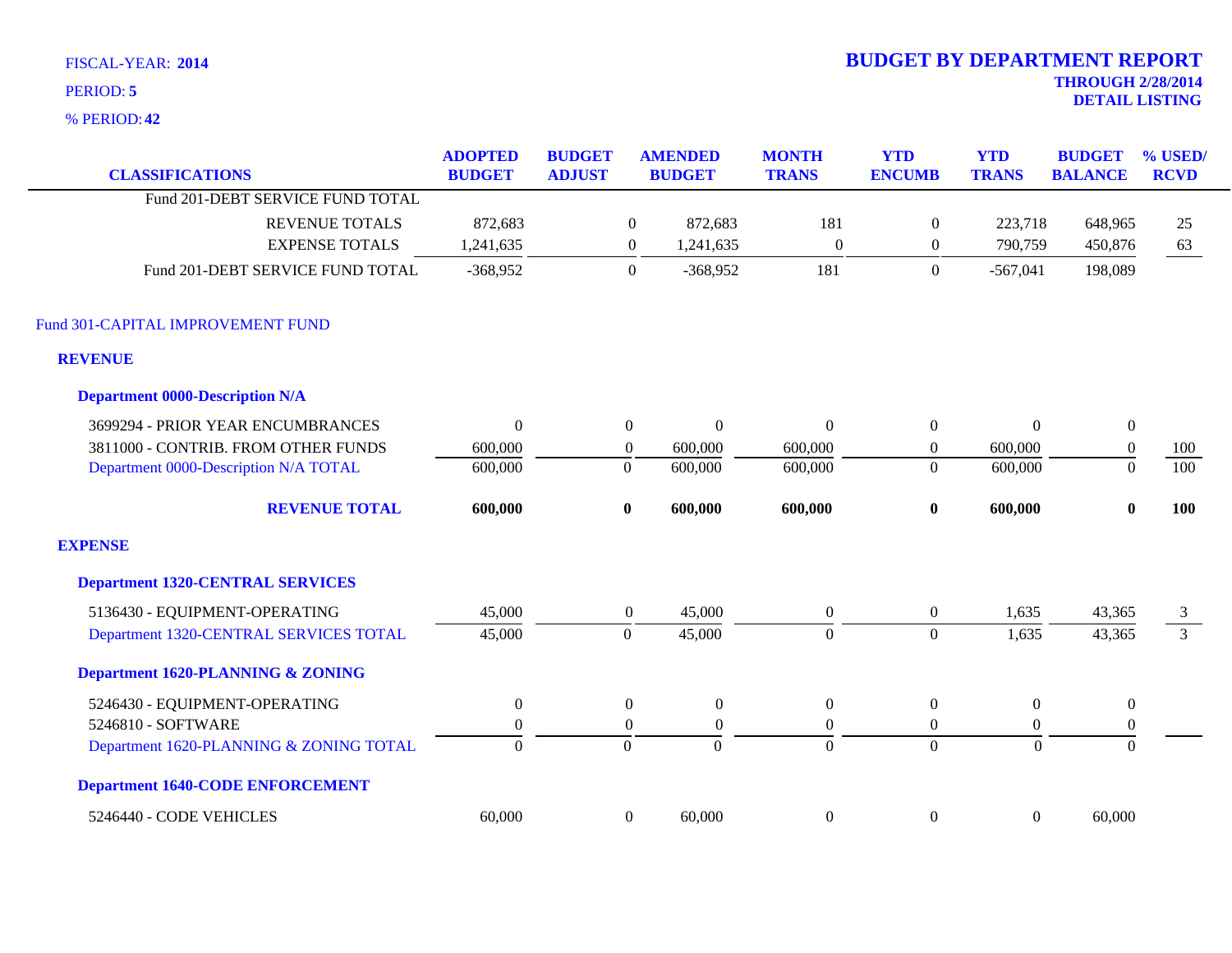**42** % PERIOD:

| <b>CLASSIFICATIONS</b>                              | <b>ADOPTED</b><br><b>BUDGET</b> | <b>BUDGET</b><br><b>ADJUST</b> | <b>AMENDED</b><br><b>BUDGET</b>    | <b>MONTH</b><br><b>TRANS</b> | <b>YTD</b><br><b>ENCUMB</b> | <b>YTD</b><br><b>TRANS</b> | <b>BUDGET</b><br><b>BALANCE</b> | % USED/<br><b>RCVD</b> |
|-----------------------------------------------------|---------------------------------|--------------------------------|------------------------------------|------------------------------|-----------------------------|----------------------------|---------------------------------|------------------------|
| Department 1640-CODE ENFORCEMENT TOTAL              | 60,000                          |                                | 60,000<br>$\Omega$                 | $\theta$                     | $\Omega$                    | $\Omega$                   | 60,000                          |                        |
| <b>Department 1720-SOLID WASTE</b>                  |                                 |                                |                                    |                              |                             |                            |                                 |                        |
| 5346430 - EQUIPMENT-OPERATING                       | $\boldsymbol{0}$                |                                | $\overline{0}$<br>$\boldsymbol{0}$ | $\overline{0}$               | $\overline{0}$              | $\boldsymbol{0}$           | $\boldsymbol{0}$                |                        |
| Department 1720-SOLID WASTE TOTAL                   | $\mathbf{0}$                    |                                | $\Omega$<br>$\Omega$               | $\mathbf{0}$                 | $\Omega$                    | $\overline{0}$             | $\boldsymbol{0}$                |                        |
| <b>Department 1790-ENGINEERING &amp; CONSTRUCTN</b> |                                 |                                |                                    |                              |                             |                            |                                 |                        |
| 5196450 - CAPTL OUTLY-CAPITAL LEASE                 | 15,000                          |                                | 15,000<br>$\overline{0}$           | $\overline{0}$               | $\overline{0}$              | $\boldsymbol{0}$           | 15,000                          |                        |
| Department 1790-ENGINEERING & CONSTRUCTN            | 15,000                          |                                | 15,000<br>$\Omega$                 | $\Omega$                     | $\Omega$                    | $\Omega$                   | 15,000                          |                        |
| <b>Department 1910-POLICE</b>                       |                                 |                                |                                    |                              |                             |                            |                                 |                        |
| 5216440 - VEHICLES                                  | 230,000                         |                                | $\overline{0}$<br>230,000          | $\overline{0}$               | 218,122                     | 218,122                    | 11,878                          | 94                     |
| Department 1910-POLICE TOTAL                        | 230,000                         |                                | $\mathbf{0}$<br>230,000            | $\mathbf{0}$                 | 218,122                     | 218,122                    | 11,878                          | 94                     |
| <b>Department 2000-PARKS &amp; RECREATION</b>       |                                 |                                |                                    |                              |                             |                            |                                 |                        |
| 5196440 - VEHICLES                                  | $\overline{0}$                  |                                | $\overline{0}$<br>$\theta$         | $\overline{0}$               | $\Omega$                    | $\overline{0}$             | $\overline{0}$                  |                        |
| 5196450 - CAPTL OUTLY-CAPITAL LEASE                 | $\Omega$                        |                                | $\Omega$<br>$\Omega$               | $\mathbf{0}$                 | $\Omega$                    | $\mathbf{0}$               | $\Omega$                        |                        |
| 5726450 - MATCHING CONTRIBUTION                     | 250,000                         | 10,250                         | 260,250                            | $\mathbf{0}$                 | $\overline{0}$              | 5,595                      | 254,655                         | 2                      |
| Department 2000-PARKS & RECREATION TOTAL            | 250,000                         | 10,250                         | 260,250                            | $\mathbf{0}$                 | $\overline{0}$              | 5,595                      | 254,655                         | $\overline{2}$         |
| <b>EXPENSE TOTAL</b>                                | 600,000                         | 10,250                         | 610,250                            | $\bf{0}$                     | 218,122                     | 225,352                    | 384,898                         | 36                     |
| Fund 301-CAPITAL IMPROVEMENT FUND TOTAL             |                                 |                                |                                    |                              |                             |                            |                                 |                        |
| <b>REVENUE TOTALS</b>                               | 600,000                         |                                | $\overline{0}$<br>600,000          | 600,000                      | $\overline{0}$              | 600,000                    | $\mathbf{0}$                    | 100                    |
| <b>EXPENSE TOTALS</b>                               | 600,000                         | 10,250                         | 610,250                            | $\Omega$                     | 218,122                     | 225,352                    | 384,898                         | 36                     |
| Fund 301-CAPITAL IMPROVEMENT FUND TOTAL             | $\overline{0}$                  | $-10,250$                      | $-10,250$                          | 600,000                      | $-218,122$                  | 374,648                    | $-384,898$                      |                        |

Fund 608-STATE FORFEITURE FUND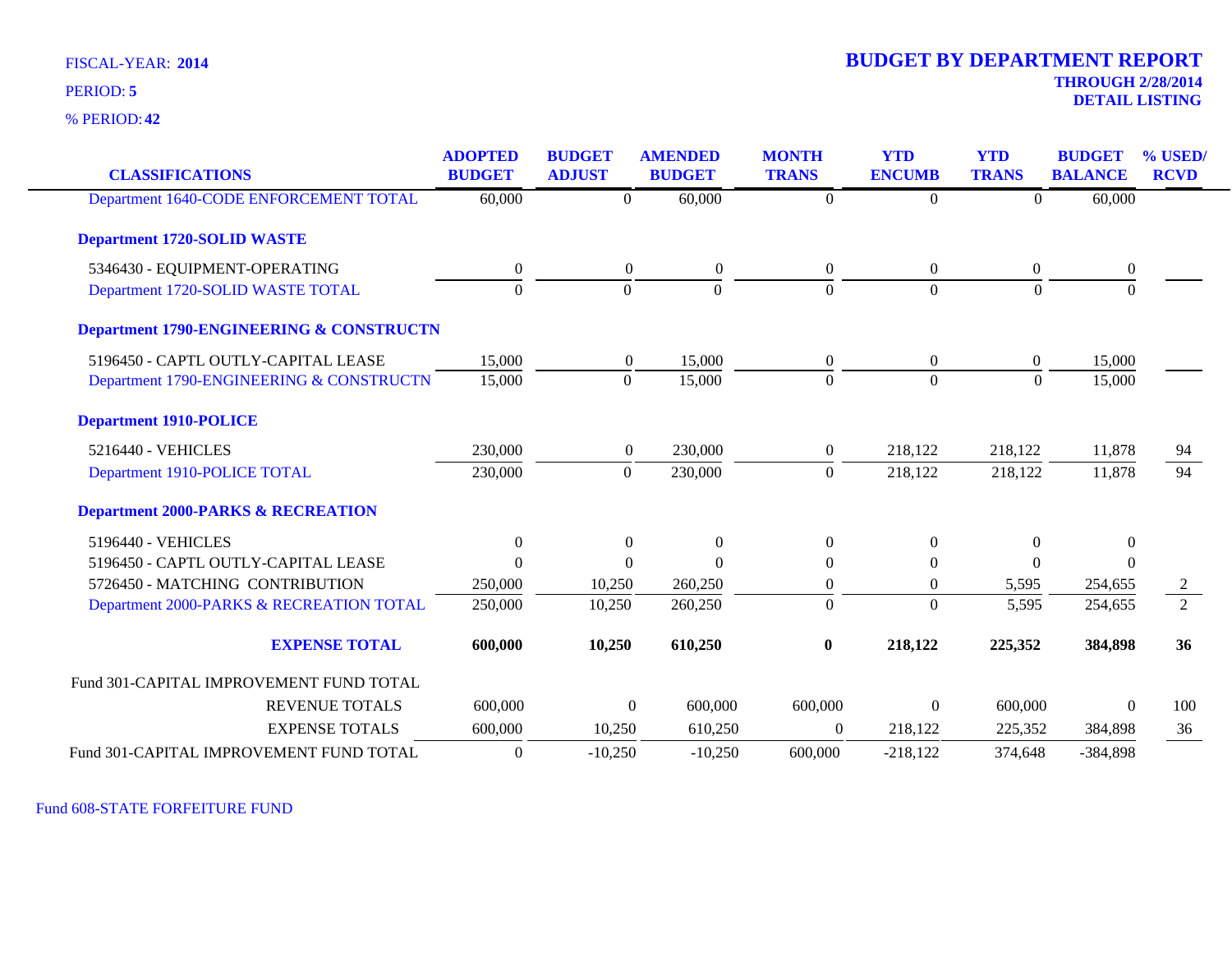| <b>CLASSIFICATIONS</b>                 | <b>ADOPTED</b><br><b>BUDGET</b> | <b>BUDGET</b><br><b>ADJUST</b> | <b>AMENDED</b><br><b>BUDGET</b> | <b>MONTH</b><br><b>TRANS</b> | <b>YTD</b><br><b>ENCUMB</b> | <b>YTD</b><br><b>TRANS</b> | <b>BUDGET</b><br><b>BALANCE</b> | % USED/<br><b>RCVD</b> |
|----------------------------------------|---------------------------------|--------------------------------|---------------------------------|------------------------------|-----------------------------|----------------------------|---------------------------------|------------------------|
| <b>REVENUE</b>                         |                                 |                                |                                 |                              |                             |                            |                                 |                        |
| <b>Department 0000-Description N/A</b> |                                 |                                |                                 |                              |                             |                            |                                 |                        |
| 3612000 - INTEREST INCOME              | 500                             | $\boldsymbol{0}$               | 500                             | $47\,$                       | $\boldsymbol{0}$            | 252                        | 248                             | 50                     |
| Department 0000-Description N/A TOTAL  | 500                             | $\boldsymbol{0}$               | 500                             | 47                           | $\overline{0}$              | 252                        | 248                             | $\overline{50}$        |
| <b>REVENUE TOTAL</b>                   | 500                             | $\bf{0}$                       | 500                             | 47                           | $\bf{0}$                    | 252                        | 248                             | 50                     |
| <b>EXPENSE</b>                         |                                 |                                |                                 |                              |                             |                            |                                 |                        |
| <b>Department 1910-POLICE</b>          |                                 |                                |                                 |                              |                             |                            |                                 |                        |
| 5213450 - CONTRACTUAL SERVICES         | 40,000                          | $\overline{0}$                 | 40,000                          | $\Omega$                     | $\boldsymbol{0}$            | $\overline{0}$             | 40,000                          |                        |
| 5213490 - CRIME PREVENTION PROGRAMS    | 5,000                           | 0                              | 5,000                           | 0                            | $\boldsymbol{0}$            | $\theta$                   | 5,000                           |                        |
| 5214070 - TRAVEL & CONFERENCE          | $\overline{0}$                  | $\overline{0}$                 | $\theta$                        | $\mathbf{0}$                 | $\boldsymbol{0}$            | $\mathbf{0}$               | $\mathbf{0}$                    |                        |
| 5215210 - SUPPLIES                     | $\Omega$                        | $\boldsymbol{0}$               | $\Omega$                        | $\boldsymbol{0}$             | $\overline{0}$              | $\overline{0}$             | $\mathbf{0}$                    |                        |
| Department 1910-POLICE TOTAL           | 45,000                          | $\boldsymbol{0}$               | 45,000                          | $\overline{0}$               | $\overline{0}$              | $\theta$                   | 45,000                          |                        |
| <b>EXPENSE TOTAL</b>                   | 45,000                          | $\bf{0}$                       | 45,000                          | $\pmb{0}$                    | $\boldsymbol{0}$            | $\boldsymbol{0}$           | 45,000                          |                        |
| Fund 608-STATE FORFEITURE FUND TOTAL   |                                 |                                |                                 |                              |                             |                            |                                 |                        |
| <b>REVENUE TOTALS</b>                  | 500                             |                                | 500<br>$\boldsymbol{0}$         | 47                           | $\overline{0}$              | 252                        | 248                             | 50                     |
| <b>EXPENSE TOTALS</b>                  | 45,000                          |                                | 45,000<br>$\mathbf{0}$          | $\boldsymbol{0}$             | $\mathbf{0}$                | $\boldsymbol{0}$           | 45,000                          |                        |
| Fund 608-STATE FORFEITURE FUND TOTAL   | $-44,500$                       |                                | $\mathbf{0}$<br>$-44,500$       | 47                           | $\overline{0}$              | 252                        | $-44,752$                       |                        |
| Fund 610-CRA TRUST FUND                |                                 |                                |                                 |                              |                             |                            |                                 |                        |
| <b>REVENUE</b>                         |                                 |                                |                                 |                              |                             |                            |                                 |                        |
| <b>Department 0000-Description N/A</b> |                                 |                                |                                 |                              |                             |                            |                                 |                        |
| 3111000 - OPERATING REVENUE            | 1,025,084                       | $\boldsymbol{0}$               | 1,025,084                       | 489,337                      | $\overline{0}$              | 1,025,084                  | $\boldsymbol{0}$                | 100                    |
| 3612000 - INTEREST INCOME              | $\Omega$                        | $\Omega$                       | $\Omega$                        | $\Omega$                     | $\Omega$                    | $\Omega$                   | $\Omega$                        |                        |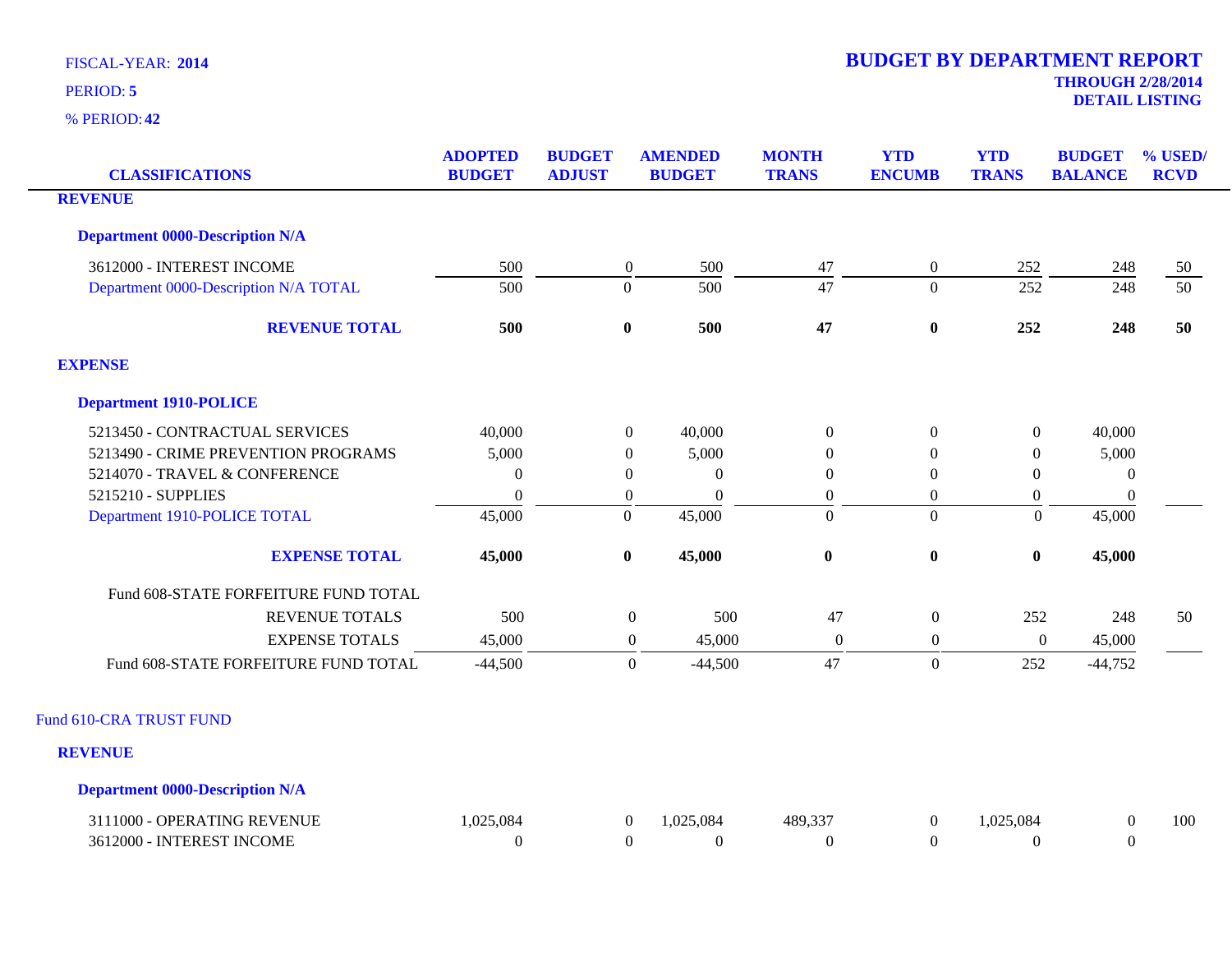**42** % PERIOD:

|                                          | <b>ADOPTED</b> | <b>BUDGET</b>    | <b>AMENDED</b> | <b>MONTH</b>     | <b>YTD</b>       | <b>YTD</b>     | <b>BUDGET</b>    | % USED/         |
|------------------------------------------|----------------|------------------|----------------|------------------|------------------|----------------|------------------|-----------------|
| <b>CLASSIFICATIONS</b>                   | <b>BUDGET</b>  | <b>ADJUST</b>    | <b>BUDGET</b>  | <b>TRANS</b>     | <b>ENCUMB</b>    | <b>TRANS</b>   | <b>BALANCE</b>   | <b>RCVD</b>     |
| 3612100 - INTEREST INCOME-TIF            | 13,000         | $\overline{0}$   | 13,000         | 439              | $\Omega$         | 1,671          | 11,329           | $\overline{12}$ |
| 3625100 - RENTAL PROPERTIES              | 25,000         | $\boldsymbol{0}$ | 25,000         | 2,226            | $\boldsymbol{0}$ | 17,316         | 7,684            | 69              |
| 3699201 - MISC. OTHERS                   | $\Omega$       | $\theta$         | $\overline{0}$ | $\Omega$         | $\mathbf{0}$     | $-32$          | 32               |                 |
| 3811900 - TRANSFER FR GENERAL FUND       | 100,000        | $\overline{0}$   | 100,000        | $\theta$         | $\overline{0}$   | 100,000        | $\theta$         | 100             |
| Department 0000-Description N/A TOTAL    | 1,163,084      | $\Omega$         | 1,163,084      | 492,002          | $\Omega$         | 1,144,039      | 19,045           | 98              |
| <b>Department 1110-CRA BOARD FOR TIF</b> |                |                  |                |                  |                  |                |                  |                 |
| 3111000 - OPERATING REVENUE              | $\overline{0}$ | $\overline{0}$   | $\overline{0}$ | $\overline{0}$   | $\theta$         | $\Omega$       | $\boldsymbol{0}$ |                 |
| 3612100 - INTEREST INCOME-TIF            | $\Omega$       | $\Omega$         | $\theta$       | $\mathbf{0}$     | $\Omega$         | $\Omega$       | $\boldsymbol{0}$ |                 |
| 3625100 - RENTAL PROPERTIES              | $\mathbf{0}$   | $\boldsymbol{0}$ | $\overline{0}$ | $\overline{0}$   | $\theta$         | $\overline{0}$ | $\boldsymbol{0}$ |                 |
| Department 1110-CRA BOARD FOR TIF TOTAL  | $\theta$       | $\Omega$         | $\Omega$       | $\Omega$         | $\overline{0}$   | $\Omega$       | $\theta$         |                 |
| <b>REVENUE TOTAL</b>                     | 1,163,084      | $\bf{0}$         | 1,163,084      | 492,002          | $\bf{0}$         | 1,144,039      | 19,045           | 98              |
| <b>EXPENSE</b>                           |                |                  |                |                  |                  |                |                  |                 |
| <b>Department 1110-CRA BOARD FOR TIF</b> |                |                  |                |                  |                  |                |                  |                 |
| 5131210 - REGULAR                        | 184,574        | $\overline{0}$   | 184,574        | 13,893           | $\theta$         | 63,507         | 121,067          | 34              |
| 5132110 - F.I.C.A.                       | 14,265         | $\boldsymbol{0}$ | 14,265         | 887              | $\boldsymbol{0}$ | 4,377          | 9,888            | 30              |
| 5132210 - PENSION PLAN CONTRIBUTION      | 5,564          | $\overline{0}$   | 5,564          | $\theta$         | $\theta$         | 1,706          | 3,858            | 30              |
| 5132220 - DEFERRED COMP CONTRIB.         | 8,118          | $\Omega$         | 8,118          | 308              | $\Omega$         | 1,543          | 6,575            | 19              |
| 5132310 - GROUP HEALTH INSURANCE         | 24,333         | $\overline{0}$   | 24,333         | 1,145            | $\mathbf{0}$     | 4,580          | 19,753           | 18              |
| 5132410 - WORKERS' COMPENSATION          | 526            | $\overline{0}$   | 526            | $\boldsymbol{0}$ | $\boldsymbol{0}$ | 174            | 352              | 33              |
| 5211210 - REGULAR                        | 153,656        | 0                | 153,656        | 9,202            | $\boldsymbol{0}$ | 65,023         | 88,633           | 42              |
| 5211410 - OVERTIME                       | $\theta$       | $\Omega$         | $\theta$       | $\Omega$         | $\Omega$         | $\Omega$       | $\theta$         |                 |
| 5212110 - F.I.C.A.                       | 12,299         | $\boldsymbol{0}$ | 12,299         | 854              | $\Omega$         | 5,861          | 6,438            | 47              |
| 5212210 - PENSION PLAN CONTRIBUTION      | 30,034         | $\Omega$         | 30,034         | $\theta$         | $\boldsymbol{0}$ | 8,969          | 21,065           | 29              |
| 5212310 - GROUP HEALTH INSURANCE         | 2,048          | $\Omega$         | 2,048          | 998              | $\Omega$         | 4,989          | $-2,941$         | 243             |
| 5212410 - WORKERS' COMPENSATION          | 7,380          | $\Omega$         | 7,380          | $\mathbf{0}$     | $\Omega$         | 2,443          | 4,938            | 33              |
| 5215220 - UNIFORMS                       | $\mathbf{0}$   | $\theta$         | $\overline{0}$ | $\theta$         | $\Omega$         | $\theta$       | $\Omega$         |                 |
| 5413120 - PROFESSIONAL SERVS-ST BEA      | 10,000         | $\Omega$         | 10,000         | $\boldsymbol{0}$ | $\boldsymbol{0}$ | $\Omega$       | 10,000           |                 |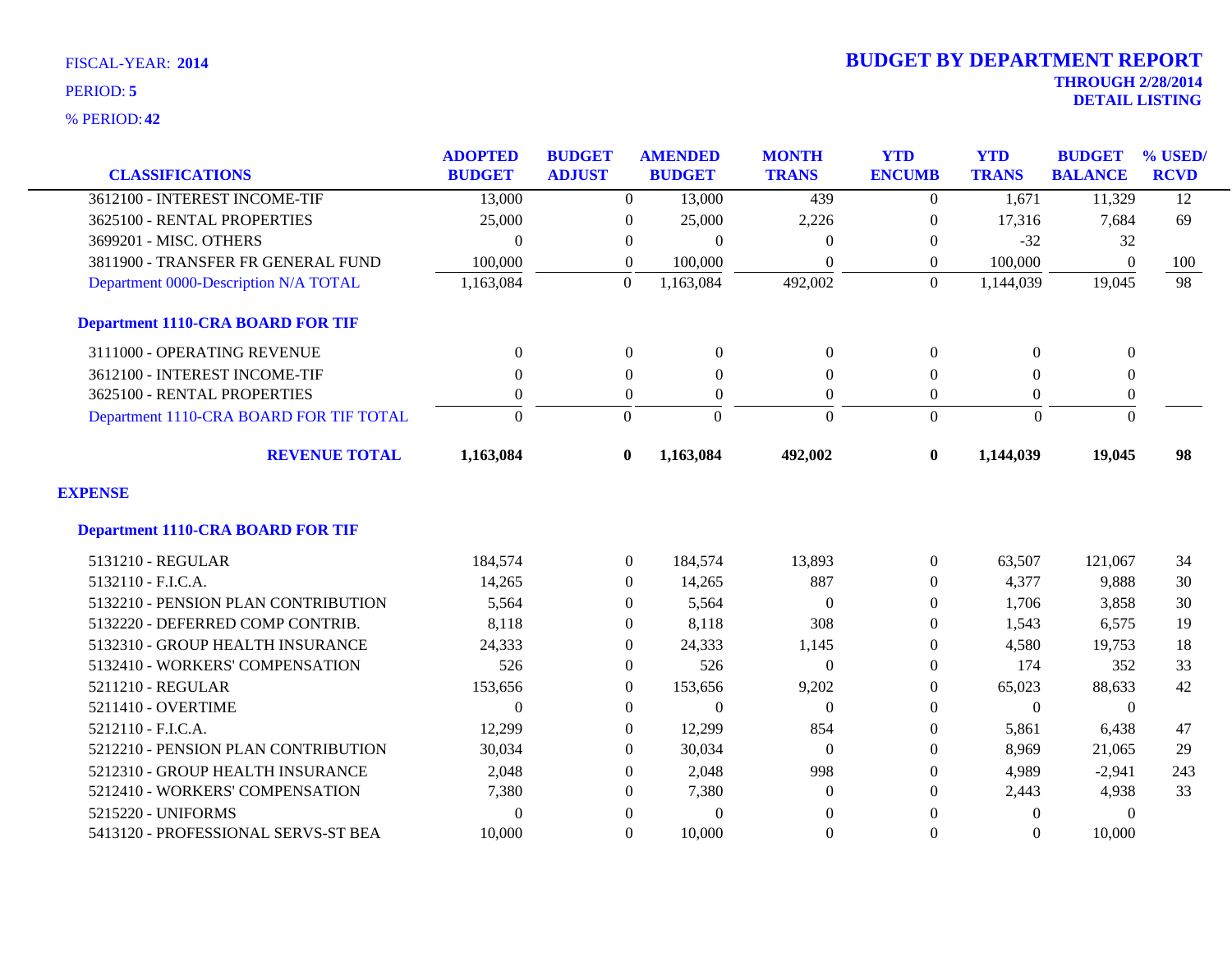| PERIOD: 5      | <b>THROUGH 272072011</b> |
|----------------|--------------------------|
|                | <b>DETAIL LISTING</b>    |
|                |                          |
| % PERIOD: $42$ |                          |

|                                     | <b>ADOPTED</b> | <b>BUDGET</b> | <b>AMENDED</b>    | <b>MONTH</b>   | <b>YTD</b>     | <b>YTD</b>   | <b>BUDGET</b>  | % USED/     |
|-------------------------------------|----------------|---------------|-------------------|----------------|----------------|--------------|----------------|-------------|
| <b>CLASSIFICATIONS</b>              | <b>BUDGET</b>  | <b>ADJUST</b> | <b>BUDGET</b>     | <b>TRANS</b>   | <b>ENCUMB</b>  | <b>TRANS</b> | <b>BALANCE</b> | <b>RCVD</b> |
| 5413450 - CONTRACTUAL SERVICES      | 25,000         | $\Omega$      | 25,000            | $\Omega$       | $\overline{0}$ | $\Omega$     | 25,000         |             |
| 5414670 - MAINT & REP-GRDS & STRUCT | 3,000          | $\theta$      | 3,000             | $\Omega$       | $\Omega$       | $\Omega$     | 3,000          |             |
| 5414710 - PRINTING MATERIAL-INFRAST |                | 0             | 0                 | $\Omega$       | $\Omega$       | 0            | $\Omega$       |             |
| 5416340 - CAPITAL IMPROVEMENTS      |                | 0             |                   | $\Omega$       | $\Omega$       | 0            | $\Omega$       |             |
| 5416450 - SUNSET DR & ST LIGHTING   |                | $\Omega$      | $\mathbf{\Omega}$ | $\Omega$       | $\Omega$       | $\Omega$     | $\Omega$       |             |
| 5419930 - STREET BEAUTIFICATION     |                | 0             | 0                 | $\Omega$       | $\Omega$       | $\Omega$     | $\Omega$       |             |
| 5511310 - PART TIME                 | 1,250          | $\Omega$      | 1,250             | 333            | $\Omega$       | 333          | 917            | 26          |
| 5512110 - FICA                      | $\Omega$       | 0             | $\Omega$          | $\Omega$       | $\Omega$       | $\Omega$     | $\theta$       |             |
| 5512410 - WORKER'S COMPENSATION     | 0              | 0             | $\Omega$          | $\Omega$       | $\Omega$       | $\Omega$     | $\Omega$       |             |
| 5513120 - PROFF.SVC/ECONOMIC DEVLOP | 1,250          | $\Omega$      | 1,250             | $\Omega$       | $\Omega$       | $\Omega$     | 1,250          |             |
| 5514710 - PRINTING MATERIALS-ECO.DE | $\Omega$       | $\Omega$      | $\overline{0}$    | $\Omega$       | $\Omega$       | 0            | $\overline{0}$ |             |
| 5519932 - ECONOMIC DEVELOPMENT PRGM | $\Omega$       | 0             | 0                 | $\Omega$       | $\Omega$       | 0            | $\theta$       |             |
| 5519933 - BUSINESS STARTUP ASSTNCE  | 3,000          | 1,564         | 4,564             | $\Omega$       | 1,564          | 1,564        | 3,000          | 34          |
| 5523120 - PROFF.SVC-COMM.BLDG REHAB | 8,000          | $\Omega$      | 8,000             | $\Omega$       | $\Omega$       | $\Omega$     | 8,000          |             |
| 5523450 - CONTRACTUAL SRVCS-COMMERC | $\Omega$       | $\theta$      | $\Omega$          | $\Omega$       |                | $\Omega$     | $\theta$       |             |
| 5524710 - PRINTING-MATERIALS-COMMER | $\Omega$       | $\theta$      | 0                 | $\Omega$       | $\Omega$       | $\Omega$     | $\theta$       |             |
| 5541210 - REGULAR                   | 86,406         | 0             | 86,406            | 6,368          | $\Omega$       | 32,741       | 53,665         | 37          |
| 5542110 - FICA                      | 6,610          | $\Omega$      | 6,610             | 435            | $\Omega$       | 2,269        | 4,341          | 34          |
| 5542210 - PENSION PLAN              | 9,143          | 0             | 9,143             | $\theta$       | $\Omega$       | 2,804        | 6,339          | 30          |
| 5542220 - DEFERRED COMP CONTRIB.    | 1,604          | 0             | 1,604             | 34             | $\Omega$       | 170          | 1,434          | 10          |
| 5542310 - GROUP HEALTH INSURANCE    | 10,483         | $\Omega$      | 10,483            | 797            | $\Omega$       | 3,187        | 7,296          | 30          |
| 5542410 - WORKER'S COMPENSATION     | 259            | $\Omega$      | 259               | $\overline{0}$ | $\Omega$       | 86           | 173            | 33          |
| 5543120 - LEGAL SERVICES            | 50,000         | $\Omega$      | 50,000            | 8,484          | 8,350          | 26,854       | 23,146         | 53          |
| 5543210 - AUDITOR'S FEES            | 6,000          | 0             | 6,000             | $\Omega$       | $\Omega$       | $\Omega$     | 6,000          |             |
| 5544070 - TRAVEL & CONFERENCE       | 850            | $\Omega$      | 850               | $\Omega$       | 0              | 0            | 850            |             |
| 5544080 - EMPLOYEE EDUCATION &TRAIN | 200            | 0             | 200               | $\Omega$       | $\Omega$       | $\Omega$     | 200            |             |
| 5544631 - COMMUNICATION EQUIPMENT   | 1,250          | $\Omega$      | 1,250             | 115            | $\Omega$       | 455          | 795            | 36          |
| 5544850 - NON-LEGAL ADVERTISING     | 350            | $\Omega$      | 350               | $\Omega$       | $\Omega$       | $\theta$     | 350            |             |
| 5544910 - LEGAL ADS-NON TIF         | 500            | $\Omega$      | 500               | $\Omega$       | $\Omega$       | 463          | 37             | 92          |
| 5545210 - SUPPLIES                  | 2,500          | 0             | 2,500             | $\Omega$       | 0              | 965          | 1,535          | 38          |
| 5545410 - MEMBERSHIPS & SUBSCRIPTIO | 1,150          | $\Omega$      | 1,150             | $\Omega$       | $\Omega$       | $\theta$     | 1,150          |             |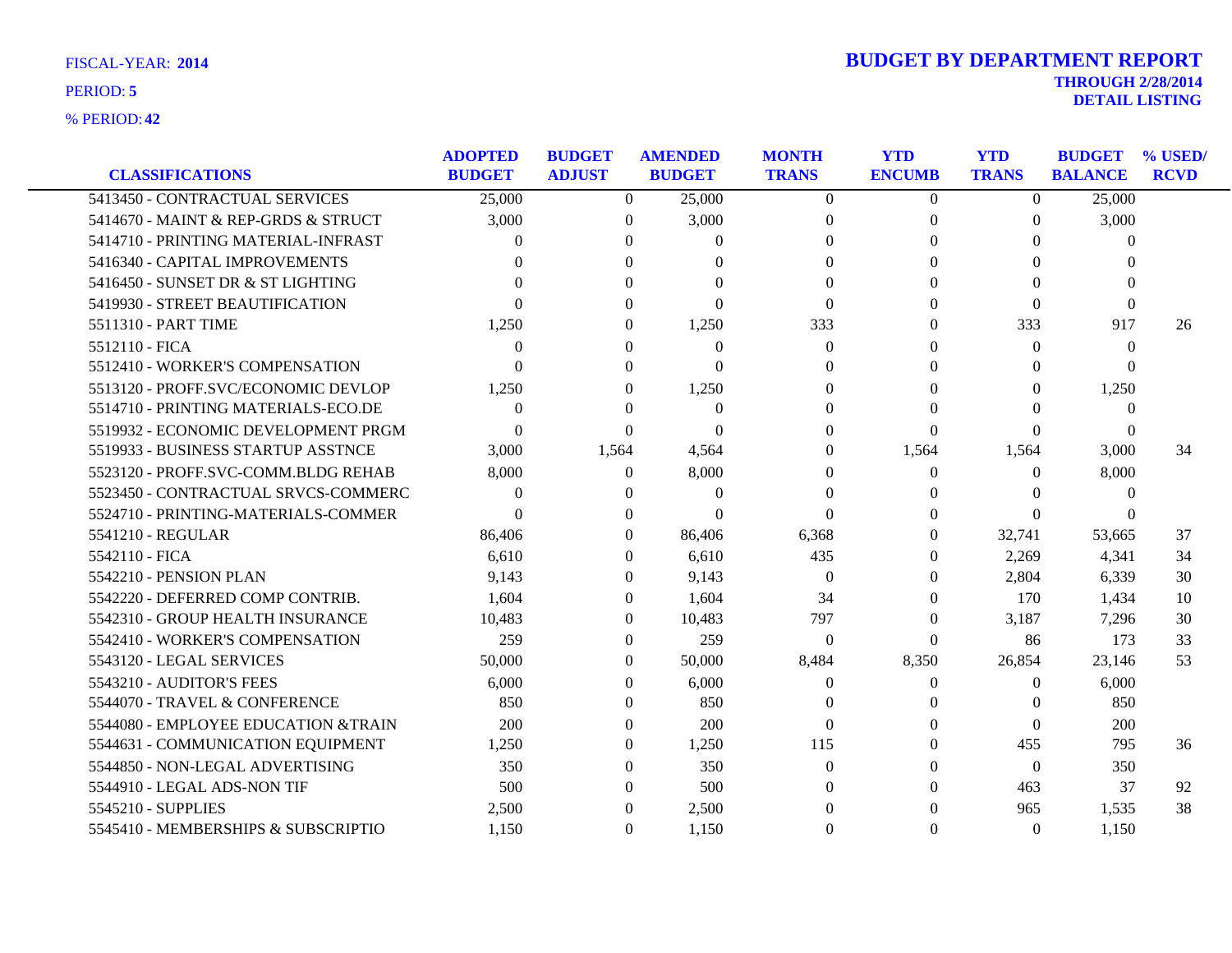| <b>CLASSIFICATIONS</b>              | <b>ADOPTED</b><br><b>BUDGET</b> | <b>BUDGET</b><br><b>ADJUST</b> | <b>AMENDED</b><br><b>BUDGET</b> | <b>MONTH</b><br><b>TRANS</b> | <b>YTD</b><br><b>ENCUMB</b> | <b>YTD</b><br><b>TRANS</b> | <b>BUDGET</b><br><b>BALANCE</b> | % USED/<br><b>RCVD</b> |
|-------------------------------------|---------------------------------|--------------------------------|---------------------------------|------------------------------|-----------------------------|----------------------------|---------------------------------|------------------------|
| 5549140 - CRA SEC/GRNT ADM/MISC EXP | $\theta$                        | $\overline{0}$                 | $\overline{0}$                  | $\theta$                     | $\overline{0}$              | $\overline{0}$             | $\theta$                        |                        |
| 5549915 - MISCELLANEOUS-CITY CONTRB | 8,036                           | $\Omega$                       | 8,036                           | $\Omega$                     | $\theta$                    | $\Omega$                   | 8,036                           |                        |
| 5549920 - GENERAL CONTINGENCY       | 4,141                           | $\Omega$                       | 4,141                           | $\Omega$                     | $\Omega$                    | $\Omega$                   | 4,141                           |                        |
| 5549925 - CRA BOARD MEMBRS DISCRT F | 7,000                           | $\Omega$                       | 7,000                           | $\Omega$                     | $\Omega$                    | 781                        | 6,219                           | -11                    |
| 5553120 - PROF SERVICES-INFILL PROG | $\Omega$                        | $\Omega$                       | $\Omega$                        | $\Omega$                     | $\Omega$                    | $\Omega$                   | $\theta$                        |                        |
| 5593120 - PROFESSNL SERV-TECH ASSTC | 40,000                          | $\Omega$                       | 40,000                          | 3,333                        | 23,333                      | 40,000                     | $\Omega$                        | 100                    |
| 5593450 - WORK STUDY PROGRAM        | 10,000                          | $\Omega$                       | 10,000                          | $\theta$                     | $\Omega$                    | $\Omega$                   | 10,000                          |                        |
| 5599931 - JAMES T. BOWMAN SCHOLARSH | 20,000                          | $\Omega$                       | 20,000                          | $\Omega$                     | $\mathbf{0}$                | $\theta$                   | 20,000                          |                        |
| 5599932 - SCHOOL ASSISTANCE PROGRAM | $\Omega$                        | $\Omega$                       | $\mathbf{0}$                    | $\Omega$                     | $\Omega$                    | $\Omega$                   | $\boldsymbol{0}$                |                        |
| 5643120 - PROFESSIONAL SERV-LEGAL S | 0                               | 3,040                          | 3,040                           | $\Omega$                     | 0                           | 3,040                      | $\Omega$                        | 100                    |
| 5643450 - CONTRACTUAL               |                                 | $\theta$                       | $\Omega$                        | $\Omega$                     |                             | $\Omega$                   | 0                               |                        |
| 5649921 - MULTI-FAMILY REHAB PROGRM |                                 | $\Omega$                       | $\Omega$                        | $\Omega$                     | $\Omega$                    | $\theta$                   | $\Omega$                        |                        |
| 5649930 - SINGLE FAMILY REHAB PRGRM | 22,000                          | $\theta$                       | 22,000                          | 2,775                        | 5,100                       | 8,167                      | 13,833                          | 37                     |
| 5649935 - ASSISTANCE PROGRAM        | 75,000                          | $\Omega$                       | 75,000                          | $\Omega$                     | $\Omega$                    | 23,000                     | 52,000                          | 30                     |
| 5691210 - REGULAR                   | 24.728                          | $\Omega$                       | 24,728                          | 2,274                        | $\theta$                    | 11,369                     | 13,359                          | 45                     |
| 5692110 - FICA                      | 1,892                           | $\Omega$                       | 1,892                           | 167                          | $\Omega$                    | 840                        | 1,052                           | 44                     |
| 5692210 - PENSION PLAN              | 3,561                           | $\theta$                       | 3,561                           | $\theta$                     | $\Omega$                    | 1,092                      | 2,469                           | 30                     |
| 5692310 - GROUP HEALTH INSURANCE    | 3.120                           | $\Omega$                       | 3,120                           | 298                          | $\Omega$                    | 1.193                      | 1.927                           | 38                     |
| 5692410 - WORKER'S COMPENSATION     | 67                              | $\Omega$                       | 67                              | $\Omega$                     | $\Omega$                    | 22                         | 45                              | 32                     |
| 5723120 - PROF. SVC-PARK IMPROVEMNT | $\theta$                        | $\Omega$                       | $\mathbf{0}$                    | $\theta$                     | 13,931                      | 13,931                     | $-13,931$                       |                        |
| 5723450 - CONTRACTUAL               | 50,000                          | 47,576                         | 97,576                          | $\theta$                     | 47,576                      | 63,353                     | 34,223                          | 64                     |
| 5726450 - MATCHING CONTRIBUTION     | 3,000                           | $\Omega$                       | 3,000                           | $\Omega$                     | $\theta$                    | $\Omega$                   | 3,000                           |                        |
| 5741210 - SPECIAL EVENTS PLANNING   | 46,902                          | $\Omega$                       | 46,902                          | 3,791                        | $\Omega$                    | 18,504                     | 28,398                          | 39                     |
| 5742110 - FICA                      | 3,588                           | $\theta$                       | 3,588                           | 253                          | $\Omega$                    | 1,249                      | 2,339                           | 34                     |
| 5742210 - PENSION                   | 6.660                           | $\Omega$                       | 6,660                           | $\Omega$                     | $\Omega$                    | 2,042                      | 4,618                           | 30                     |
| 5742310 - HEALTH INSURANCE          | 6,239                           | $\Omega$                       | 6,239                           | 500                          | $\Omega$                    | 1,998                      | 4,241                           | 32                     |
| 5742410 - WORKER'S COMPENSATION     | 127                             | $\Omega$                       | 127                             | $\Omega$                     | $\Omega$                    | 42                         | 85                              | 33                     |
| 5743120 - PROFESSIONAL SERV-MRKTNG  | 22,000                          | $\Omega$                       | 22,000                          | 8,235                        | $\Omega$                    | 14,412                     | 7,588                           | 65                     |
| 5819120 - TRANSFER TO GENERAL FUND  | 33,173                          | $\theta$                       | 33,173                          | $\Omega$                     | 0                           | 33,173                     | $\theta$                        | 100                    |
| 5819140 - TRANSFER TO GENERAL FUND  | $\Omega$                        | $\Omega$                       | $\theta$                        | $\Omega$                     |                             | $\mathbf{0}$               | $\Omega$                        |                        |
| 5833120 - - PROFESSIONAL SERVICES   | 100,000                         | $\Omega$                       | 100,000                         | 2,883                        | $\Omega$                    | 1,475                      | 98,525                          |                        |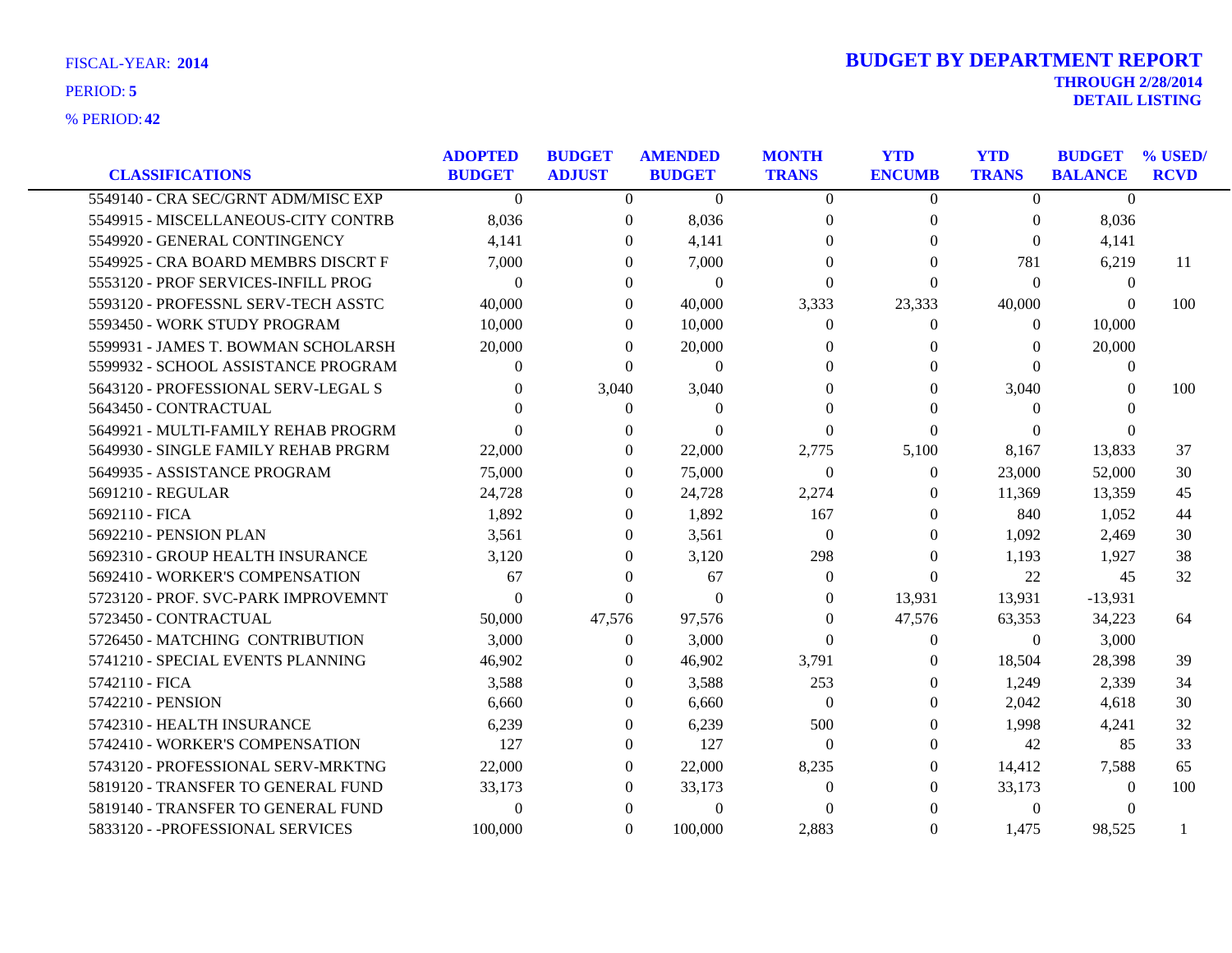| FISCAL-YEAR: 2014 | <b>BUDGET BY DEPARTMENT REPORT</b> |
|-------------------|------------------------------------|
| PERIOD: 5         | <b>THROUGH 2/28/2014</b>           |
|                   | <b>DETAIL LISTING</b>              |
| % PERIOD: 42      |                                    |

# **THROUGH 2/28/2014 2014 BUDGET BY DEPARTMENT REPORT**

| <b>CLASSIFICATIONS</b>                  | <b>ADOPTED</b><br><b>BUDGET</b> | <b>BUDGET</b><br><b>ADJUST</b> | <b>AMENDED</b><br><b>BUDGET</b> | <b>MONTH</b><br><b>TRANS</b> | <b>YTD</b><br><b>ENCUMB</b> | <b>YTD</b><br><b>TRANS</b> | <b>BUDGET</b><br><b>BALANCE</b> | % USED/<br><b>RCVD</b> |
|-----------------------------------------|---------------------------------|--------------------------------|---------------------------------|------------------------------|-----------------------------|----------------------------|---------------------------------|------------------------|
| 5833125 - PROPERTY MANAGEMENT           | 40,000                          | $\Omega$                       | 40,000                          | 12                           | 8,381                       | 34,396                     | 5,604                           | 85                     |
| 5833455 - RESIDNT.RELOCATION ASSIST     | 25,000                          | $\Omega$                       | 25,000                          | 1,227                        | 15,088                      | 24,937                     | 63                              | 99                     |
| 5836110 - LAND ACQUISITION              | 30,000                          | $\theta$                       | 30,000                          | $\Omega$                     | $\theta$                    | 450                        | 29,550                          |                        |
| 5837110 - REGIONS BANK LOAN \$2,730,    | 266,186                         | $\theta$                       | 266,186                         | 66,044                       | $\Omega$                    | 131,114                    | 135,072                         | 49                     |
| 5837210 - REGIONS LN 2006 - \$2,730M    | 31,589                          | $\theta$                       | 31,589                          | 8,399                        | $\Omega$                    | 17,772                     | 13,817                          | 56                     |
| Department 1110-CRA BOARD FOR TIF TOTAL | 1,555,611                       | 52,180                         | 1,607,791                       | 144,044                      | 123,323                     | 683,415                    | 924,377                         | 42                     |
| <b>EXPENSE TOTAL</b>                    | 1,555,611                       | 52,180                         | 1,607,791                       | 144,044                      | 123,323                     | 683,415                    | 924,377                         | 42                     |
| Fund 610-CRA TRUST FUND TOTAL           |                                 |                                |                                 |                              |                             |                            |                                 |                        |
| <b>REVENUE TOTALS</b>                   | 1,163,084                       | $\Omega$                       | 1,163,084                       | 492,002                      | $\overline{0}$              | 1,144,039                  | 19,045                          | 98                     |
| <b>EXPENSE TOTALS</b>                   | 1,555,611                       | 52,180                         | 1,607,791                       | 144,044                      | 123,323                     | 683,415                    | 924,377                         | 42                     |
| Fund 610-CRA TRUST FUND TOTAL           | $-392,527$                      | $-52,180$                      | $-444,707$                      | 347,958                      | $-123,323$                  | 460,624                    | $-905,332$                      |                        |
| Fund 615-FEDERAL FORFEITURE FUND        |                                 |                                |                                 |                              |                             |                            |                                 |                        |
| <b>REVENUE</b>                          |                                 |                                |                                 |                              |                             |                            |                                 |                        |
| <b>Department 0000-Description N/A</b>  |                                 |                                |                                 |                              |                             |                            |                                 |                        |
| 3511000 - CONFISCATED REVENUE           | $\Omega$                        | $\overline{0}$                 | $\mathbf{0}$                    | $\boldsymbol{0}$             | $\overline{0}$              | $\overline{0}$             | $\mathbf{0}$                    |                        |
| 3612000 - INTEREST INCOME               | 9,000                           | $\overline{0}$                 | 9,000                           | 1,237                        | $\theta$                    | 6,654                      | 2,346                           | 73                     |
| 3699200 - MISC OTHERS                   | 80,000                          | $\overline{0}$                 | 80,000                          | 4,016                        | $\overline{0}$              | 28,604                     | 51,396                          | 35                     |
| Department 0000-Description N/A TOTAL   | 89,000                          | $\boldsymbol{0}$               | 89,000                          | 5,253                        | $\overline{0}$              | 35,258                     | 53,742                          | 39                     |
| <b>REVENUE TOTAL</b>                    | 89,000                          | $\bf{0}$                       | 89,000                          | 5,253                        | $\bf{0}$                    | 35,258                     | 53,742                          | 39                     |

### **EXPENSE**

#### **Department 1910-POLICE**

| 5211410 - OVERTIME    | 50,000 | 50,000 | $\mathcal{L}$<br>l, 24 I | 170   | 15,82<br>$\sim$ $\sim$ |                    |
|-----------------------|--------|--------|--------------------------|-------|------------------------|--------------------|
| $-$ RARTRA<br>5211414 | 30,000 | 30,000 | $\Omega$                 | 5,588 |                        | $\sim$ 1<br>$\sim$ |